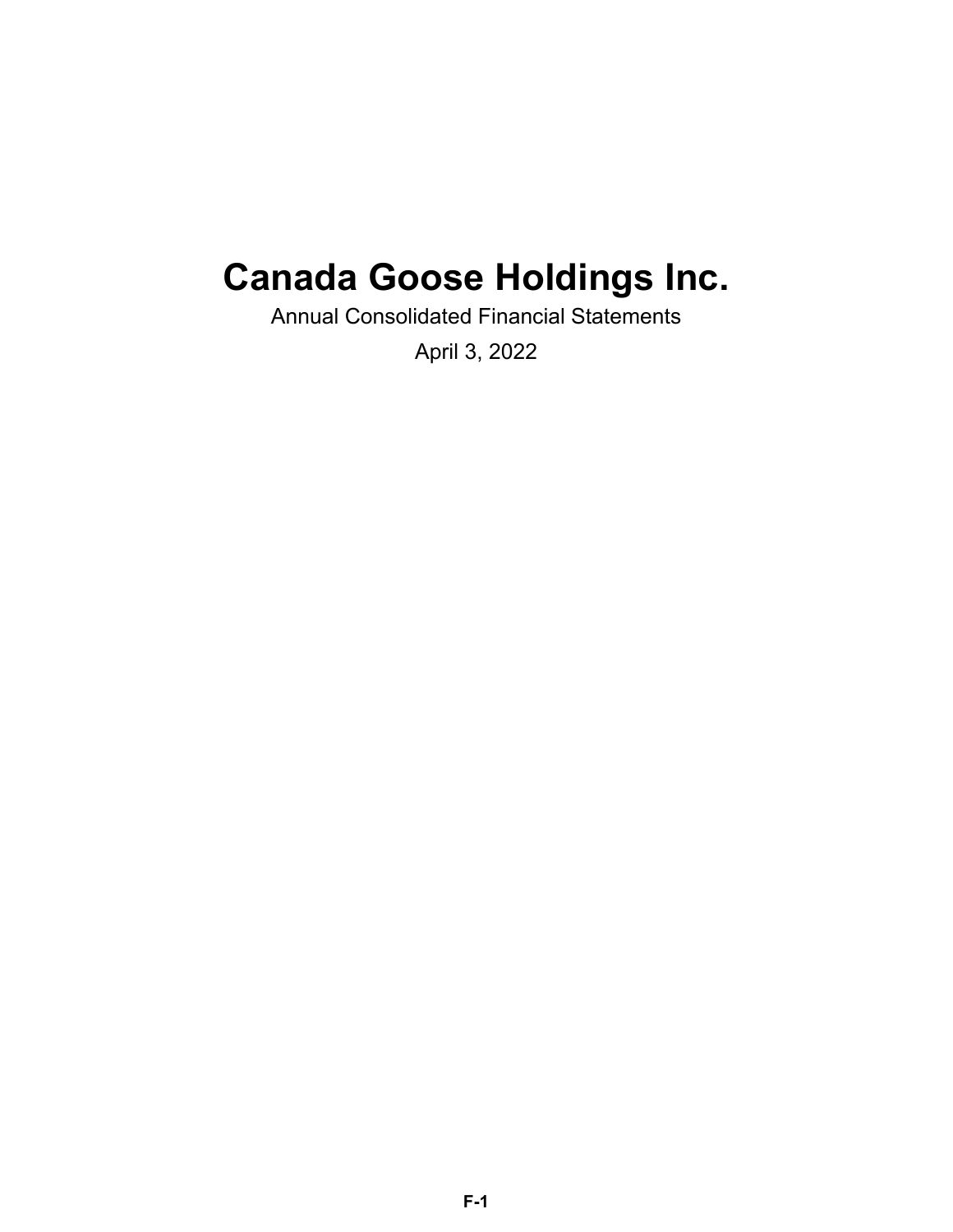### **REPORT OF INDEPENDENT REGISTERED PUBLIC ACCOUNTING FIRM**

To the shareholders and the Board of Directors of Canada Goose Holdings Inc.

### **Opinion on the Financial Statements**

We have audited the accompanying consolidated statements of financial position of Canada Goose Holdings Inc. and subsidiaries (the "Company") as of April 3, 2022, March 28, 2021, and March 30, 2020, the related consolidated statements of income and comprehensive income, changes in equity, and cash flows for the 53-week period ended April 3, 2022 and for the 52- week periods ended March 28, 2021, and March 29, 2020 and the related notes and the schedule of Condensed Financial Information of Canada Goose Holdings Inc. (collectively referred to as the "financial statements"). In our opinion, the financial statements present fairly, in all material respects, the financial position of the Company as of April 3, 2022, March 28, 2021, and March 30, 2020 and its financial performance and its cash flows for each of the 53-week period ended April 3, 2022 and for the 52-week periods ended March 28, 2021, and March 29, 2020, in accordance with International Financial Reporting Standards as issued by the International Accounting Standards Board.

We have also audited, in accordance with the standards of the Public Company Accounting Oversight Board (United States) (PCAOB), the Company's internal control over financial reporting as of April 3, 2022, based on criteria established in *Internal Control — Integrated Framework (2013)* issued by the Committee of Sponsoring Organizations of the Treadway Commission and our report dated May 18, 2022, expressed an unqualified opinion on the Company's internal control over financial reporting.

### **Change in Accounting Principle**

As discussed in Note 4 to the financial statements, effective April 1, 2019, the Company changed its method of accounting for implementation costs in its Software as a Service arrangements resulting from the adoption of the April 2021 International Financial Reporting Interpretations Committee (IFRIC) agenda decision, Configuration or Customization Costs in a Cloud Computing Arrangement.

### **Basis for Opinion**

These financial statements are the responsibility of the Company's management. Our responsibility is to express an opinion on the Company's financial statements based on our audits. We are a public accounting firm registered with the PCAOB and are required to be independent with respect to the Company in accordance with the U.S. federal securities laws and the applicable rules and regulations of the Securities and Exchange Commission and the PCAOB.

We conducted our audits in accordance with the standards of the PCAOB. Those standards require that we plan and perform the audit to obtain reasonable assurance about whether the financial statements are free of material misstatement, whether due to error or fraud. Our audits included performing procedures to assess the risks of material misstatement of the financial statements, whether due to error or fraud, and performing procedures that respond to those risks. Such procedures included examining, on a test basis, evidence regarding the amounts and disclosures in the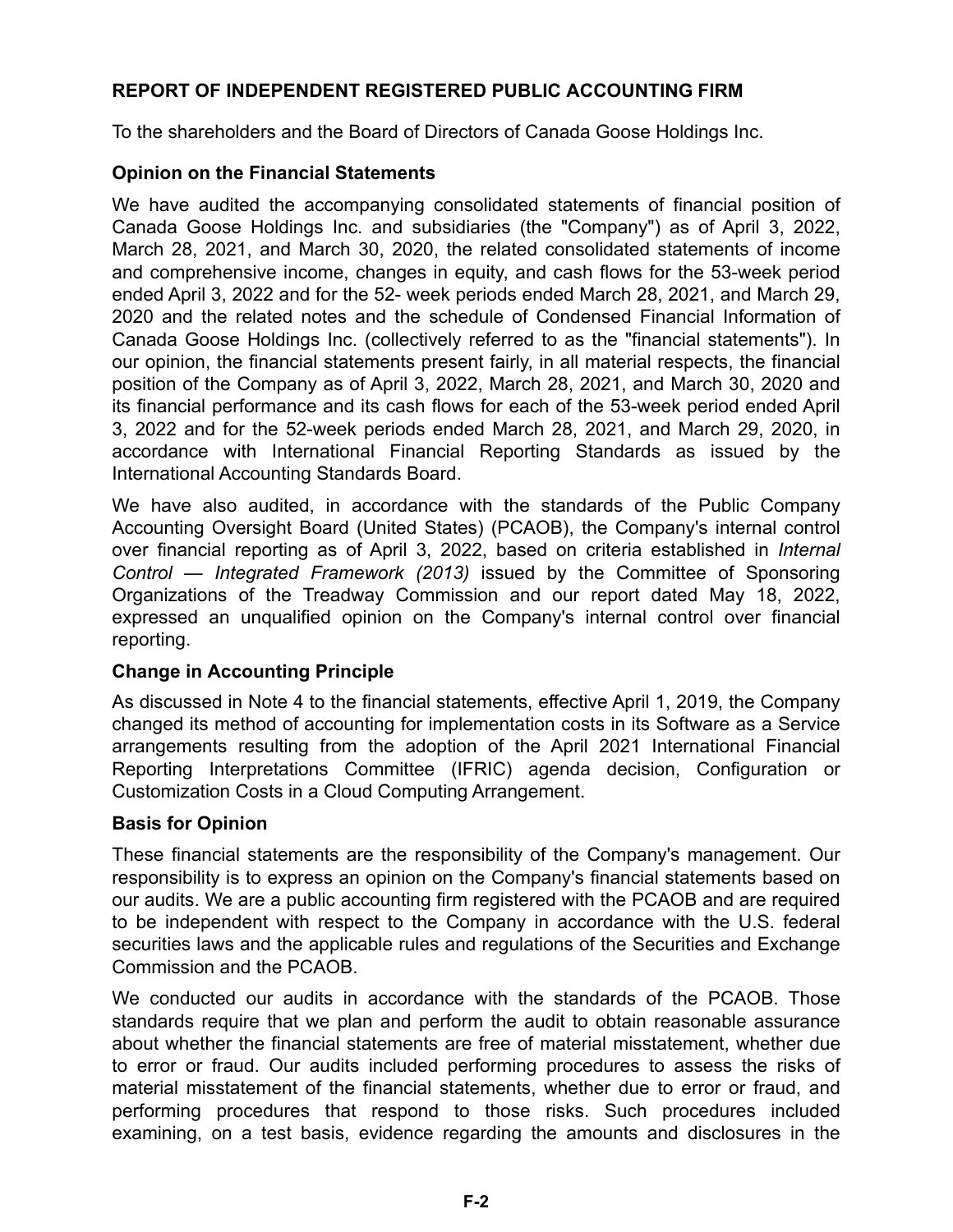financial statements. Our audits also included evaluating the accounting principles used and significant estimates made by management, as well as evaluating the overall presentation of the financial statements. We believe that our audits provide a reasonable basis for our opinion.

### **Critical Audit Matter**

The critical audit matter communicated below is a matter arising from the current-period audit of the financial statements that was communicated or required to be communicated to the audit committee and that (1) relates to accounts or disclosures that are material to the financial statements and (2) involved our especially challenging, subjective, or complex judgements. The communication of critical audit matters does not alter in any way our opinion on the financial statements, taken as a whole, and we are not, by communicating the critical audit matter below, providing a separate opinion on the critical audit matter or on accounts or disclosures to which it relates.

### *Inventory Obsolescence – Refer to Notes 2j, 3 and 9 to the financial statements*

### *Critical Audit Matter Description*

Inventory comprises raw materials, work-in-process and finished goods and is carried at the lower of cost and net realizable value. In estimating net realizable value, the Company uses estimates related to fluctuations in inventory levels, planned production, customer behaviour, obsolescence, future selling prices, seasonality and costs necessary to sell the inventory. As a result of management's analysis, included in inventory are provisions for obsolete inventory.

Given the importance of inventory to the Company's operations and the judgement involved in determining net realizable value related to finished goods inventory, specifically estimated future revenue (future selling prices and product demand); our audit procedures involved a high degree of auditor judgement and an increased extent of audit effort.

### *How the Critical Audit Matter Was Addressed in the Audit*

Our audit procedures related to the future revenue used in determining net realizable value related to finished good inventory included the following, among others:

- Evaluated the effectiveness of controls, including those related to management's process for developing the estimates used in the determination of net realizable value and the provisions for obsolete inventory.
- Analyzed inventory levels and revenue to evaluate the completeness of management's identified population of inventory with obsolescence exposure.
- Performed a retrospective review on the prior year estimated future revenue and compared it to current year activity to evaluate management's ability to accurately estimate the net realizable value.
- Evaluated the reasonableness of future selling prices and product demand by:
	- Comparing future selling price assumptions to historical trends and recent transactions.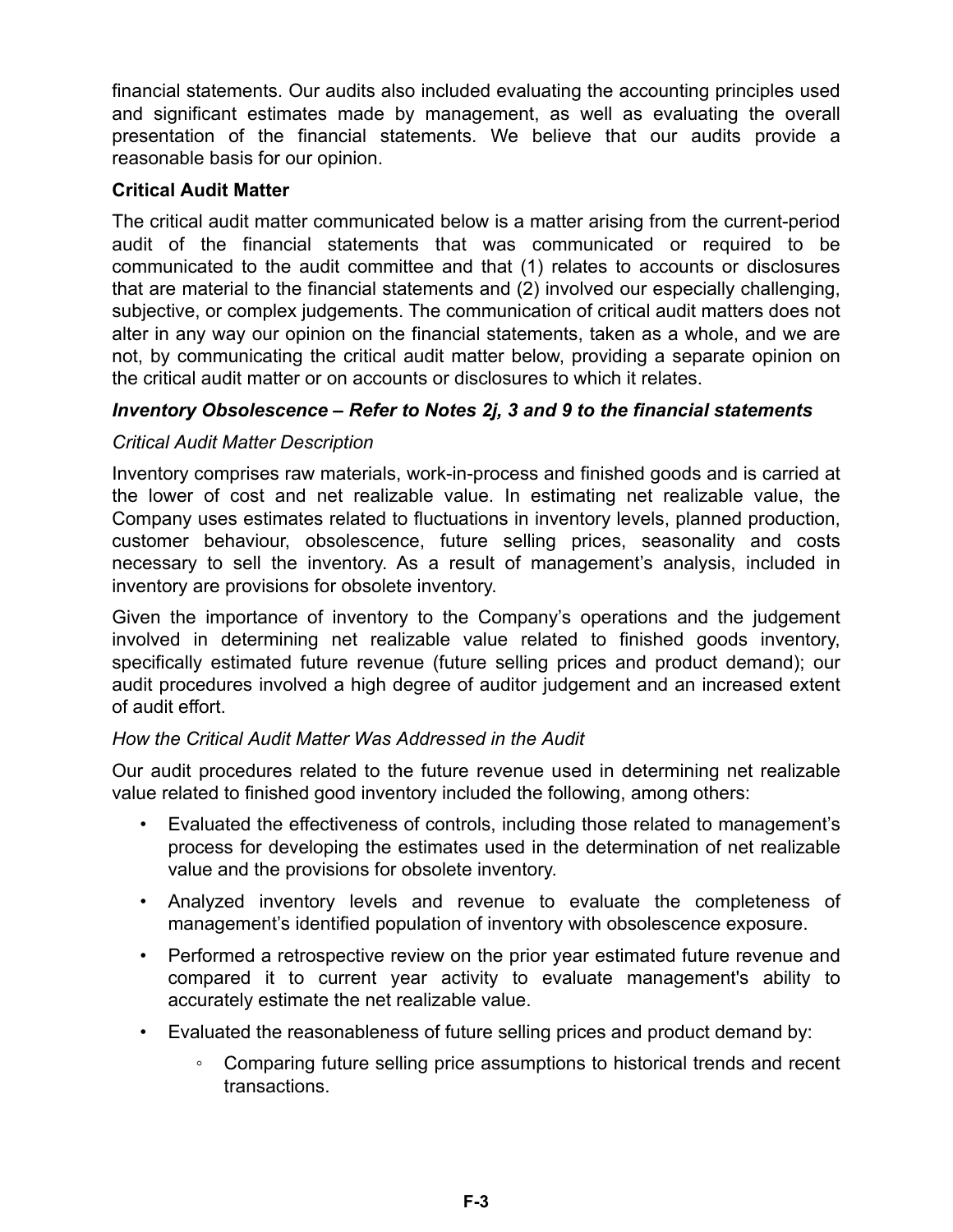- Assessing management's merchandising strategy to evaluate the reasonableness of management's assumptions relating to the expected impact on overall product demand.
- Considering industry trends and evidence obtained in other areas of the audit.

/s/ Deloitte LLP

Chartered Professional Accountants Licensed Public Accountants

Toronto, Canada May 18, 2022

We have served as the Company's auditor since fiscal 2010.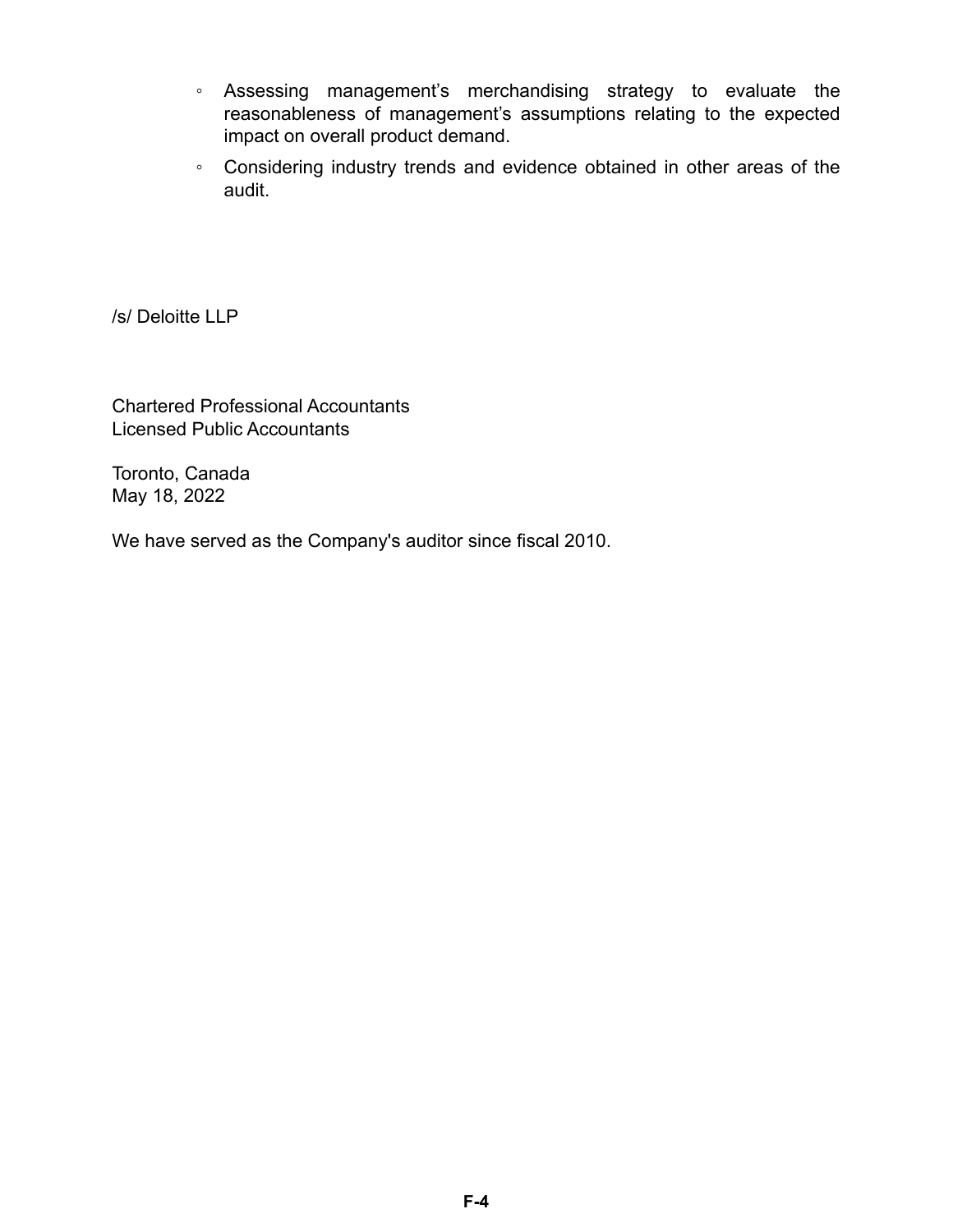### **REPORT OF INDEPENDENT REGISTERED PUBLIC ACCOUNTING FIRM**

To the shareholders and the Board of Directors of Canada Goose Holdings Inc.

### **Opinion on Internal Control over Financial Reporting**

We have audited the internal control over financial reporting of Canada Goose Holdings Inc. and subsidiaries (the "Company") as of April 3, 2022, based on criteria established in *Internal Control — Integrated Framework (2013)* issued by the Committee of Sponsoring Organizations of the Treadway Commission (COSO). In our opinion, the Company maintained, in all material respects, effective internal control over financial reporting as of April 3, 2022, based on criteria established in *Internal Control-Integrated Framework (2013)* issued by COSO.

We have also audited, in accordance with the standards of the Public Company Accounting Oversight Board (United States) (PCAOB), the consolidated financial statements as of and for the 53-week period ended April 3, 2022, of the Company and our report dated May 18, 2022, expressed an unqualified opinion on those financial statements and included an explanatory paragraph regarding the Company's adoption of the April 2021 International Financial Reporting Interpretations Committee (IFRIC) agenda decision, Configuration or Customization Costs in a Cloud Computing Arrangement.

### **Basis for Opinion**

The Company's management is responsible for maintaining effective internal control over financial reporting and for its assessment of the effectiveness of internal control over financial reporting, included in the accompanying Management's Annual Report on Internal Control over Financial Reporting. Our responsibility is to express an opinion on the Company's internal control over financial reporting based on our audit. We are a public accounting firm registered with the PCAOB and are required to be independent with respect to the Company in accordance with the U.S. federal securities laws and the applicable rules and regulations of the Securities and Exchange Commission and the PCAOB.

We conducted our audit in accordance with the standards of the PCAOB. Those standards require that we plan and perform the audit to obtain reasonable assurance about whether effective internal control over financial reporting was maintained in all material respects. Our audit included obtaining an understanding of internal control over financial reporting, assessing the risk that a material weakness exists, testing and evaluating the design and operating effectiveness of internal control based on the assessed risk, and performing such other procedures as we considered necessary in the circumstances. We believe that our audit provides a reasonable basis for our opinion.

### **Definition and Limitations of Internal Control over Financial Reporting**

A company's internal control over financial reporting is a process designed to provide reasonable assurance regarding the reliability of financial reporting and the preparation of financial statements for external purposes in accordance with generally accepted accounting principles. A company's internal control over financial reporting includes those policies and procedures that (1) pertain to the maintenance of records that, in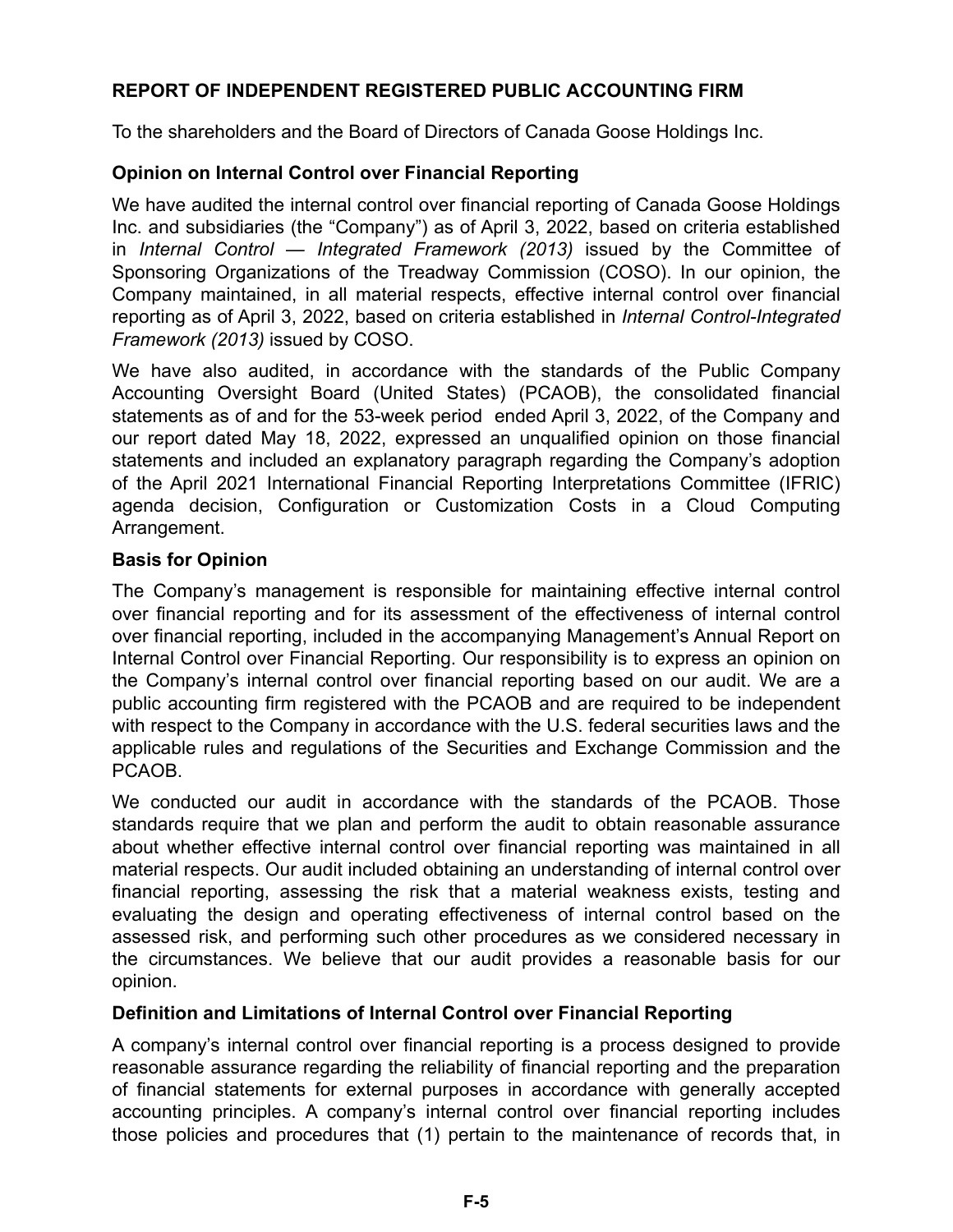reasonable detail, accurately and fairly reflect the transactions and dispositions of the assets of the company; (2) provide reasonable assurance that transactions are recorded as necessary to permit preparation of financial statements in accordance with generally accepted accounting principles, and that receipts and expenditures of the company are being made only in accordance with authorizations of management and directors of the company; and (3) provide reasonable assurance regarding prevention or timely detection of unauthorized acquisition, use, or disposition of the company's assets that could have a material effect on the financial statements.

Because of its inherent limitations, internal control over financial reporting may not prevent or detect misstatements. Also, projections of any evaluation of effectiveness to future periods are subject to the risk that controls may become inadequate because of changes in conditions, or that the degree of compliance with the policies or procedures may deteriorate.

/s/ Deloitte LLP

Chartered Professional Accountants Licensed Public Accountants

Toronto, Canada May 18, 2022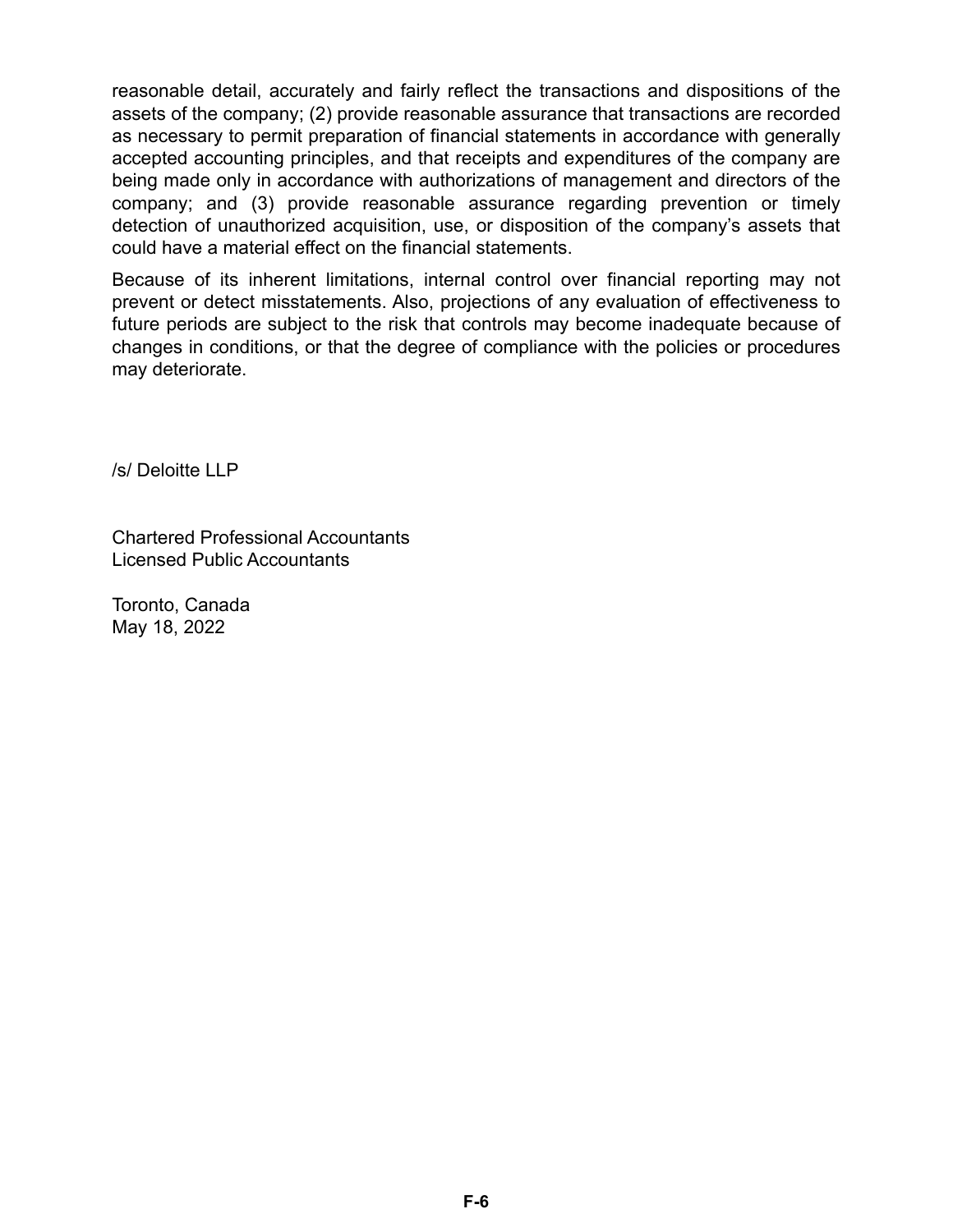### **Consolidated Statements of Income and Comprehensive Income**

(in millions of Canadian dollars, except per share amounts)

|                                                                        |               | Year ended       |                                        |                      |  |
|------------------------------------------------------------------------|---------------|------------------|----------------------------------------|----------------------|--|
|                                                                        | <b>Notes</b>  | April 3,<br>2022 | March 28,<br>2021                      | March 29,<br>2020    |  |
|                                                                        |               |                  | Restated<br>(Note 4)                   | Restated<br>(Note 4) |  |
|                                                                        |               | \$               | \$                                     | \$                   |  |
| Revenue                                                                | 5             | 1,098.4          | 903.7                                  | 958.1                |  |
| Cost of sales                                                          | 9             | 364.8            | 349.7                                  | 364.8                |  |
| <b>Gross profit</b>                                                    |               | 733.6            | 554.0                                  | 593.3                |  |
| Selling, general & administrative expenses                             | 4, 10, 11, 12 | 576.9            | 437.0                                  | 406.2                |  |
| <b>Operating income</b>                                                |               | 156.7            | 117.0                                  | 187.1                |  |
| Net interest, finance and other costs                                  | 16            | 39.0             | 30.9                                   | 28.4                 |  |
| Income before income taxes                                             |               | 117.7            | 86.1                                   | 158.7                |  |
| Income tax expense                                                     | 6             | 23.1             | 15.8                                   | 10.7                 |  |
| <b>Net income</b>                                                      |               | 94.6             | 70.3                                   | 148.0                |  |
| Other comprehensive (loss) income                                      |               |                  |                                        |                      |  |
| Items that will not be reclassified to earnings,<br>net of tax:        |               |                  |                                        |                      |  |
| Actuarial gain (loss) on post-employment<br>obligation                 |               | 0.1              | 0.7                                    | (0.2)                |  |
| Items that may be reclassified to earnings,<br>net of tax:             |               |                  |                                        |                      |  |
| Cumulative translation adjustment (loss)<br>gain                       |               | (25.5)           | (12.3)                                 | 9.1                  |  |
| Net gain (loss) on derivatives designated<br>as cash flow hedges       | 21            | 8.7              | (1.2)                                  | (2.4)                |  |
| Reclassification of net loss (gain) on cash<br>flow hedges to income   | 21            | 4.7              | 7.3                                    | (3.7)                |  |
| Net gain (loss) on derivatives designated<br>as a net investment hedge | 21            |                  | 0.2                                    | (0.3)                |  |
| Other comprehensive (loss) income                                      |               | (12.0)           | (5.3)                                  | 2.5                  |  |
| <b>Comprehensive income</b>                                            |               | 82.6             | 65.0                                   | 150.5                |  |
| <b>Earnings per share</b>                                              | 7             |                  |                                        |                      |  |
| <b>Basic</b>                                                           |               | \$<br>0.87       | $\boldsymbol{\mathsf{S}}$<br>$0.64$ \$ | 1.35                 |  |
| <b>Diluted</b>                                                         |               | \$<br>0.87       | \$<br>$0.63$ \$                        | 1.33                 |  |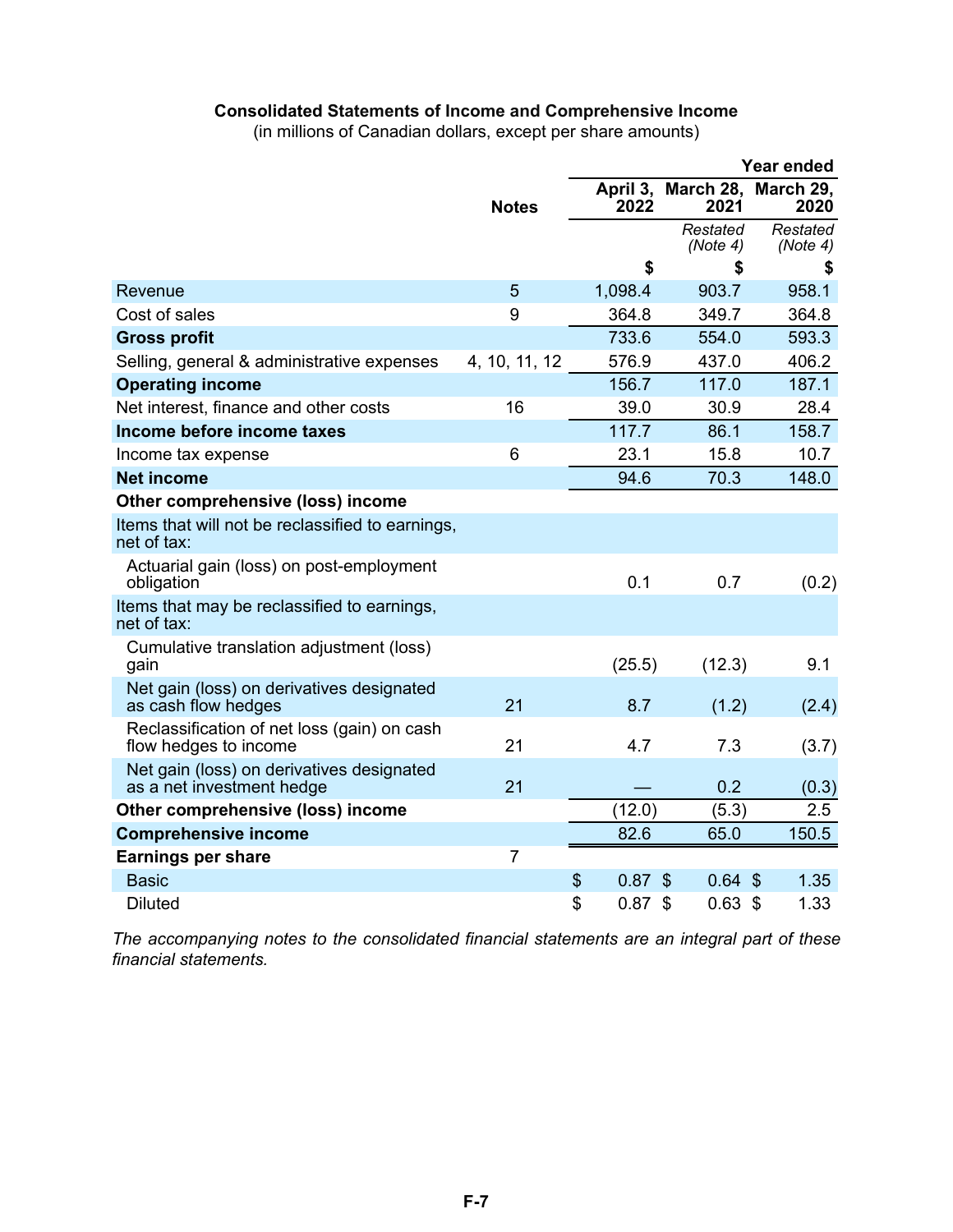### **Consolidated Statements of Financial Position**

(in millions of Canadian dollars)

|                                            | <b>Notes</b>    | April 3,<br>2022 | March 28,<br>2021    | March 30,<br>2020    |
|--------------------------------------------|-----------------|------------------|----------------------|----------------------|
|                                            |                 |                  | Restated<br>(Note 4) | Restated<br>(Note 4) |
| <b>Assets</b>                              |                 | \$               |                      | \$                   |
| <b>Current assets</b>                      |                 |                  |                      |                      |
| Cash                                       |                 | 287.7            | 477.9                | 31.7                 |
| Trade receivables                          | 8               | 42.7             | 40.9                 | 32.3                 |
| Inventories                                | 9               | 393.3            | 342.3                | 412.3                |
| Income taxes receivable                    | 6               | 1.1              | 4.8                  | 12.0                 |
| Other current assets                       | 20              | 37.5             | 31.0                 | 43.5                 |
| <b>Total current assets</b>                |                 | 762.3            | 896.9                | 531.8                |
| Deferred income taxes                      | $6\phantom{1}6$ | 53.2             | 48.4                 | 41.8                 |
| Property, plant and equipment              | 10              | 114.2            | 116.5                | 115.1                |
| Intangible assets                          | 4, 11           | 122.2            | 124.8                | 131.1                |
| Right-of-use assets                        | 12              | 215.2            | 233.7                | 211.8                |
| Goodwill                                   | 13              | 53.1             | 53.1                 | 53.1                 |
| Other long-term assets                     | 20              | 20.4             | 5.1                  | 6.0                  |
| <b>Total assets</b>                        |                 | 1,340.6          | 1,478.5              | 1,090.7              |
| <b>Liabilities</b>                         |                 |                  |                      |                      |
| <b>Current liabilities</b>                 |                 |                  |                      |                      |
| Accounts payable and accrued liabilities   | 14, 20          | 176.2            | 177.8                | 144.4                |
| <b>Provisions</b>                          | 15              | 18.5             | 20.0                 | 15.6                 |
| Income taxes payable                       | 6               | 24.5             | 19.1                 | 13.0                 |
| Short-term borrowings                      | 16              | 3.8              |                      |                      |
| Current portion of lease liabilities       | 12              | 58.5             | 45.2                 | 35.9                 |
| <b>Total current liabilities</b>           |                 | 281.5            | 262.1                | 208.9                |
| Provisions                                 | 15              | 31.3             | 25.6                 | 21.4                 |
| Deferred income taxes                      | 6               | 15.8             | 15.4                 | 8.4                  |
| Revolving facility                         | 16              |                  |                      |                      |
| Term Ioan                                  | 16              | 366.2            | 367.8                | 158.1                |
| Lease liabilities                          | 12              | 192.2            | 209.6                | 192.0                |
| Other long-term liabilities                |                 | 25.7             | 20.4                 | 4.6                  |
| <b>Total liabilities</b>                   |                 | 912.7            | 900.9                | 593.4                |
| <b>Shareholders' equity</b>                | 17              | 427.9            | 577.6                | 497.3                |
| Total liabilities and shareholders' equity |                 | 1,340.6          | 1,478.5              | 1,090.7              |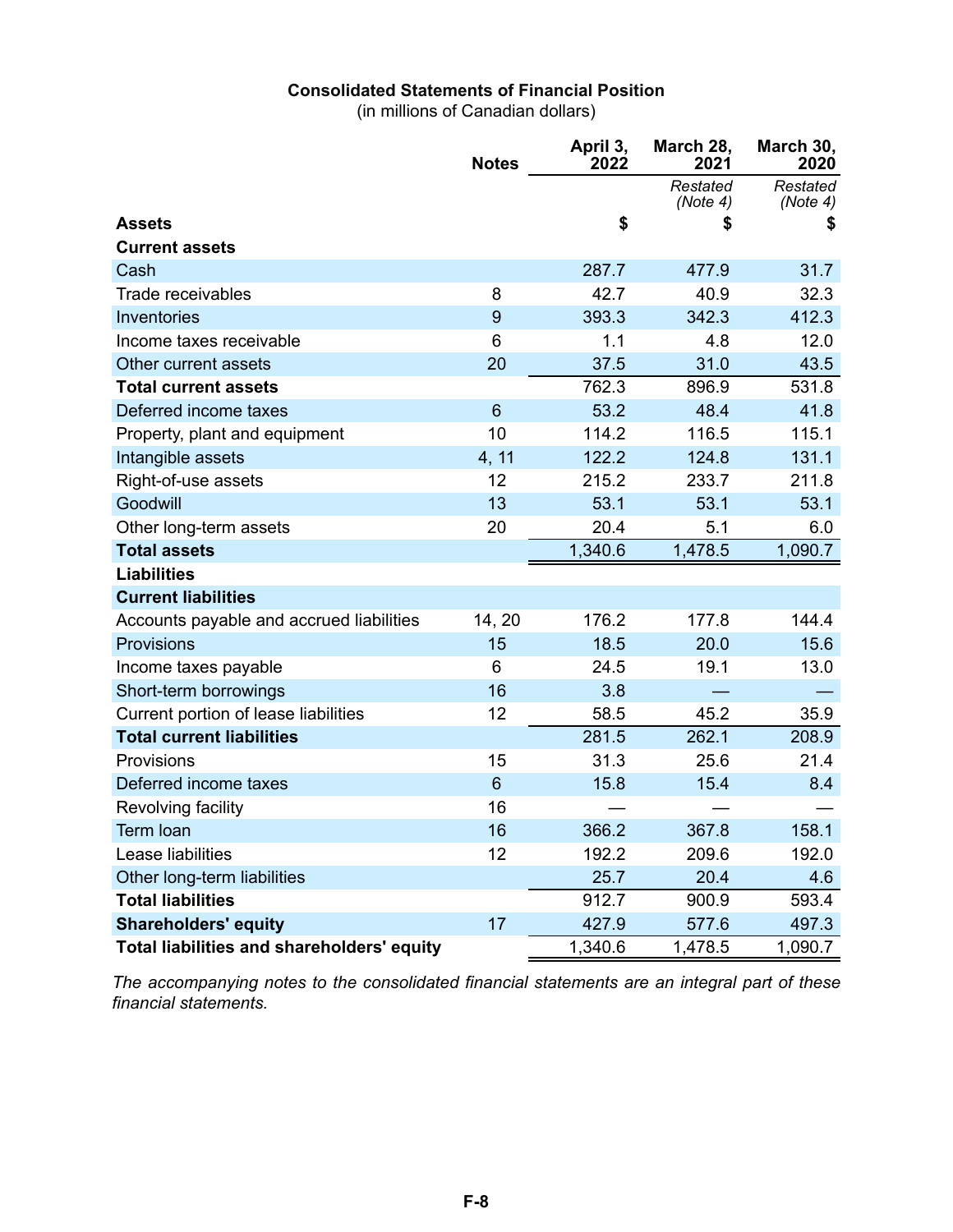#### **Consolidated Statements of Changes in Equity**

(in millions of Canadian dollars)

|                                                                      |              |                                     |                                 |              |                        | <b>Accumulated</b><br>other |                                |         |  |
|----------------------------------------------------------------------|--------------|-------------------------------------|---------------------------------|--------------|------------------------|-----------------------------|--------------------------------|---------|--|
|                                                                      |              | <b>Share capital</b>                |                                 |              | Contributed<br>surplus | <b>Retained</b><br>earnings | comprehensive<br>(loss) income | Total   |  |
|                                                                      | <b>Notes</b> | <b>Multiple</b><br>voting<br>shares | Subordinate<br>votina<br>shares | <b>Total</b> |                        | Restated<br>(Note 4)        |                                |         |  |
|                                                                      |              | \$                                  | \$                              | \$           | \$                     | \$                          | \$                             | \$      |  |
| <b>Balance at March 31,</b><br>2019                                  |              | 1.4                                 | 111.2                           | 112.6        | 9.2                    | 279.7                       | (2.4)                          | 399.1   |  |
| Adjustment for IFRIC<br>Agenda Decision                              | 4            |                                     |                                 |              |                        | (18.9)                      |                                | (18.9)  |  |
| <b>Balance at April 1, 2019</b>                                      |              | 1.4                                 | 111.2                           | 112.6        | 9.2                    | 260.8                       | (2.4)                          | 380.2   |  |
| IFRS 16 initial application                                          | 12           |                                     |                                 |              |                        | (4.9)                       |                                | (4.9)   |  |
| Normal course issuer bid<br>purchase of subordinate<br>voting shares | 17           |                                     | (1.6)                           | (1.6)        |                        | (37.1)                      |                                | (38.7)  |  |
| Exercise of stock options                                            | 17           |                                     | 3.7                             | 3.7          | (1.3)                  |                             |                                | 2.4     |  |
| Net income                                                           |              |                                     |                                 |              |                        | 148.0                       |                                | 148.0   |  |
| Other comprehensive<br>income                                        |              |                                     |                                 |              |                        |                             | 2.5                            | 2.5     |  |
| Share-based payment                                                  | 18           |                                     |                                 |              | 7.8                    |                             |                                | 7.8     |  |
| <b>Balance at March 29,</b><br>2020                                  |              | 1.4                                 | 113.3                           | 114.7        | 15.7                   | 366.8                       | 0.1                            | 497.3   |  |
| Exercise of stock options                                            | 17           |                                     | 5.8                             | 5.8          | (1.8)                  |                             | —                              | 4.0     |  |
| Net income                                                           |              |                                     |                                 |              |                        | 70.3                        | $\overline{\phantom{0}}$       | 70.3    |  |
| Other comprehensive loss                                             |              |                                     |                                 |              |                        |                             | (5.3)                          | (5.3)   |  |
| Share-based payment                                                  | 18           |                                     |                                 |              | 11.3                   |                             |                                | 11.3    |  |
| <b>Balance at March 28,</b><br>2021                                  |              | 1.4                                 | 119.1                           | 120.5        | 25.2                   | 437.1                       | (5.2)                          | 577.6   |  |
| Normal course issuer bid<br>purchase of subordinate<br>voting shares | 17           |                                     | (11.9)                          | (11.9)       |                        | (241.3)                     |                                | (253.2) |  |
| Exercise of stock options                                            | 17           |                                     | 9.9                             | 9.9          | (2.8)                  |                             |                                | 7.1     |  |
| Net income                                                           |              |                                     |                                 |              |                        | 94.6                        | $\overline{\phantom{0}}$       | 94.6    |  |
| Other comprehensive loss                                             |              |                                     |                                 |              |                        |                             | (12.0)                         | (12.0)  |  |
| Share-based payment                                                  | 18           |                                     |                                 |              | 14.0                   |                             |                                | 14.0    |  |
| Deferred tax on share-<br>based payment                              |              |                                     |                                 |              | (0.2)                  |                             |                                | (0.2)   |  |
| Balance at April 3, 2022                                             |              | 1.4                                 | 117.1                           | 118.5        | 36.2                   | 290.4                       | (17.2)                         | 427.9   |  |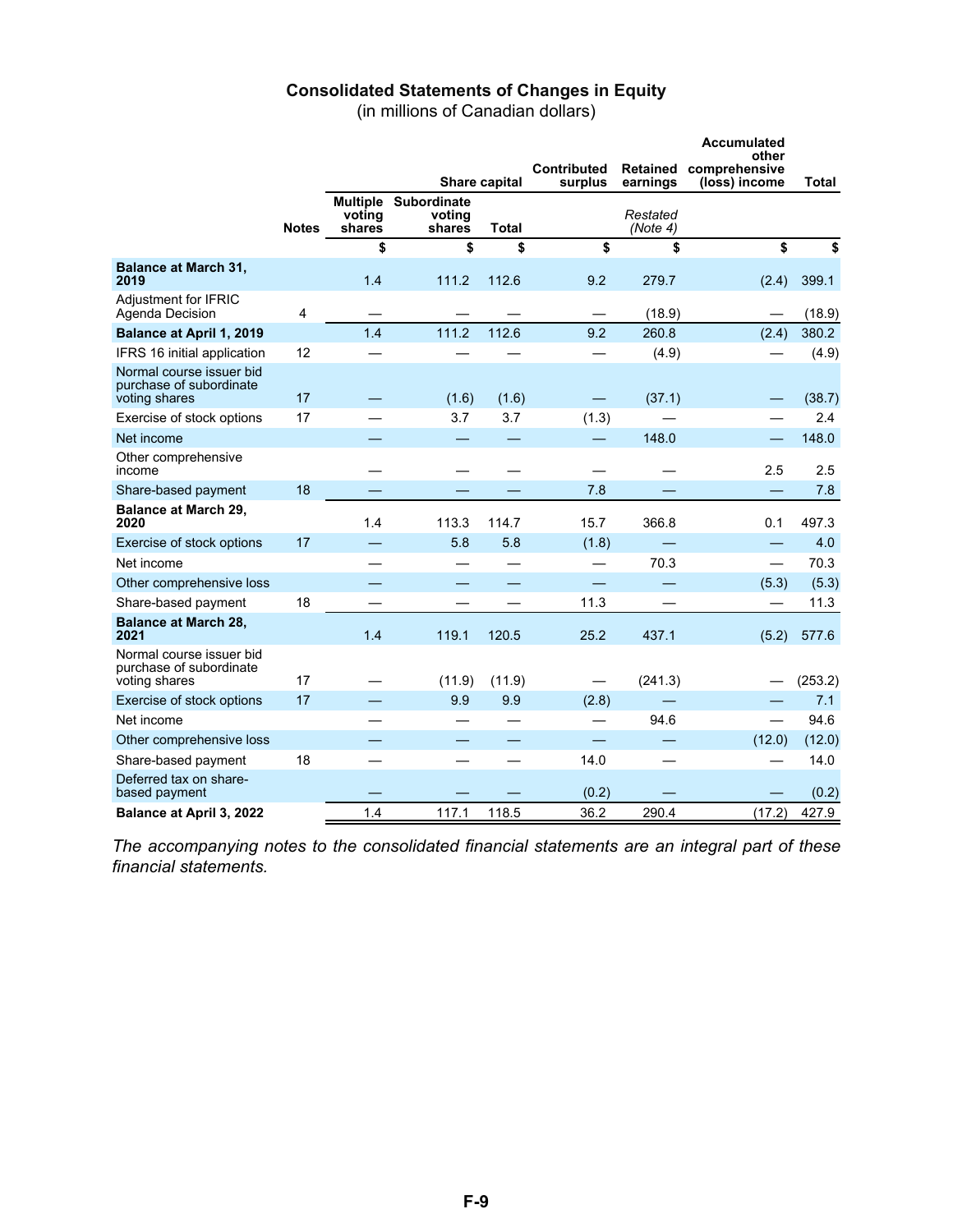### **Consolidated Statements of Cash Flows**

(in millions of Canadian dollars)

|                                                                 |               |                  |                      | Year ended           |
|-----------------------------------------------------------------|---------------|------------------|----------------------|----------------------|
|                                                                 | <b>Notes</b>  | April 3,<br>2022 | March 28,<br>2021    | March 29,<br>2020    |
|                                                                 |               |                  | Restated<br>(Note 4) | Restated<br>(Note 4) |
|                                                                 |               | \$               | 5                    | S                    |
| <b>Operating activities</b>                                     |               |                  |                      |                      |
| Net income                                                      |               | 94.6             | 70.3                 | 148.0                |
| Items not affecting cash:                                       |               |                  |                      |                      |
| Depreciation and amortization                                   | 4, 10, 11, 12 | 95.8             | 77.4                 | 57.1                 |
| Income tax expense                                              | 6             | 23.1             | 15.8                 | 10.7                 |
| Interest expense                                                | 16            | 38.1             | 26.7                 | 20.4                 |
| Foreign exchange loss (gain)                                    |               | 9.0              | 9.0                  | (0.7)                |
| Acceleration of unamortized costs on debt<br>extinguishment     | 16            | 9.5              | 1.1                  | 7.0                  |
| Impairment losses                                               | 1, 10, 12     | 7.7              |                      |                      |
| Loss on disposal of assets                                      |               | 0.1              | 0.3                  | 1.7                  |
| Share-based payment                                             | 18            | 14.0             | 11.3                 | 8.5                  |
|                                                                 |               | 291.9            | 211.9                | 252.7                |
| Changes in non-cash operating items                             | 22            | (82.8)           | 104.5                | (130.6)              |
| Income taxes paid                                               |               | (25.2)           | (6.8)                | (52.1)               |
| Interest paid                                                   |               | (32.3)           | (21.0)               | (18.5)               |
| Net cash from operating activities                              |               | 151.6            | 288.6                | 51.5                 |
| <b>Investing activities</b>                                     |               |                  |                      |                      |
| Purchase of property, plant and equipment                       | 10            | (34.5)           | (26.9)               | (45.3)               |
| Investment in intangible assets                                 | 11            | (1.5)            |                      | (6.0)                |
| Initial direct costs of right-of-use assets                     | 12            | (1.2)            |                      |                      |
| Net cash used in investing activities                           |               | (37.2)           | (26.9)               | (51.3)               |
| <b>Financing activities</b>                                     |               |                  |                      |                      |
| Term loan (repayments) borrowings                               | 16            | (4.7)            | 247.5                |                      |
| Revolving facility borrowings                                   | 16            | 0.5              |                      |                      |
| Transaction costs on financing activities                       | 16            | (1.0)            | (10.8)               | (2.3)                |
| Subordinate voting shares purchased and<br>cancelled under NCIB | 17            | (253.2)          |                      | (38.7)               |
| Principal payments on lease liabilities                         | 12            | (46.9)           | (38.8)               | (24.7)               |
| Settlement of term loan derivative contracts                    | 20            |                  | (4.9)                | 4.6                  |
| Exercise of stock options                                       | 18            | 7.1              | 4.0                  | 2.4                  |
| Net cash (used in) from financing activities                    |               | (298.2)          | 197.0                | (58.7)               |
| Effects of foreign currency exchange rate<br>changes on cash    |               | (6.4)            | (12.5)               | 1.6                  |
| (Decrease) increase in cash                                     |               | (190.2)          | 446.2                | (56.9)               |
| Cash, beginning of period                                       |               | 477.9            | 31.7                 | 88.6                 |
| Cash, end of period                                             |               | 287.7            | 477.9                | 31.7                 |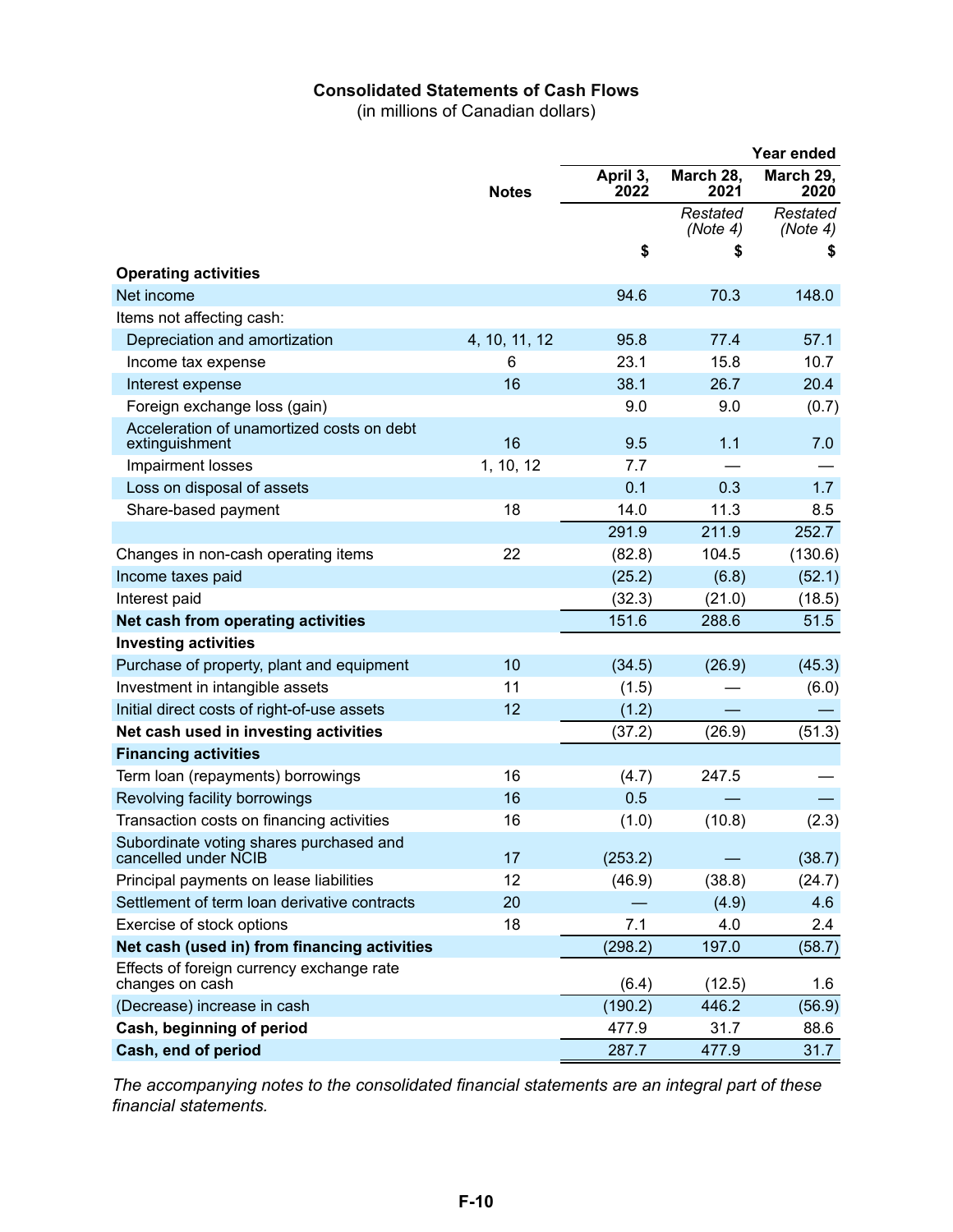(in millions of Canadian dollars, except share and per share data)

### **Note 1. The Company**

### *Organization*

Canada Goose Holdings Inc. and its subsidiaries (the "Company") design, manufacture, and sell performance luxury apparel for men, women, youth, children, and babies. The Company's apparel collections include various styles of parkas, lightweight down jackets, rainwear, windwear, fleece, knitwear, footwear, and accessories for fall, winter, and spring seasons. The Company's head office is located at 250 Bowie Avenue, Toronto, Canada M6E 4Y2. The use of the terms "Canada Goose", "we", "us" and "our" throughout these notes to the consolidated financial statements refer to the Company.

Canada Goose is a public company listed on the Toronto Stock Exchange and the New York Stock Exchange under the trading symbol "GOOS". The principal shareholders of the Company are investment funds advised by Bain Capital LP and its affiliates ("Bain Capital"), and DTR LLC, ("DTR"), an entity indirectly controlled by the Chairman and Chief Executive Officer of the Company. The principal shareholders hold multiple voting shares representing 48.5% of the total shares outstanding as at April 3, 2022, or 90.4% of the combined voting power of the total voting shares outstanding. Subordinate voting shares that trade on public markets represent 51.5% of the total shares outstanding as at April 3, 2022, or 9.6% of the combined voting power of the total voting shares outstanding.

### *Statement of compliance*

The consolidated financial statements have been prepared in accordance with International Financial Reporting Standards ("IFRS") as issued by the International Accounting Standards Board ("IASB").

These consolidated financial statements were authorized for issuance by the Company's Board of Directors on May 18, 2022.

### *Fiscal year*

The Company's fiscal year is a 52 or 53-week reporting cycle with the fiscal year ending on the Sunday closest to March 31. Each fiscal quarter is 13 weeks for a 52-week fiscal year. The additional week in a 53-week fiscal year is added to the third quarter. Fiscal 2022 is the first 53 week fiscal year, ending on April 3, 2022.

#### *Operating segments*

The Company classifies its business in three operating and reportable segments: Direct-to-Consumer ("DTC"), Wholesale, and Other. The DTC segment comprises sales through countryspecific e-Commerce platforms and our Company-owned retail stores located in luxury shopping locations.

The Wholesale segment comprises sales made to a mix of retailers and international distributors, who are partners that have exclusive rights to an entire market.

The Other segment comprises sales and costs not directly allocated to the DTC or Wholesale segments, such as sales to employees and selling, general, and administrative ("SG&A") expenses. The Other segment includes the cost of marketing expenditures to build brand awareness across all segments, corporate costs in support of manufacturing operations, other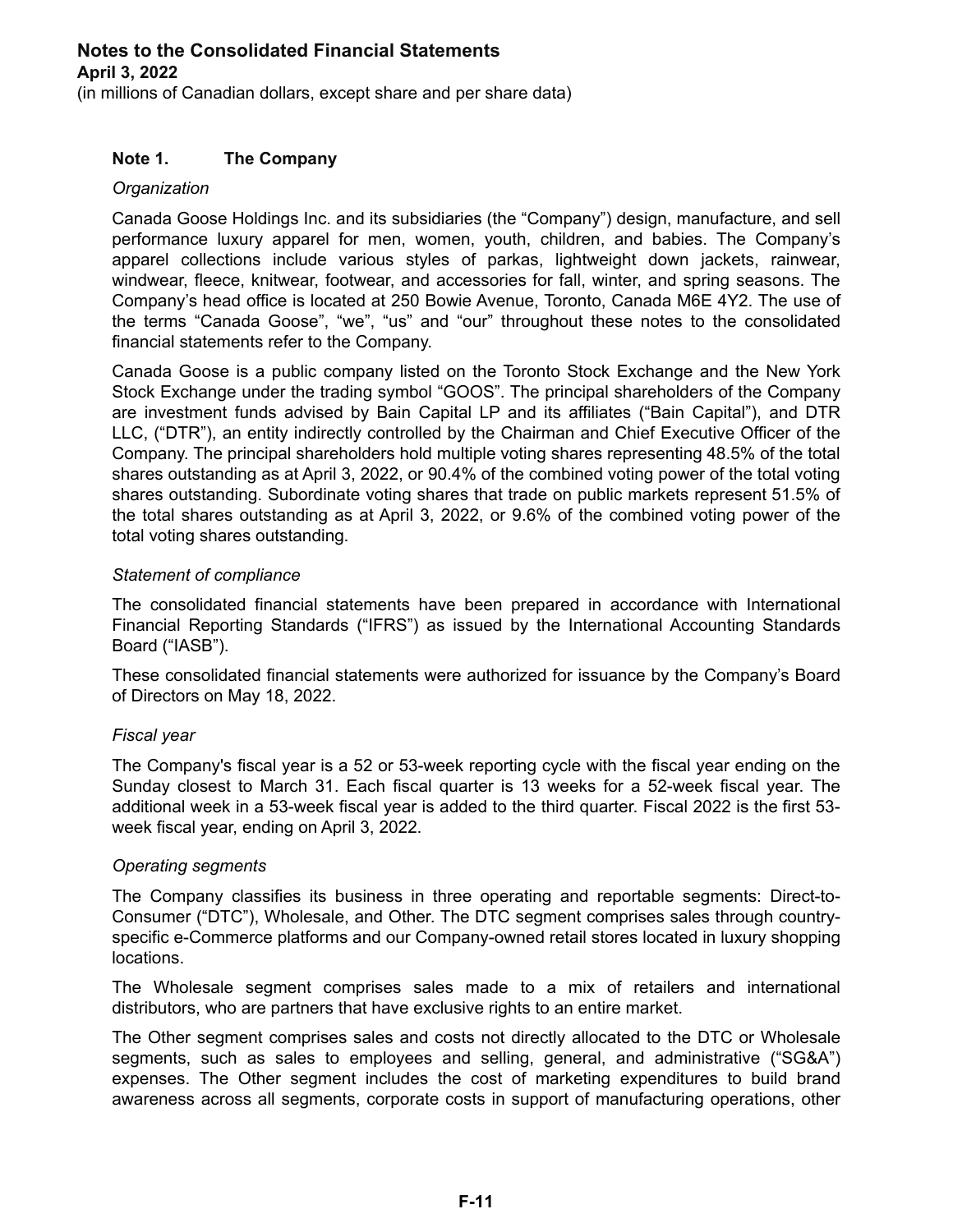(in millions of Canadian dollars, except share and per share data)

corporate costs, and foreign exchange gains and losses not specifically associated with DTC or Wholesale segment operations.

Within the Other segment, comparative information for fiscal 2021 also includes sales of personal protective equipment ("PPE") in response to COVID-19 along with costs incurred as a consequence of COVID-19 including overhead costs resulting from the temporary closure of our manufacturing facilities.

#### *Seasonality*

Our business is seasonal, and we have historically realized a significant portion of our wholesale revenue and operating income in the second and third quarters of the fiscal year and DTC revenue and operating income in the third and fourth quarters of the fiscal year. Thus, lowerthan-expected revenue in these periods could have an adverse impact on our annual operating results.

Cash flows from operating activities are typically highest in the third and fourth quarters of the fiscal year due to revenue from the DTC segment and the collection of trade receivables from wholesale revenue earlier in the year. Working capital requirements typically increase as inventory builds.

### *COVID-19 pandemic*

Globally, public health officials have imposed restrictions and recommended precautions to mitigate the spread of COVID-19, resulting in temporary closures of our retail locations as well as reduced traffic and store productivity, similarly impacting our wholesale partners. Store operations have largely resumed over fiscal 2022 across our global store network, however 5 of our 41 stores continue to remain closed globally and retail store traffic remains below prepandemic levels as at April 3, 2022. As a result of slower than expected return of international retail traffic and limited time remaining on existing leases, the Company recorded \$1.6m of impairment losses on fixed assets (note 10) and \$6.1m of impairment losses on right-of-use assets (note 12) in respect of two retail stores in the DTC operating segment for the year ended April 3, 2022. The impairment losses were recorded as part of SG&A expenses. No impairment losses were recognized in the prior years. All of our manufacturing facilities were operating during April 3, 2022 at lower output levels than historically realized prior to fiscal year 2021 to ensure appropriate distancing measures were in place.

In March 2021, the IASB issued an amendment to IFRS 16, *Leases* to extend the period over which the practical expedient is available for use. This amendment exempts lessees from determining whether COVID-19 related rent concessions for lease payments originally due on or before June 30, 2022 are lease modifications. In accordance with the guidance issued, the Company adopted the amendment effective March 29, 2021 and elected not to treat COVID-19 related rent concessions as lease modifications. Rent concessions of \$0.6m were recognized in the statement of income for the year ended April 3, 2022 (March 28, 2021 - \$4.1m).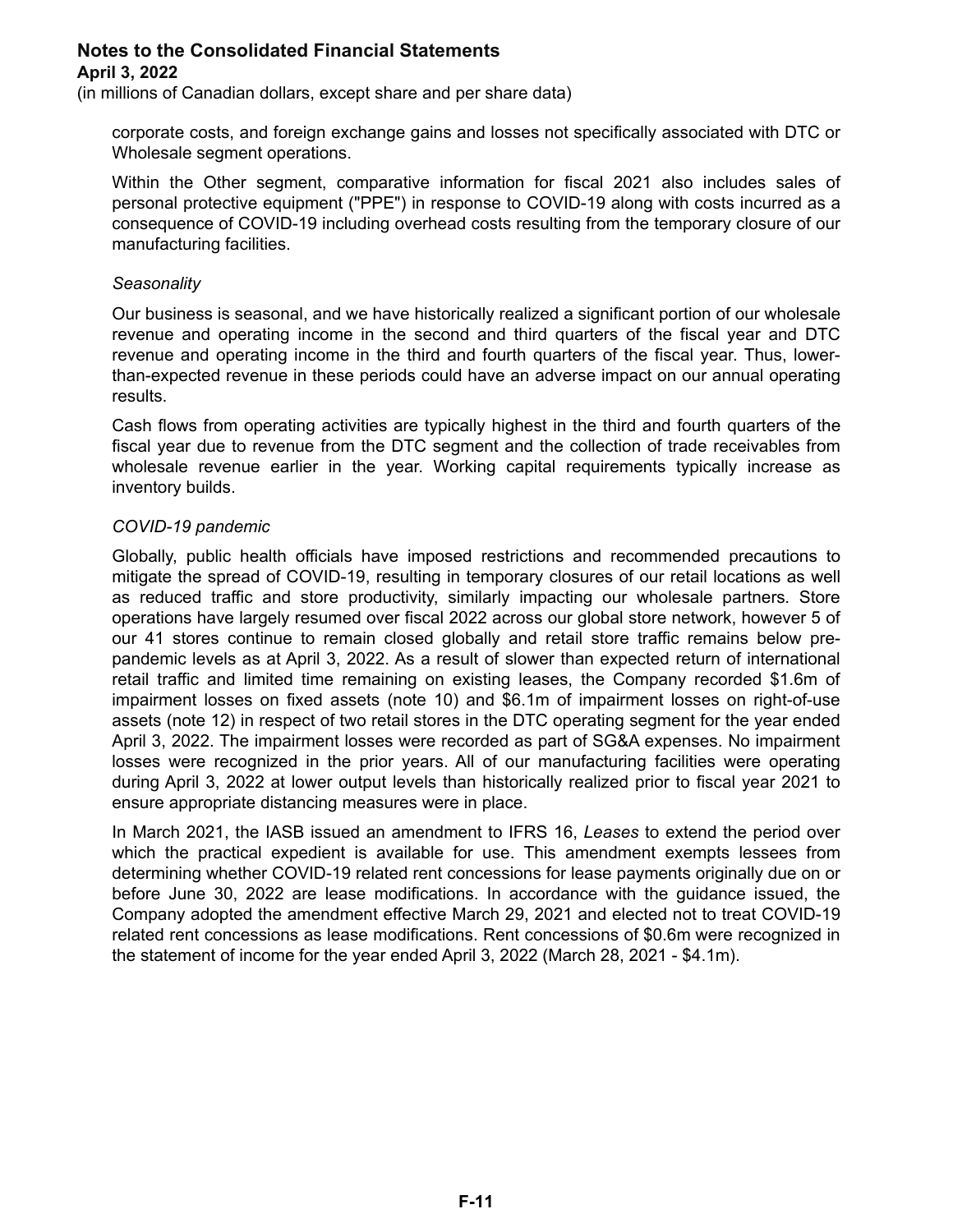(in millions of Canadian dollars, except share and per share data)

### **Note 2. Significant accounting policies**

#### **(a) Basis of presentation**

The consolidated financial statements are presented in Canadian dollars, the Company's functional and presentation currency.

These consolidated financial statements have been prepared on the historical cost basis except for the following items, which are recorded at fair value:

- financial instruments, including derivative financial instruments, at fair value in other comprehensive income and through profit or loss as described in note 20, and
- initial recognition of assets acquired and liabilities assumed in a business combination.

Certain comparative figures have been reclassified to conform with the current year presentation. Depreciation and amortization for amounts not included in costs of goods sold, which were previously presented in a separate line item, are reflected in the presentation of SG&A expenses.

#### **(b) Principles of consolidation**

The consolidated financial statements include the accounts of Canada Goose Holdings Inc. and its subsidiaries. All intercompany transactions and balances have been eliminated.

#### **(c) Foreign currency translation and transactions**

The functional currency of each of the Company's subsidiaries is the currency of the primary economic environment in which each entity operates. The assets and liabilities of subsidiaries whose functional currency is not the Canadian dollar are translated into the functional currency of the Company using the exchange rate at the reporting date. Revenues and expenses are translated at exchange rates prevailing at the transaction date. The resulting foreign exchange translation differences are recorded as a currency translation adjustment in other comprehensive income.

Foreign currency transactions are translated into the functional currency of each of the Company's subsidiaries using the exchange rates prevailing at the date of the transactions or valuation when items are remeasured. Foreign exchange gains and losses resulting from the settlement of such transactions and from the changes at period-end exchange rates of monetary assets and liabilities denominated in foreign currencies are recognized in the statement of income in SG&A expenses, except when included in other comprehensive income for qualifying cash flow and net investment hedges.

#### *Functional currency of subsidiary*

Each entity within the Company determines its functional currency based on the primary economic environment in which the entity operates. Once an entity's functional currency is determined, it is not changed unless there is a change to the underlying transactions, events, and conditions that determine the entity's primary economic environment.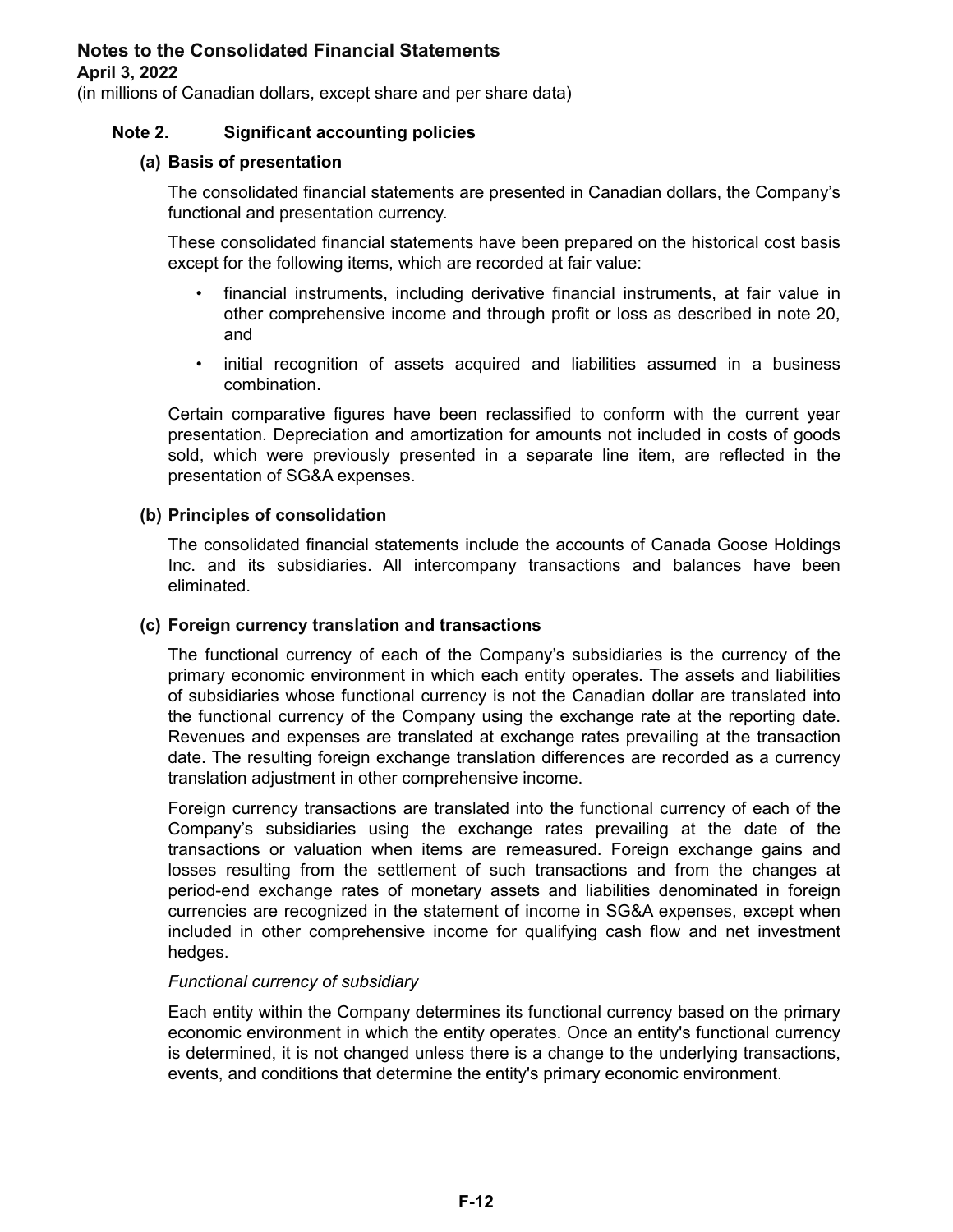(in millions of Canadian dollars, except share and per share data)

### **(d) Revenue recognition**

Revenue comprises of DTC, Wholesale and Other segment revenues. Revenue is measured at the amount of consideration to which the Company expects to be entitled in exchange for the sale of goods in the ordinary course of the Company's activities. Revenue is presented net of sales tax, estimated returns, sales allowances, and discounts. The Company recognizes revenue when the Company has agreed terms with its customers, the contractual rights and payment terms have been identified, the contract has commercial substance, it is probable that consideration will be collected by the Company, and when control of the goods is transferred to the customer have been met.

It is the Company's policy to sell merchandise through the DTC channel with a limited right to return, typically within 30 days. Accumulated experience is used to estimate and provide for such returns.

### **(e) Business combinations**

Acquisitions of businesses are accounted for using the acquisition method as of the acquisition date, which is the date when control is transferred to the Company. The consideration transferred in a business combination is measured at fair value, calculated as the sum of the acquisition date fair values of the assets transferred, liabilities incurred by the Company, and the equity interests issued by the Company in exchange for control of the acquiree. Transaction costs that the Company incurs in connection with a business combination are recognized in the statement of income as incurred.

Goodwill is measured as the excess of the sum of the fair value of the consideration transferred over the net of the acquisition date amounts of the identifiable assets acquired and the liabilities assumed.

When the consideration transferred in a business combination includes contingent consideration, the contingent consideration is measured at its acquisition date fair value. Contingent consideration is remeasured at subsequent reporting dates at its fair value, and the resulting gain or loss recognized in the statement of income.

#### **(f) Earnings per share**

Basic earnings per share is calculated by dividing net income attributable to ordinary equity holders by the weighted average number of multiple and subordinate voting shares outstanding during the year.

Diluted earnings per share is calculated by dividing net income attributable to ordinary equity holders of the Company by the weighted average number of multiple and subordinate voting shares outstanding during the year plus the weighted average number of subordinate shares that would be issued on the exercise of stock options and settlement of restricted share units ("RSUs").

#### **(g) Income taxes**

Current and deferred income taxes are recognized in the statement of income, except when it relates to a business combination, or items recognized in equity or in other comprehensive income.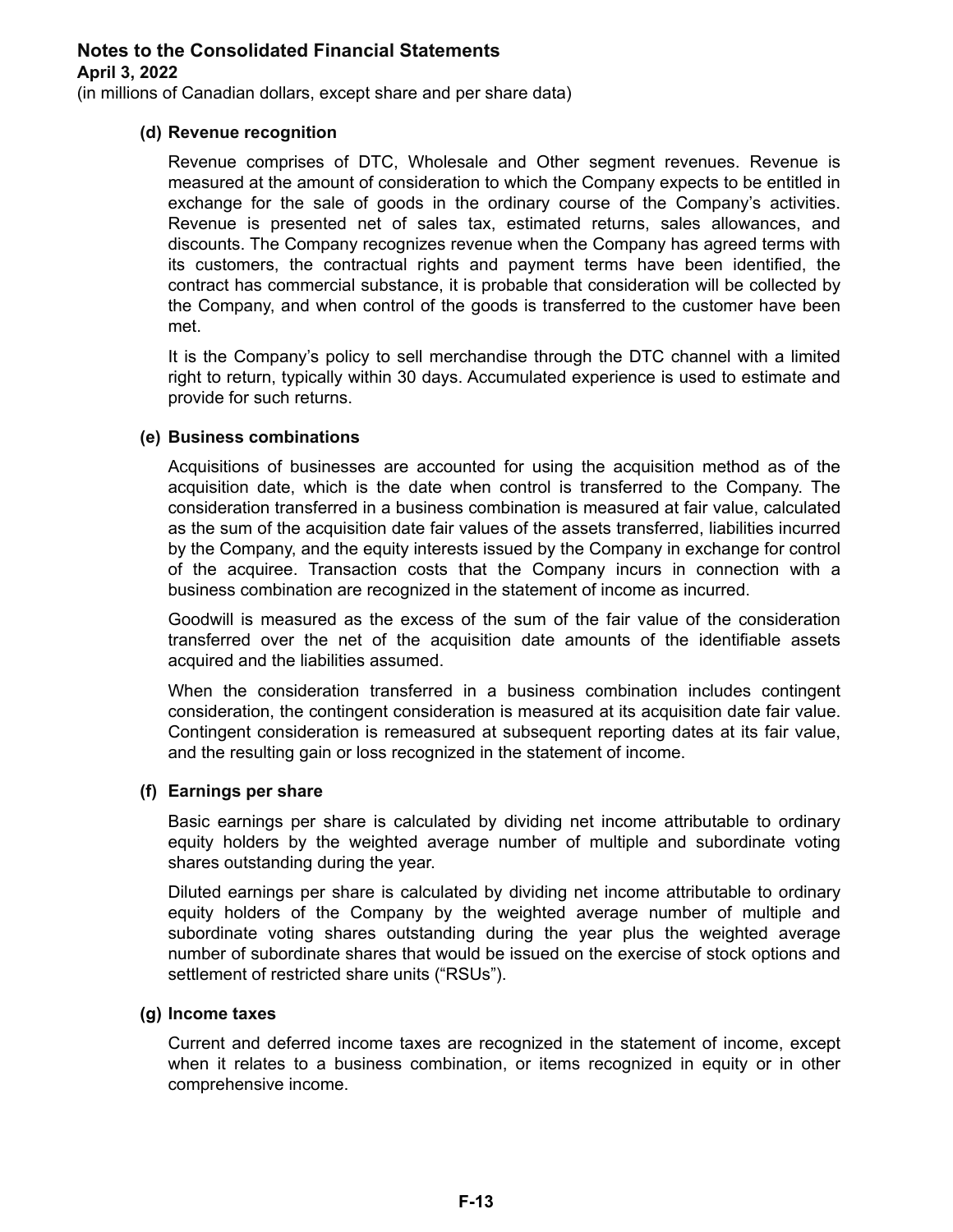(in millions of Canadian dollars, except share and per share data)

#### *Current income tax*

Current income tax is the expected income tax payable or receivable on the taxable income or loss for the period, using tax rates enacted or substantively enacted at the reporting date, and any adjustment to income tax payable in respect of previous years.

#### *Deferred income tax*

Deferred income tax is provided using the liability method for temporary differences at the reporting date between the income tax bases of assets and liabilities and their carrying amounts for financial reporting purposes.

Deferred income tax is measured using enacted or substantively enacted income tax rates expected to apply in the years in which those temporary differences are expected to be recovered or settled. A deferred tax asset is recognized for unused income tax losses and credits to the extent that it is probable that future taxable income will be available against which they can be utilized.

The carrying amount of deferred tax assets is reviewed at each reporting date and reduced to the extent that it is no longer probable that sufficient taxable income will be available to allow all or part of the deferred tax asset to be utilized. Unrecognized deferred tax assets are reassessed at each reporting date and are recognized to the extent that it has become probable that future taxable income will allow the deferred tax asset to be recovered.

Deferred income tax relating to items recognized outside profit or loss is recognized outside profit or loss. Deferred tax items are recognized in correlation to the underlying transaction either in other comprehensive income or directly in equity.

Deferred tax assets and deferred tax liabilities are offset if a legally enforceable right exists to set off current income tax assets against current income tax liabilities and the deferred tax relates to the same taxable entity and the same taxation authority.

Deferred income tax is provided on temporary differences arising on investments in subsidiaries, except where the timing of the reversal of the temporary difference is controlled by the Company and it is probable that the temporary difference will not reverse in the foreseeable future.

### **(h) Cash**

Cash consists of cash and cash equivalents, including cash on hand, deposits in banks, and short-term deposits with maturities of less than three months. The Company uses the indirect method of reporting cash flows from operating activities.

### **(i) Trade receivables**

Trade receivables, including credit card receivables, consist of amounts owing on product sales where we have extended credit to customers, and are initially recognized at fair value and subsequently measured at amortized cost using the effective interest method, less expected credit loss and sales allowances. The allowance for expected credit losses is recorded against trade receivables and is based on historical experience.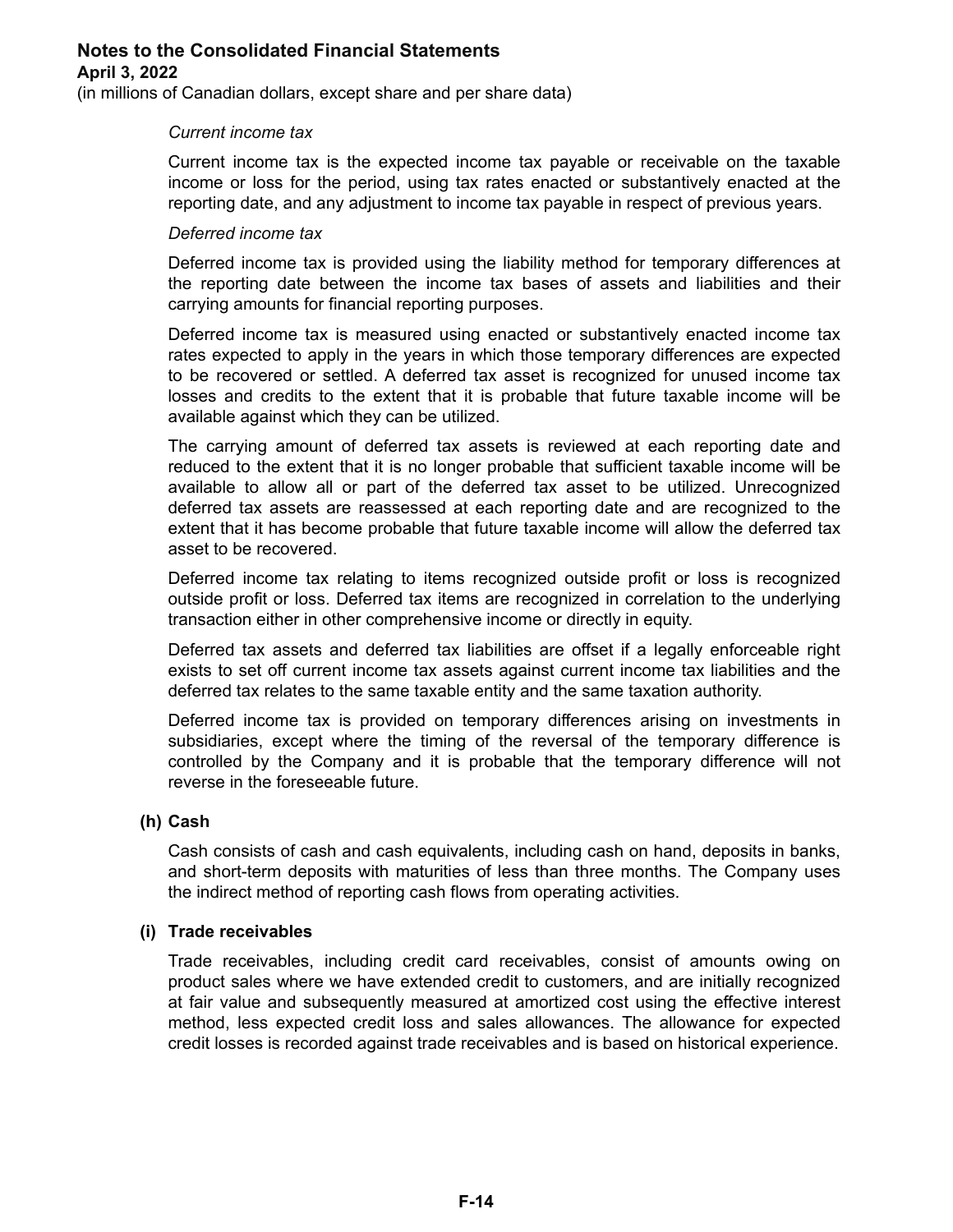(in millions of Canadian dollars, except share and per share data)

### **(j) Inventories**

Raw materials, work-in-process, and finished goods are valued at the lower of cost and net realizable value. Cost is determined using the weighted average cost method. The cost of work-in-process and finished goods inventories include the cost of raw materials and an applicable share of the cost of labour and fixed and variable production overhead costs, including the depreciation of property, plant and equipment used in the production of finished goods and design costs, and other costs incurred to bring the inventories to their present location and condition.

The Company estimates net realizable value as the amount at which inventories are expected to be sold, taking into consideration fluctuations in selling prices due to seasonality, less estimated costs necessary to complete the sale.

Inventories are written down to net realizable value when the cost of inventories is estimated to be unrecoverable due to obsolescence, damage, or declining selling prices. Inventory is adjusted to reflect estimated loss ("shrinkage") incurred since the last inventory count. Shrinkage is based on historical experience. When circumstances that previously caused inventories to be written down below cost no longer exist or when there is clear evidence of an increase in realizable value, the amount of the write-down previously recorded is reversed.

Storage costs, indirect administrative overhead and certain selling costs related to inventories are expensed in the period that these costs are incurred.

### **(k) Property, plant and equipment**

Property, plant and equipment is stated at cost, net of accumulated depreciation and any accumulated impairment losses. Cost includes expenditures that are directly attributable to the acquisition of the asset, including costs incurred to prepare the asset for its intended use and capitalized borrowing costs, when the recognition criteria are met. The commencement date for capitalization of costs occurs when the Company first incurs expenditures for the qualifying assets and undertakes the required activities to prepare the assets for their intended use.

Property, plant and equipment assets are depreciated on a straight-line basis over their estimated useful lives when the assets are available for use. When significant parts of a fixed asset have different useful lives, they are accounted for as separate components and depreciated separately. Depreciation methods and useful lives are reviewed annually and are adjusted for prospectively, if appropriate. Estimated useful lives are as follows:

| <b>Asset Category</b>           | <b>Estimated Useful Life</b>                         |
|---------------------------------|------------------------------------------------------|
| Plant equipment (except moulds) | 10 years                                             |
| Footwear moulds                 | 5 years                                              |
| Computer equipment              | 3 years                                              |
| Leasehold improvements          | Lesser of the lease term or useful life of the asset |
| Show displays                   | 5 years                                              |
| Furniture and fixtures          | 5 to 10 years                                        |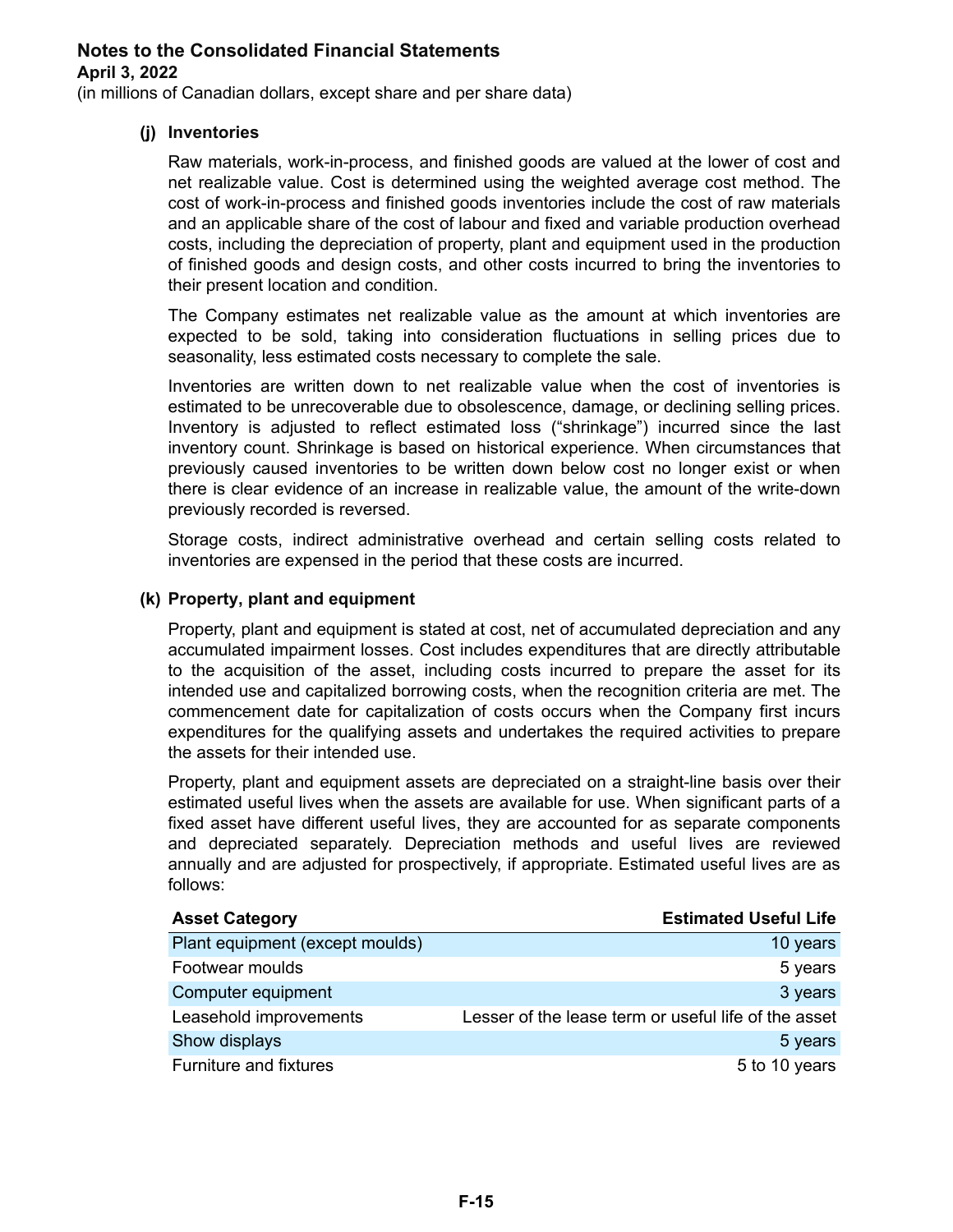(in millions of Canadian dollars, except share and per share data)

An item of property, plant and equipment and any significant part initially recognized is derecognized upon disposal or when no future economic benefits are expected from its use or disposal. Any gain or loss arising on derecognition of the asset, calculated as the difference between the net disposal proceeds and the carrying amount of the asset, is included in the statement of income when the asset is derecognized.

The cost of repairs and maintenance of property, plant and equipment is expensed as incurred and recognized in the statement of income.

Property, plant and equipment are reviewed at the end of each reporting period to determine whether there is any indication of impairment. If any such indication exists, the asset is then tested for impairment by comparing its recoverable amount to its carrying value. Any resulting impairment loss is recorded in the statement of income.

#### **(l) Intangible assets**

Intangible assets acquired separately are measured on initial recognition at cost. The cost of an intangible asset acquired in a business combination is its fair value as at the date of acquisition. Following initial recognition, intangible assets with finite lives are carried at cost less any accumulated amortization and any accumulated impairment losses.

An internally generated intangible asset is recorded for product development costs which are included within intellectual property. Product development costs are incurred in the design, production and testing of new products where the technical feasibility of commercial manufacturing and sale of the product has been demonstrated. With continued emphasis on DTC expansion, effective the first quarter of fiscal 2021, any new or incremental product development costs were recognized in SG&A expenses in the statement of income as they more closely support current selling and marketing activities. Those product development costs included in existing inventory and intangible assets will continue to be recognized within the cost of sales. As at April 3, 2022, all product development costs have been fully amortized.

The useful lives of intangible assets are assessed as either finite or indefinite.

| <b>Asset Category</b> | <b>Estimated Useful Life</b> |
|-----------------------|------------------------------|
| Brand name            | Indefinite                   |
| Domain name           | Indefinite                   |
| Software              | 5 to 7 years                 |
| Intellectual property | 1 to 8 years                 |

Intangible assets with indefinite useful lives comprise of the Canada Goose and Baffin brand names and domain name, which were acquired as part of an acquisition and were recorded at their estimated fair value. The brand names and domain name are considered to have an indefinite life based on a history of revenue and cash flow performance, and the intent and ability of the Company to support the brand with spending to maintain its value for the foreseeable future. The brand names and domain name are tested at least annually for impairment, at the cash-generating unit ("CGU") level. The assessment of indefinite life is reviewed annually to determine whether the indefinite life assessment continues to be supportable. If not, the change in the useful life assessment from indefinite to finite is made on a prospective basis.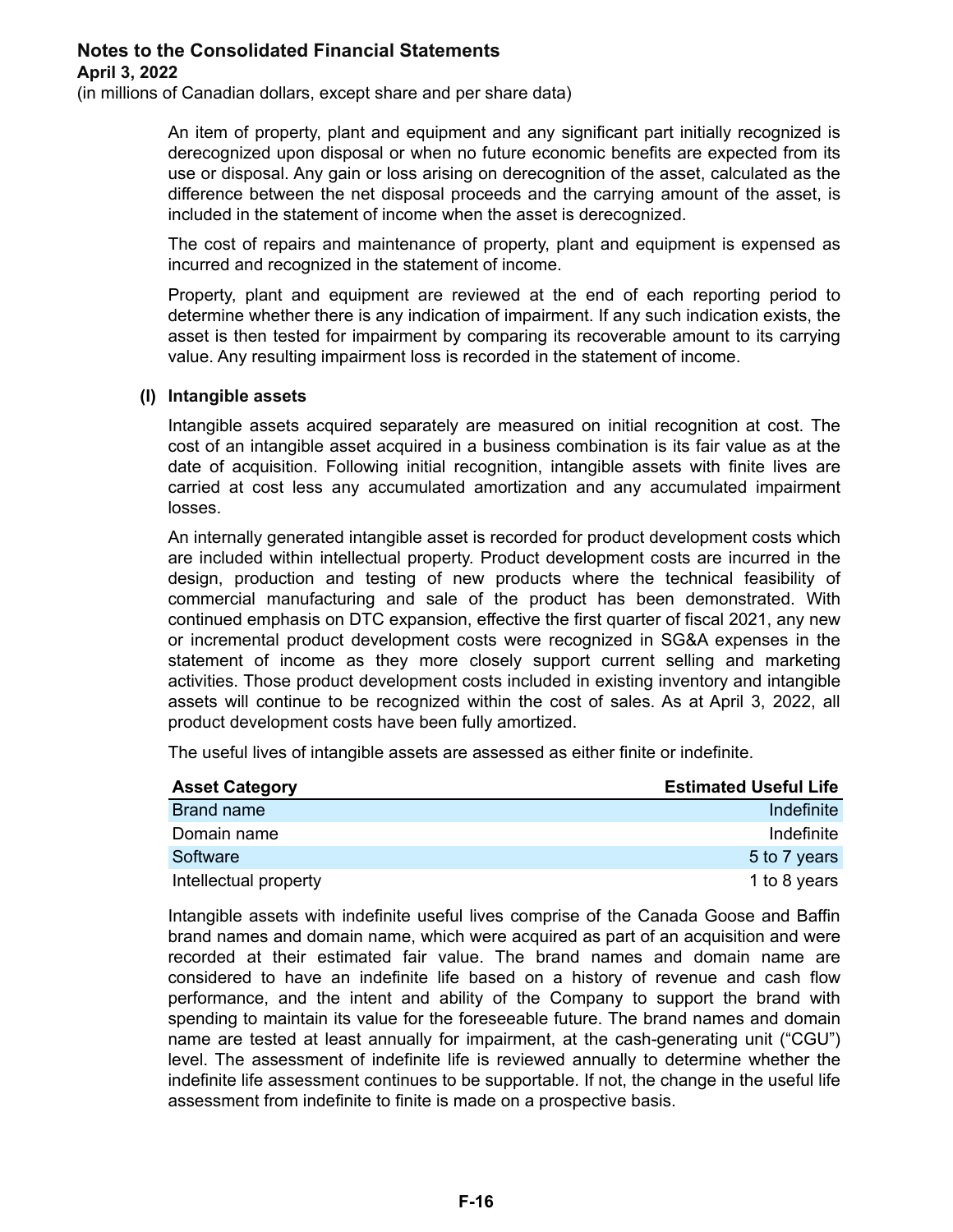(in millions of Canadian dollars, except share and per share data)

Intangible assets with finite lives are amortized over the useful economic life on a straight-line basis. The amortization period and the amortization method for an intangible asset with a finite useful life are reviewed at least at the end of each reporting period. Changes in the expected useful life or the expected pattern of consumption of future economic benefits embodied in the asset are considered to modify the amortization period or method, as appropriate, and treated as changes in accounting estimates. The amortization expense on intangible assets with finite lives is recognized in the statement of income over the asset's estimated useful life.

An intangible asset is derecognized on disposal or when no future economic benefits are expected from its use. Gains or losses arising from the derecognition of an intangible asset are measured as the difference between the net disposal proceeds and the carrying amount of the asset and are included in the statement of income when the asset is derecognized.

Intangible assets are reviewed at the end of each reporting period to determine whether there is any indication of impairment. If any such indication exists, the asset is then tested for impairment by comparing its recoverable amount to its carrying value. Any resulting impairment loss is recorded in the statement of income.

### **(m)Leases**

The Company recognizes a right-of-use asset and a lease liability based on the present value of the future lease payments at the commencement date. The commencement date is when the lessor makes the leased asset available for use by the Company, typically the possession date. The discount rate used in the present value calculation for lease payments is the incremental borrowing rate for each leased asset or portfolio of leased assets with similar characteristics by reference to the Company's creditworthiness, the security, term and value of the underlying leased asset, and the economic environment in which the leased asset operates. The lease term is determined as the non-cancellable periods of a lease, together with periods covered by a renewal option if the Company is reasonably certain to exercise that option and a termination option if the Company is reasonably certain not to exercise that option.

Leases of low-value assets and short-term leases are not included in the calculation of lease liabilities. These lease expenses are recognized in cost of sales or SG&A expenses on a straight-line or other systematic basis.

#### *Lease liabilities*

Lease liabilities are measured at the present value of future lease payments, discounted using the Company's incremental borrowing rates, and include the fixed payments, variable lease payments that depend on an index or a rate, less any lease incentives receivable. Subsequent to initial measurement, the Company measures lease liabilities at amortized cost using the effective interest rate method. Lease liabilities are remeasured when there are changes to the lease payments, lease term, assessment of an option to purchase the underlying asset, expected residual value guarantee, or future lease payments due to a change in the index or rate tied to the payment.

#### *Right-of-use assets*

Right-of-use assets are measured at the initial amount of the lease liabilities, lease payments made at or before the commencement date less any lease incentives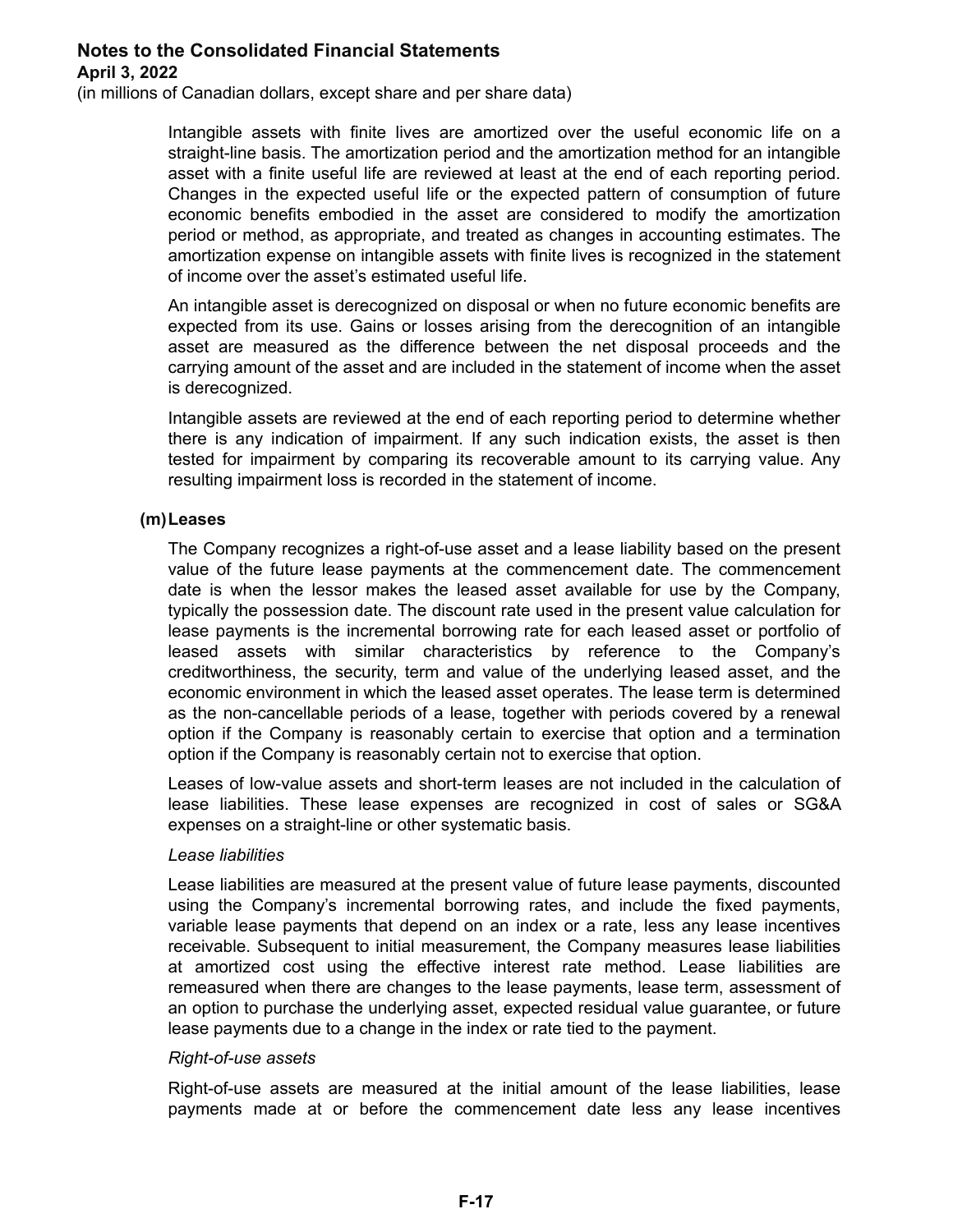(in millions of Canadian dollars, except share and per share data)

received, initial direct costs, if any, and decommissioning costs to restore the site to the condition required by the terms and conditions of the lease, and net of accumulated impairment losses. Subsequent to initial measurement, the Company applies the cost model to the right-of-use assets and measures the asset at cost less any accumulated depreciation, accumulated impairment losses in accordance with IAS 36, and any remeasurements of the lease liabilities. Assets are depreciated from the commencement date on a straight-line basis over the earlier of the end of the assets' useful lives or the end of the lease terms.

### **(n) Goodwill**

Goodwill represents the difference between the purchase price of an acquired business and the Company's share of the net identifiable assets acquired and liabilities assumed and any contingent liabilities assumed. It is initially recorded at cost and subsequently measured at cost less any accumulated impairment losses.

For the purpose of impairment testing, goodwill acquired in a business combination is, from the acquisition date, allocated to CGUs based on the lowest level within the entity in which the goodwill is monitored for internal management purposes. The allocation is made to the CGUs that are expected to benefit from the business combination in which the goodwill arose. Any potential impairment of goodwill is identified by comparing the recoverable amount of a CGU to its carrying value. An impairment loss is recognized if the carrying amount of CGU exceeds its recoverable amount. Any loss identified is first applied to reduce the carrying amount of goodwill allocated to the CGU, and then to reduce the carrying amounts of the remaining assets in the CGU on a pro-rata basis. The Company tests goodwill for impairment annually at the reporting date.

The recoverable amount of a CGU is the higher of the estimated fair value less costs of disposal or value-in-use of the CGU. In assessing value-in-use, the estimated future cash flows are discounted using a pre-tax discount rate that reflects current market assessments of the time value of money and the risks specific to the asset.

The Company has determined that the goodwill contributes to the cash flows of ten CGUs (March 28, 2021 - seven CGUs).

#### **(o) Provisions**

Provisions are recognized when the Company has a present obligation, legal or constructive, as a result of a past event, it is probable that an outflow of resources embodying economic benefits will be required to settle the obligation, and a reliable estimate can be made of the amount of the obligation. Where the Company expects some or all of a provision to be reimbursed, for example under an insurance contract, the reimbursement is recognized as a separate asset but only when the reimbursement is virtually certain. The expense relating to any provision is presented in the statement of income net of any reimbursement. If the effect of the time value of money is material, provisions are discounted using a current pre-tax rate that reflects, where appropriate, the risks specific to the liability. Where discounting is used, the increase in the provision due to the passage of time is recognized in the statement of income.

The provision for warranty returns relates to the Company's obligation for defective goods sold to customers that have yet to be returned for exchange or repair. Accruals for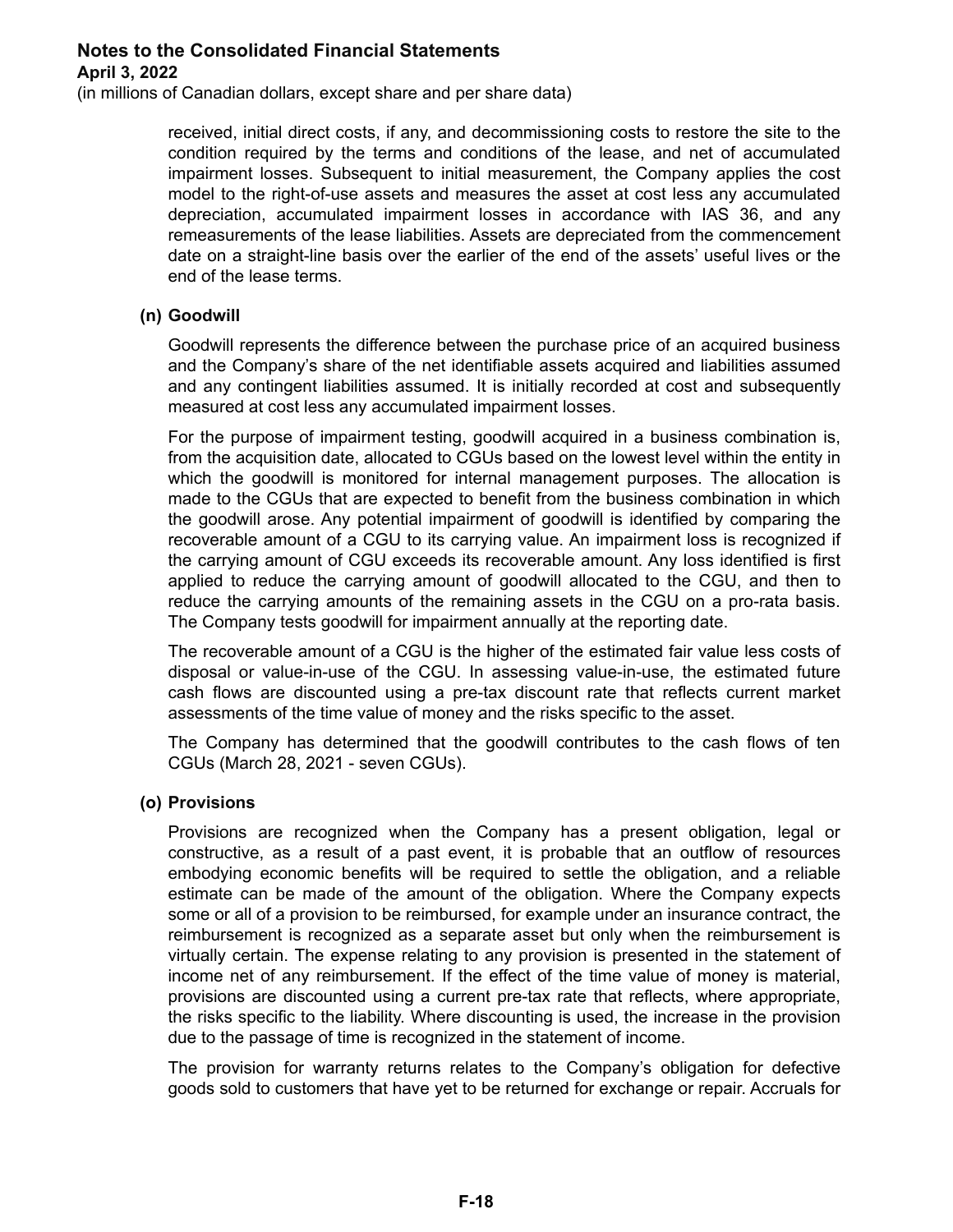(in millions of Canadian dollars, except share and per share data)

warranty returns are estimated on the basis of historical returns and are recorded so as to allocate them to the same period the corresponding revenue is recognized.

#### **(p) Employee future benefits**

The Company sponsors a defined benefit pension plan membership, which is limited to certain employees of Canada Goose International AG and other subsidiaries who reside in Switzerland.

The measurement date for the defined benefit pension plan is April 3, 2022, the reporting date. The obligation associated with the Company's defined benefit pension plan is actuarially valued using the projected unit credit method and management's best estimate of the discount rate, future salary increases, mortality rates and retirement rates. Assets are measured at fair value. The obligation in excess of plan assets is recorded as a liability. All actuarial gains or losses, net of tax, are recognized immediately through other comprehensive income.

#### **(q) Fair values**

Fair value is the price that would be received to sell an asset or paid to transfer a liability in an orderly transaction between market participants at the measurement date. The fair value measurement is based on the presumption that the transaction to sell the asset or transfer the liability takes place either:

- in the principal market for the asset or liability, or
- in the absence of a principal market, in the most advantageous market for the asset or liability.

The Company uses valuation techniques that it believes are appropriate in the circumstances and for which sufficient data are available to measure fair value, maximizing the use of relevant observable inputs and minimizing the use of unobservable inputs. All assets and liabilities for which fair value is measured or disclosed in the financial statements are categorized within the fair value hierarchy, described as follows, based on the lowest level input that is significant to the fair value measurement as a whole:

**Level 1:** quoted prices (unadjusted) in active markets for identical assets or liabilities that the reporting entity has the ability to access at the measurement date.

**Level 2**: inputs other than quoted prices included within level 1 that are observable for the asset or liability, either directly or indirectly.

**Level 3:** unobservable inputs for the asset or liability. Unobservable inputs are used to measure fair value to the extent that observable inputs are not available, thereby allowing for situations in which there is little, if any, market activity for the asset or liability at the measurement date.

For the purpose of fair value disclosures, the Company determines classes of assets and liabilities on the basis of the nature, characteristics and risks of the asset or liability and the level of the fair value hierarchy as explained above.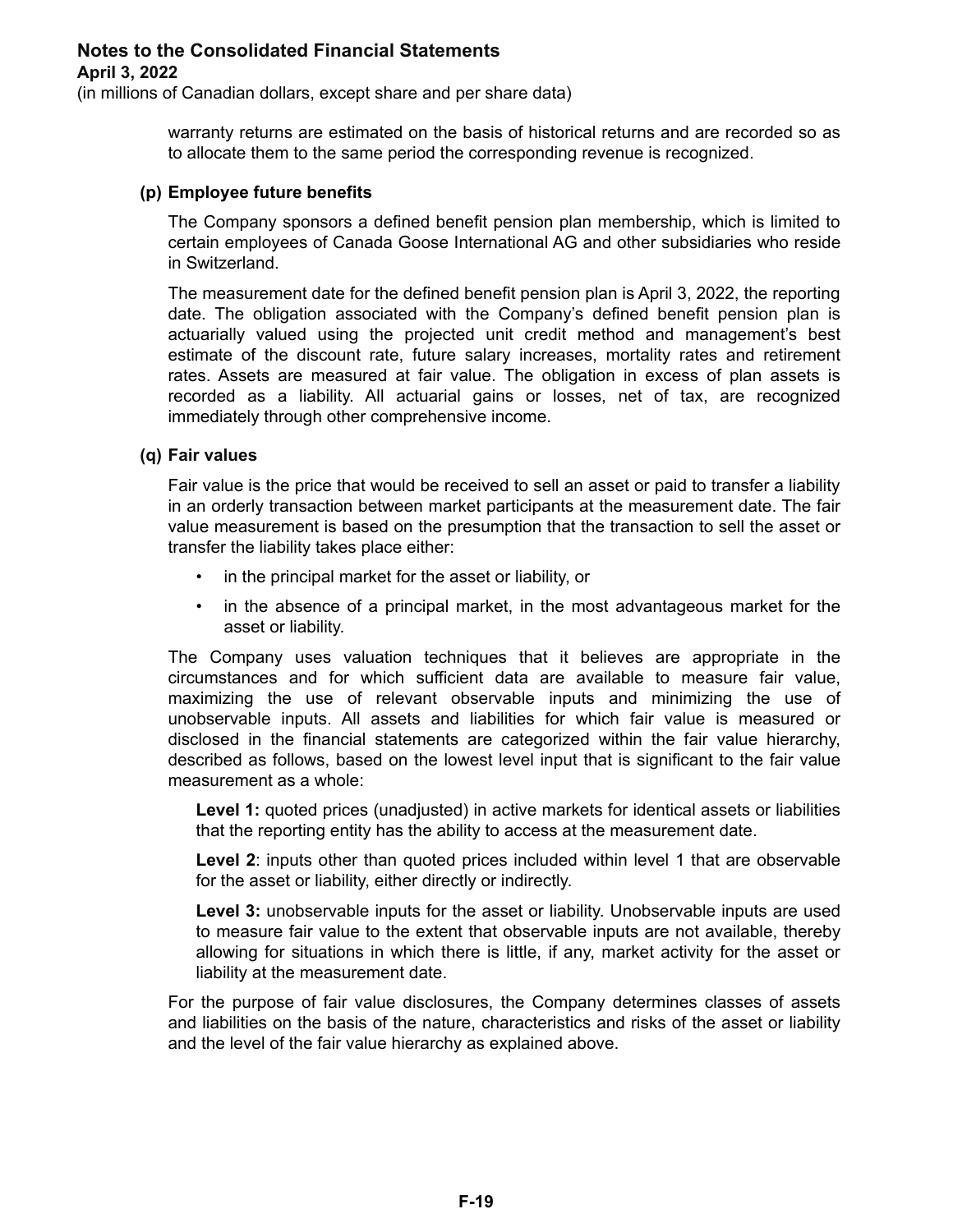(in millions of Canadian dollars, except share and per share data)

There was no change in the valuation techniques applied to financial instruments during all periods presented. The following table describes the valuation techniques used in the determination of the fair values of financial instruments:

| <b>Type</b>                                                                                                                                                    | <b>Valuation Approach</b>                                                                                                                                                                                                       |
|----------------------------------------------------------------------------------------------------------------------------------------------------------------|---------------------------------------------------------------------------------------------------------------------------------------------------------------------------------------------------------------------------------|
| Cash, trade receivables,<br>accounts payable and<br>accrued liabilities                                                                                        | The carrying amount approximates fair value due to the<br>short term maturity of these instruments.                                                                                                                             |
| Derivatives (included in<br>other current assets, other<br>long-term assets, accounts<br>payable and accrued<br>liabilities or other long-term<br>liabilities) | Specific valuation techniques used to value derivative<br>financial instruments include:                                                                                                                                        |
|                                                                                                                                                                | - quoted market prices or dealer quotes for similar<br>instruments;                                                                                                                                                             |
|                                                                                                                                                                | - observable market information as well as valuations<br>determined by external valuators with experience in the<br>financial markets.                                                                                          |
| Revolving facility, term<br>Ioan, and Mainland China<br><b>Facilities</b>                                                                                      | The fair value is based on the present value of contractual<br>cash flows, discounted at the Company's current<br>incremental borrowing rate for similar types of borrowing<br>arrangements or, where applicable, market rates. |

### **(r) Financial instruments**

Financial assets and financial liabilities are recognized when the Company becomes a party to the contractual provisions of the financial instrument.

Financial assets and financial liabilities are initially measured at fair value. Transaction costs that are directly attributable to the acquisition or issuance of financial assets and financial liabilities (other than financial assets and financial liabilities classified at fair value through profit or loss) are added to, or deducted from, the fair value of the financial assets or financial liabilities, as appropriate, on initial recognition. Transaction costs directly attributable to the acquisition of financial assets or financial liabilities classified at fair value through profit or loss are recognized immediately in profit or loss.

Financial assets and financial liabilities are measured subsequently as described below.

i) Non-derivative financial assets

Non-derivative financial assets include cash and trade receivables which are measured at amortized cost. The Company initially recognizes receivables and deposits on the date that they are originated. The Company derecognizes a financial asset when the contractual rights to the cash flows from the asset expire, or it transfers the rights to receive the contractual cash flows on the financial asset in a transaction in which substantially all the risks and rewards of ownership of the financial asset are transferred.

ii) Non-derivative financial liabilities

Non-derivative financial liabilities include accounts payable, accrued liabilities, the revolving facility, the term loan, and the Mainland China Facilities (as defined below). The Company initially recognizes debt instruments on the date that they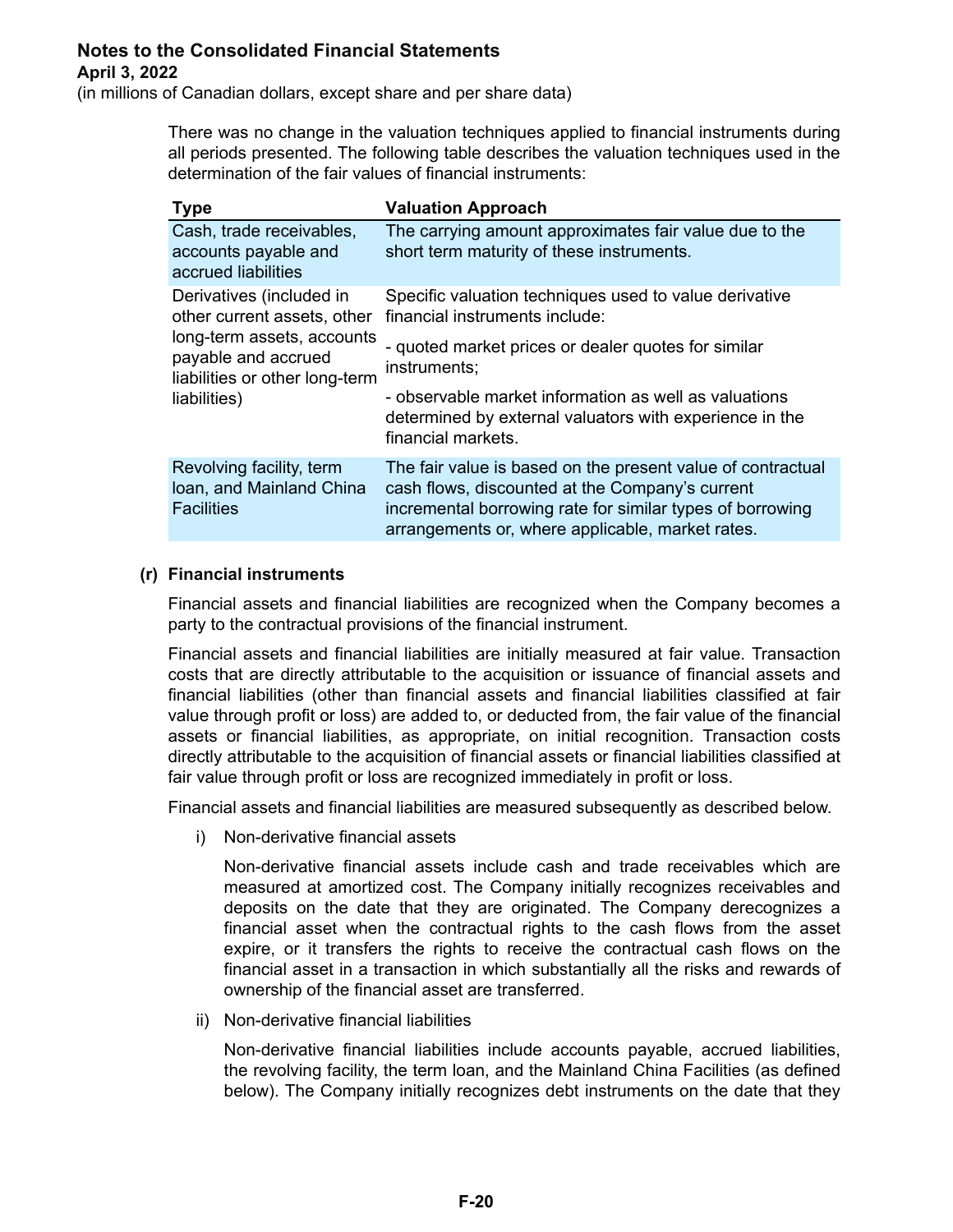(in millions of Canadian dollars, except share and per share data)

are originated. All other financial liabilities are recognized initially on the trade date on which the Company becomes a party to the contractual provisions of the instrument. Financial liabilities are recognized initially at fair value less any directly attributable transaction costs. Subsequent to initial recognition, these financial liabilities are measured at amortized cost using the effective interest method. The Company derecognizes a financial liability when its contractual obligations are discharged or cancelled or expire.

iii) Derivative financial instruments

Derivatives are initially recognized at fair value on the date a derivative contract is entered into and are subsequently remeasured to their fair value at each reporting date. The method of recognizing the resulting gain or loss depends on whether the derivative is designated and effective as a hedging instrument. When a derivative financial instrument, including an embedded derivative, is not designated and effective in a qualifying hedge relationship, all changes in its fair value are recognized immediately in the statement of income; attributable transaction costs are recognized in the statement of income as incurred. The Company does not use derivatives for trading or speculative purposes.

Embedded derivatives are separated from a host contract and accounted for separately if the economic characteristics and risks of the host contract and the embedded derivative are not closely related.

iv) Hedge accounting

The Company is exposed to the risk of currency fluctuations and has entered into currency derivative contracts to hedge its exposure on the basis of planned transactions. Where hedge accounting is applied, the criteria are documented at the inception of the hedge and updated at each reporting date. The Company documents the relationship between hedging instruments and hedged items, as well as its risk management objectives and strategy for undertaking the hedging transactions. The Company also documents its assessment, at hedge inception and on an ongoing basis, of whether the derivatives that are used in hedging transactions are highly effective in offsetting changes in cash flows of hedged items.

The fair value of a hedging derivative is classified as a current asset or liability when the maturity of the hedged item is less than twelve months, and as a noncurrent asset or liability when the maturity of the hedged item is more than twelve months.

The effective portion of changes in the fair value of derivatives that are designated and qualify as cash flow hedges is recognized, net of tax, in other comprehensive income. The gain or loss relating to the ineffective portion is recognized immediately in the statement of income. Amounts accumulated in other comprehensive income are transferred to the statement of income in the periods when the hedged item affects net income. When a forecast transaction that is hedged results in the recognition of a non-financial asset or liability, such as inventory, the amounts are included in the measurement of the cost of the related asset or liability. The deferred amounts are ultimately recognized in the statement of income.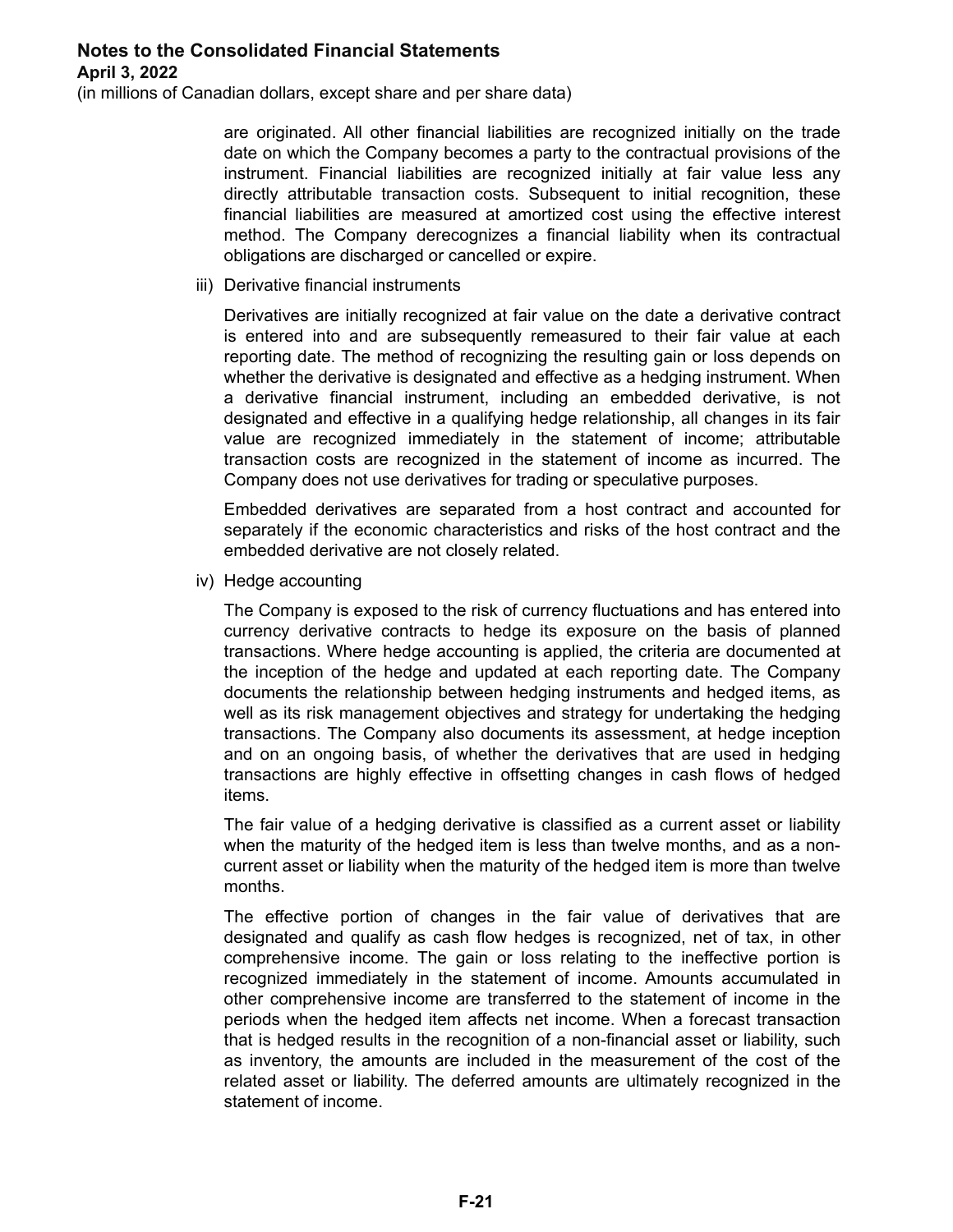(in millions of Canadian dollars, except share and per share data)

Hedges of net investments are accounted for similarly to cash flow hedges, with unrealized gains and losses recognized, net of tax, in other comprehensive income. Amounts included in other comprehensive income are transferred to the statement of income in the period when the foreign operation is disposed of or sold.

### **(s) Share-based payments**

Share-based payments are valued based on the grant date fair value of these awards and the Company records compensation expense over the corresponding service period. The fair value of the share-based payments is determined using acceptable valuation techniques.

The Company has issued stock options to purchase subordinate voting shares and RSUs under its equity incentive plans, prior to the public offering on March 21, 2017 (the "Legacy Plan") and subsequently (the "Omnibus Plan"). Under the terms of the Legacy Plan, options were granted to certain employees of the Company with vesting contingent upon meeting the service, performance goals and exit event conditions of the Legacy Plan. There are two types of stock options: service-vested options are time based and generally vest over five years of service, and performance-based and exit event options vest upon attainment of performance conditions and the occurrence of an exit event. Under the terms of the Omnibus Plan, options are granted to certain executives of the Company with vesting, generally over four years, contingent upon meeting the service conditions of the Omnibus Plan. The compensation expense related to the options and RSUs is recognized ratably over the requisite service period, provided it is probable that the vesting conditions will be achieved and the occurrence of the exit event, if applicable, is probable.

#### **Note 3. Significant accounting judgments, estimates, and assumptions**

The preparation of the consolidated financial statements requires management to make estimates and judgments in applying the Company's accounting policies that affect the reported amounts and disclosures made in the consolidated financial statements and accompanying notes.

Estimates and assumptions are used mainly in determining the measurement of balances recognized or disclosed in the consolidated financial statements and are based on a set of underlying data that may include management's historical experience, knowledge of current events and conditions and other factors that are believed to be reasonable under the circumstances. Management continually evaluates the estimates and judgments it uses. These estimates and judgments have been applied in a manner consistent with prior periods and there are no known trends, commitments, events or uncertainties that we believe will materially affect the methodology or assumptions utilized in making these estimates and judgments in these financial statements.

The following are the accounting policies subject to judgments and key sources of estimation uncertainty that the Company believes could have the most significant impact on the amounts recognized in the consolidated financial statements.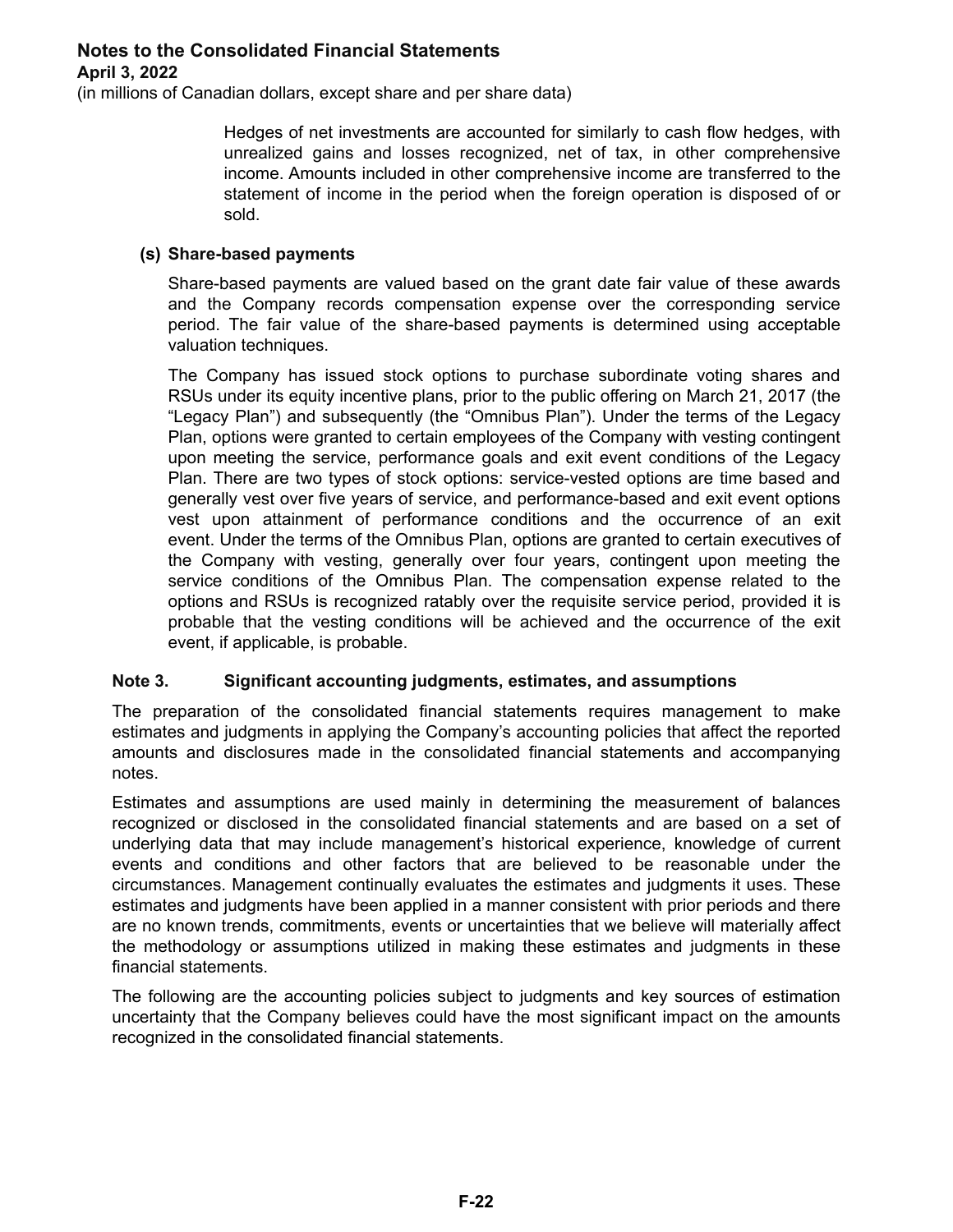(in millions of Canadian dollars, except share and per share data)

### **Functional currency**

*Judgments Made in Relation to Accounting Policies Applied:* The Company assesses the relevant factors related to the primary economic environment in which its entities operate to determine the functional currency. Where the assessment of primary indicators is mixed, management assesses the secondary indicators, including the relationship between the foreign operations and reporting entity.

#### **Income and other taxes**

*Key Sources of Estimation:* In determining the recoverable amount of deferred tax assets, the Company forecasts future taxable income by legal entity and the period in which the income occurs to ensure that sufficient taxable income exists to utilize the attributes. Inputs to those projections are Board-approved financial forecasts and statutory tax rates.

*Judgments Made in Relation to Accounting Policies Applied:* The calculation of current and deferred income taxes requires management to make certain judgments regarding the tax rules in jurisdictions where the Company performs activities. Application of judgments is required regarding the classification of transactions and in assessing probable outcomes of claimed deductions including expectations about future operating results, the timing and reversal of temporary differences and possible audits of income tax and other tax filings by the tax authorities.

#### **Trade receivables**

*Key Sources of Estimation:* The Company has a significant number of customers which minimizes the concentration of credit risk. The Company does not have any customers which account for more than 10% of sales or accounts receivable. Ongoing estimates are made relating to the ability to collect our accounts receivable and maintain an allowance for estimated credit losses resulting from the inability of our customers to make required payments. In determining the amount of expected credit losses, the Company considers the historical level of credit losses and makes judgments about the creditworthiness of significant customers based on ongoing credit evaluations.

#### **Inventories**

*Key Sources of Estimation:* Inventories are carried at the lower of cost and net realizable value. In estimating net realizable value, the Company uses estimates related to fluctuations in inventory levels, planned production, customer behaviour, obsolescence, future selling prices, seasonality and costs necessary to sell the inventory. Inventory is adjusted to reflect shrinkage incurred since the last inventory count. Shrinkage is based on historical experience.

#### **Leases**

*Judgments Made in Relation to Accounting Policies Applied:* The Company exercises judgment when contracts are entered into that may give rise to a right-of-use asset that would be accounted for as a lease. Judgment is required in determining the appropriate lease term on a lease by lease basis. The Company considers all facts and circumstances that create an economic incentive to exercise a renewal option or to not exercise a termination option at inception and over the term of the lease, including investments in major leaseholds, operating performance, and changed circumstances. The periods covered by renewal or termination options are only included in the lease term if the Company is reasonably certain to exercise that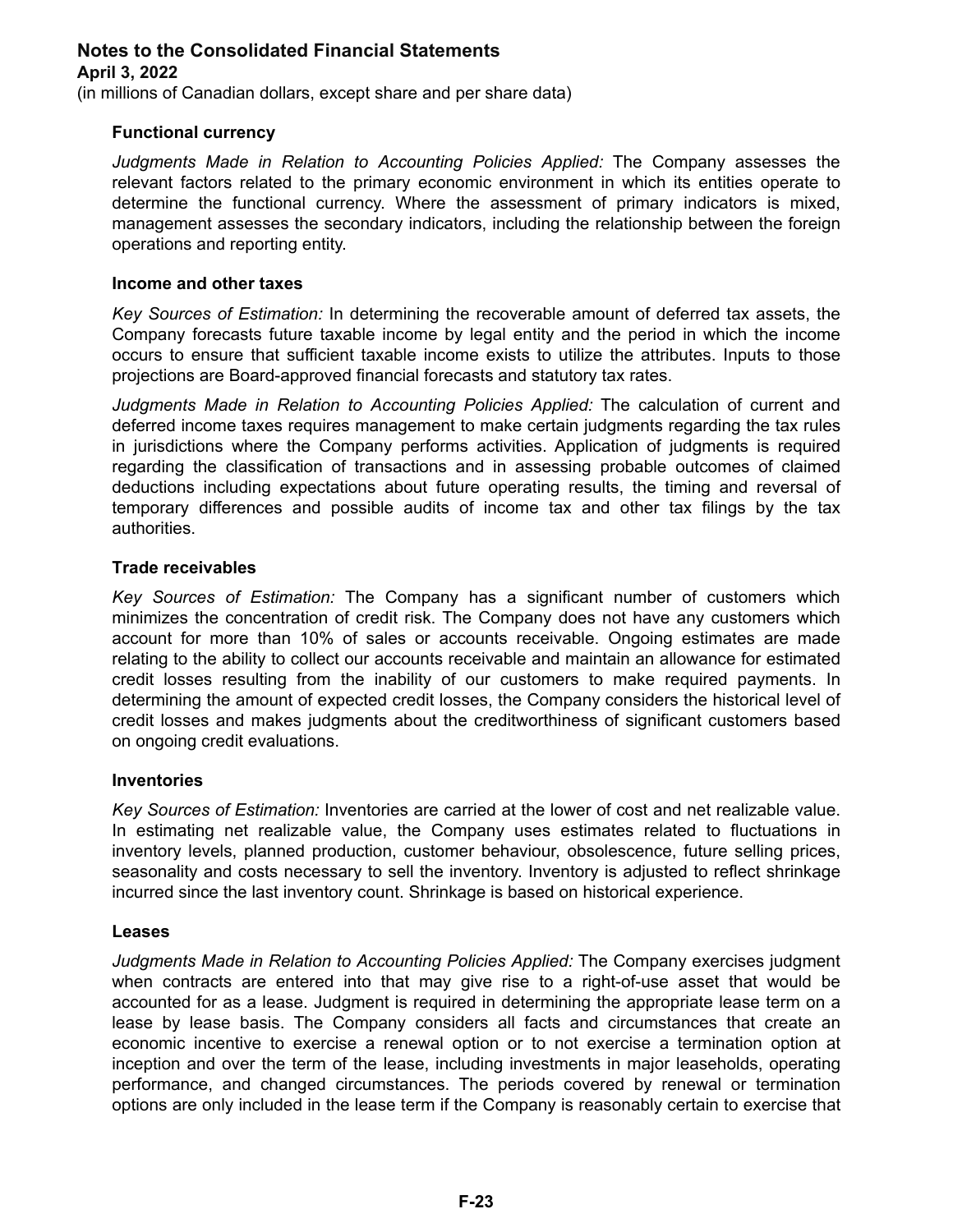(in millions of Canadian dollars, except share and per share data)

option. Changes in the economic environment or changes in the retail industry may impact the assessment of the lease term and any changes in the estimate of lease terms may have a material impact on the Company's statement of financial position.

*Key Sources of Estimation:* The critical assumptions and estimates used in determining the present value of future lease payments require the Company to estimate the incremental borrowing rate specific to each leased asset or portfolio of leased assets. Management determines the incremental borrowing rate of each leased asset or portfolio of leased assets by incorporating the Company's creditworthiness, the security, term, and value of the underlying leased asset, and the economic environment in which the leased asset operates. The incremental borrowing rates are subject to change mainly due to macroeconomic changes in the environment.

### **Impairment of non-financial assets (goodwill, intangible assets, property, plant & equipment, and right-of-use assets)**

*Judgments Made in Relation to Accounting Policies Applied:* Management is required to use judgment in determining the grouping of assets to identify their CGUs for the purposes of testing non-financial assets for impairment. Judgment is further required to determine appropriate groupings of CGUs for the level at which goodwill and intangible assets are tested for impairment. For the purpose of goodwill and intangible assets impairment testing, CGUs are grouped at the lowest level at which goodwill and intangible assets are monitored for internal management purposes. Judgment is also applied in allocating the carrying amount of assets to CGUs. In addition, judgment is used to determine whether a triggering event has occurred requiring an impairment test to be completed. The Company has concluded that it has ten CGUs (March 28, 2021 - seven CGUs) and tests goodwill and these intangible assets for impairment on that basis.

*Key Sources of Estimation:* In determining the recoverable amount of a CGU or a group of CGUs, various estimates are employed. The Company determines value-in-use by using estimates including projected future revenues, margins, costs, and capital investment consistent with strategic plans presented to the Board of Directors. Fair value less costs of disposal are estimated with reference to observable market transactions. Discount rates are consistent with external industry information reflecting the risk associated with the Company and its cash flows.

### **Warranty**

*Key Sources of Estimation:* The critical assumptions and estimates used in determining the warranty provision at the statement of financial position date are: the number of jackets expected to require repair or replacement; the proportion to be repaired versus replaced; the period in which the warranty claim is expected to occur; the cost to repair a jacket; the cost to replace a jacket, and the risk-free rate used to discount the provision to present value.

### **Financial instruments**

*Key Sources of Estimation:* The critical assumptions and estimates used in determining the fair value of financial instruments are: equity prices; future interest rates; the relative creditworthiness of the Company to its counterparties; estimated future cash flows; discount rates, and volatility utilized in option valuations.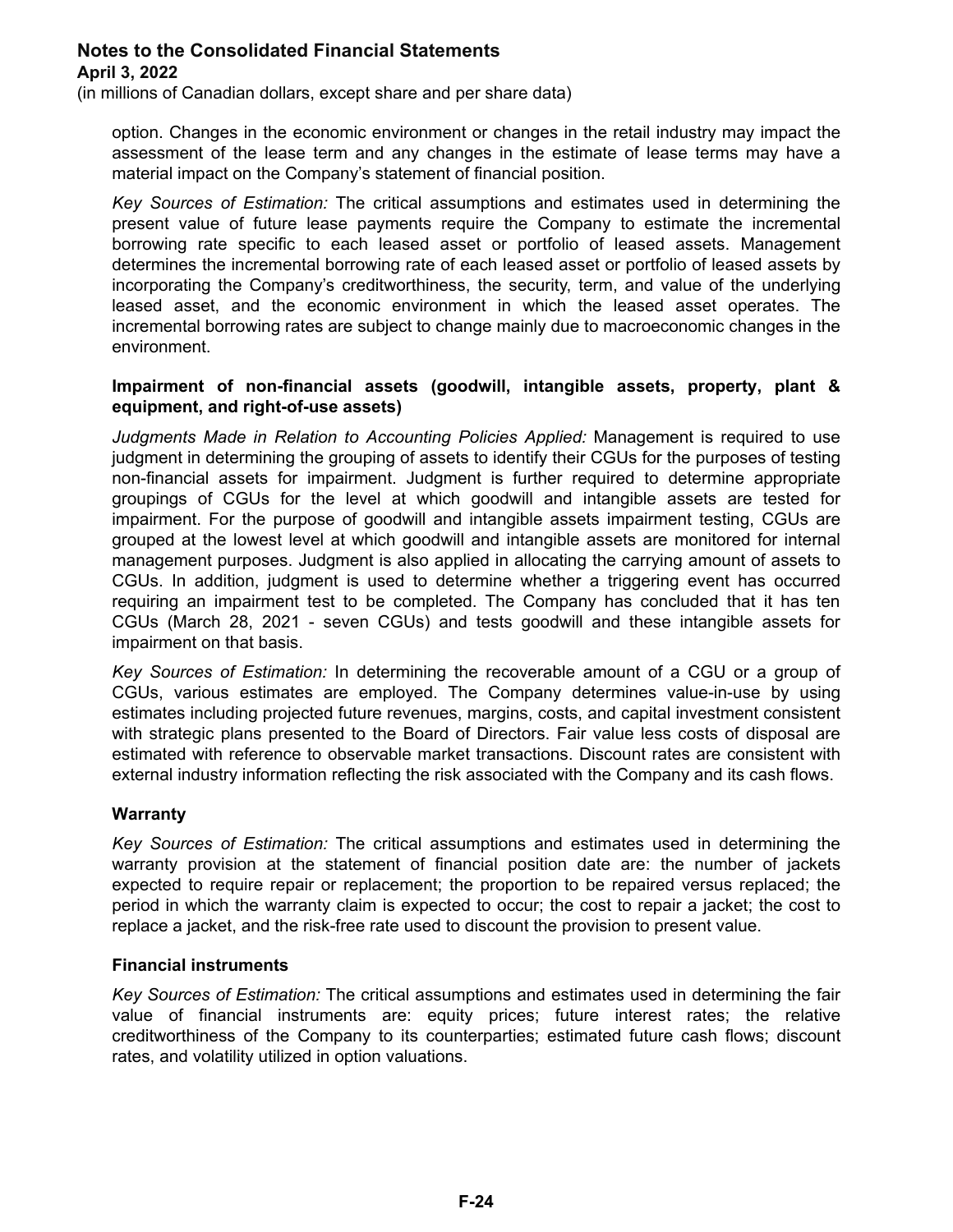(in millions of Canadian dollars, except share and per share data)

### **Share-based payments**

*Key Sources of Estimation:* Compensation expense for share-based compensation granted is measured at the fair value at the grant date using the Black Scholes option pricing model for the year ended April 3, 2022; prior to the public offering, the Company used the Monte Carlo valuation model to measure the fair value of options granted. The critical assumptions used under both of these option valuation models at the grant date are: stock price valuation; exercise price; risk-free interest rate; expected time to exercise in years; expected dividend yield, and volatility.

### **Consolidation**

*Judgments Made in Relation to Accounting Policies Applied:* The Company uses judgment in determining the entities that it controls and therefore consolidates. The Company controls an entity when the Company has the existing rights that give it the current ability to direct the activities that significantly affect the entity's returns. Judgment is applied in determining whether the Company controls the entities in which it does not have full ownership rights. Most often, judgment involves reviewing contractual rights to determine if rights are participating (giving power over the entity) or protective rights (protecting the Company's interest without giving it power).

### **Note 4. Changes in accounting policies**

### *Standards issued and not yet adopted*

Certain new standards, amendments, and interpretations to existing IFRS standards have been published but are not yet effective and have not been adopted early by the Company. Management anticipates that pronouncements will be adopted in the Company's accounting policy for the first period beginning after the effective date of the pronouncement. Information on new standards, amendments, and interpretations is provided below.

In January 2020, the IASB issued an amendment to IAS 1, *Presentation of Financial Statements* to clarify its requirements for the presentation of liabilities in the statement of financial position. The limited scope amendment affects only the presentation of liabilities in the statement of financial position and not the amount or timing of its recognition. The amendment clarified that the classification of liabilities as current or non-current is based on rights that are in existence at the end of the reporting period and specified that classification is unaffected by expectations about whether an entity will exercise its right to defer settlement of a liability. It also introduced a definition of 'settlement' to make clear that settlement refers to the transfer to the counterparty of cash, equity instruments, other assets or services. The amendment is effective for annual reporting periods beginning on or after January 1, 2023. Earlier application is permitted. The Company is assessing the potential impact of the amendment.

#### *Standards issued and adopted*

### **Configuration or Customization Costs in a Cloud Computing Arrangement**

In April 2021, the International Financial Reporting Interpretations Committee ("IFRIC") finalized an agenda decision within the scope of IAS 38, *Intangible Assets* which clarified the accounting of configuration and customization costs in cloud computing arrangements often referred to as Software as a Service ("SaaS") arrangements. As a result of the decision, costs that do not meet the capitalization criteria for intangible assets are required to be expensed as incurred.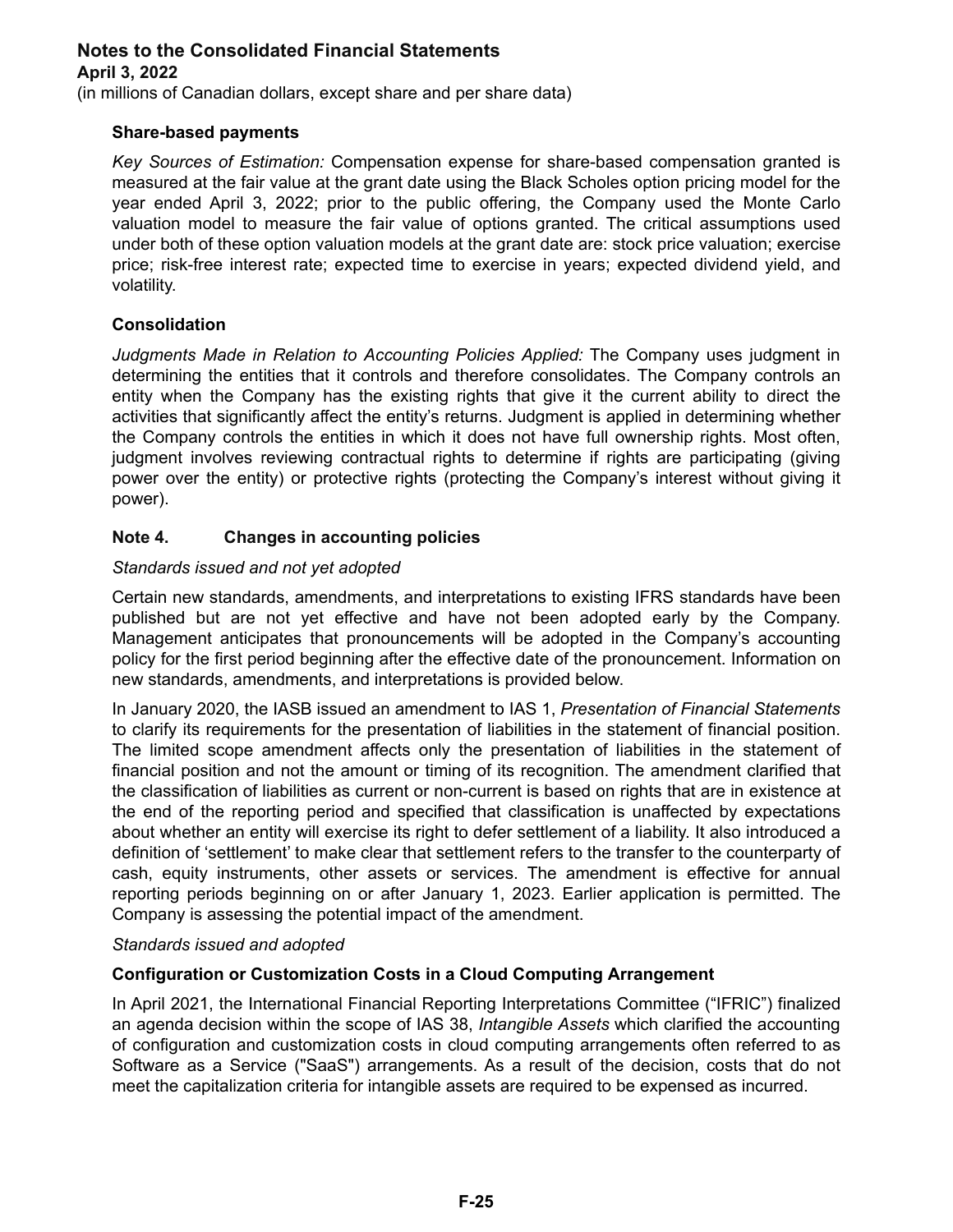(in millions of Canadian dollars, except share and per share data)

The adoption of the agenda decision was recognized as a change in accounting policy in accordance with IAS 8, *Accounting Policies, Changes in Accounting Estimates and Errors.* The Company amended the existing accounting policies related to implementation costs on SaaS arrangements as at April 1, 2019. The Company assessed the impact of the interpretation and identified \$25.4m of costs recognized as intangible assets within ERP and computer software related to SaaS arrangements that were no longer eligible for capitalization and amortization in accordance with the agenda decision. As a result, these costs were written off as at April 1, 2019 as these costs would have been required to be expensed in the period incurred.

In accordance with IAS 8, retrospective application is required for accounting policy changes and comparative financial information was restated in these consolidated financial statements. The following tables outline the impacts of the restatements on the comparative periods:

### **Condensed Comprehensive Income Information**

Increase (decrease)

|                                         | March 28, 2021               |                    |                 |                              |                    | March 29, 2020  |
|-----------------------------------------|------------------------------|--------------------|-----------------|------------------------------|--------------------|-----------------|
|                                         | As<br>previously<br>reported | <b>Adjustments</b> | <b>Restated</b> | As<br>previously<br>reported | <b>Adjustments</b> | <b>Restated</b> |
|                                         | \$                           | \$                 | \$              | \$                           | \$                 | \$              |
| SG&A expenses                           | 437.1                        | (0.1)              | 437.0           | 401.2                        | 5.0                | 406.2           |
| Income tax<br>expense                   | 15.8                         |                    | 15.8            | 12.0                         | (1.3)              | 10.7            |
| Net income                              | 70.2                         | 0.1                | 70.3            | 151.7                        | (3.7)              | 148.0           |
| Cumulative<br>translation<br>adjustment | (12.6)                       | 0.3                | (12.3)          | 9.4                          | (0.3)              | 9.1             |

### **Condensed Financial Position Information**

Increase (decrease)

|                                      | March 28, 2021               |                    |                 |                              |                    | March 29, 2020  |
|--------------------------------------|------------------------------|--------------------|-----------------|------------------------------|--------------------|-----------------|
|                                      | As<br>previously<br>reported | <b>Adjustments</b> | <b>Restated</b> | As<br>previously<br>reported | <b>Adjustments</b> | <b>Restated</b> |
|                                      | \$                           | S                  | \$              | \$                           | \$                 | S               |
| Deferred income<br>taxes (asset)     | 46.9                         | 1.5                | 48.4            | 40.8                         | 1.0                | 41.8            |
| Intangible assets                    | 155.0                        | (30.2)             | 124.8           | 161.7                        | (30.6)             | 131.1           |
| Deferred income<br>taxes (liability) | 21.6                         | (6.2)              | 15.4            | 15.1                         | (6.7)              | 8.4             |
| Shareholders'<br>equity              | 600.1                        | (22.5)             | 577.6           | 520.2                        | (22.9)             | 497.3           |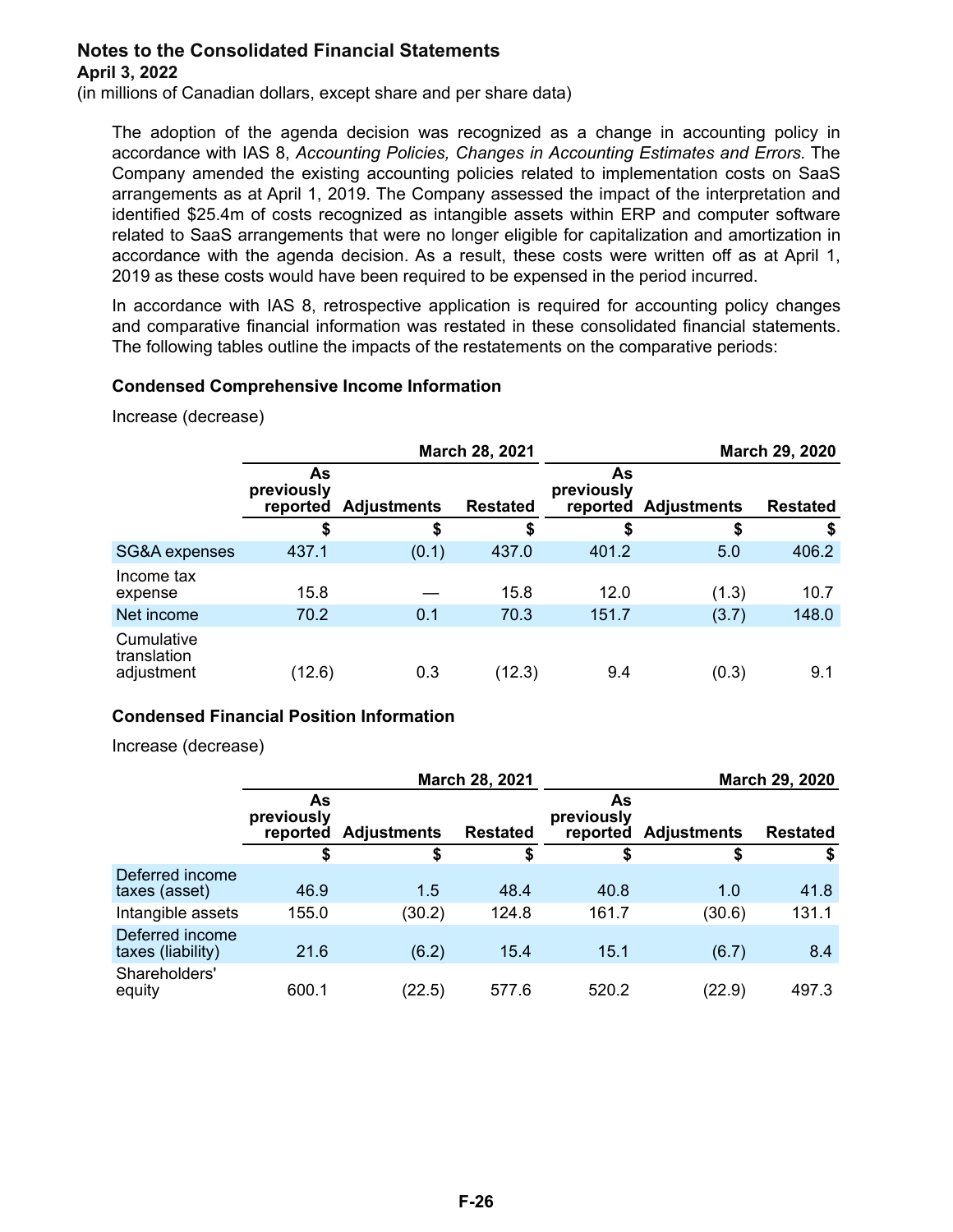(in millions of Canadian dollars, except share and per share data)

|                                      |                              |                    | April 1, 2019   |
|--------------------------------------|------------------------------|--------------------|-----------------|
|                                      | As<br>previously<br>reported | <b>Adjustments</b> | <b>Restated</b> |
|                                      | S                            | S                  | S               |
| Deferred income<br>taxes (asset)     | 12.2                         | 1.0                | 13.2            |
| Intangible assets                    | 155.6                        | (25.4)             | 130.2           |
| Deferred income<br>taxes (liability) | 16.7                         | (5.5)              | 11.2            |
| Shareholders'<br>equity              | 399.1                        | (18.9)             | 380.2           |

### **Condensed Cash Flow Information**

Increase (decrease)

|                                    | March 28, 2021               |                    |                 | March 29, 2020   |                      |                 |  |
|------------------------------------|------------------------------|--------------------|-----------------|------------------|----------------------|-----------------|--|
|                                    | As<br>previously<br>reported | <b>Adjustments</b> | <b>Restated</b> | As<br>previously | reported Adjustments | <b>Restated</b> |  |
|                                    | \$                           | \$                 | \$              | \$               | \$                   | \$              |  |
| Net income                         | 70.2                         | 0.1                | 70.3            | 151.7            | (3.7)                | 148.0           |  |
| Depreciation<br>and amortization   | 84.6                         | (7.2)              | 77.4            | 63.1             | (6.0)                | 57.1            |  |
| Income tax<br>expense              | 15.8                         |                    | 15.8            | 12.0             | (1.3)                | 10.7            |  |
| Changes in non-<br>cash items      | 102.5                        | 2.0                | 104.5           | (130.6)          |                      | (130.6)         |  |
| Investment in<br>intangible assets | (5.1)                        | 5.1                |                 | (17.0)           | 11.0                 | (6.0)           |  |

### **Interest Rate Benchmark Reform**

In August 2020, the IASB issued "Interest Rate Benchmark Reform – Phase II (amendments to IFRS 9, *Financial Instruments*; IFRS 7, *Financial Instruments: Disclosures*; IAS 39, *Financial Instruments: Recognition and Measurement*; IFRS 4, *Insurance Contracts* and IFRS 16, *Leases*)", which addresses issues that affect financial reporting once an existing benchmark rate is replaced with an alternative rate and provides specific disclosure requirements. The amendments introduce a practical expedient for modifications required by the Interbank Offer Rate ("IBOR") reform. The amendments relate to the modification of financial instruments where the basis for determining the contractual cash flows changes as a result of the IBOR reform, allowing for prospective application of the alternative rate. A similar practical expedient exists for lessee accounting under IFRS 16. It also relates to the application of hedge accounting, which is not discontinued solely because of the IBOR reform. Hedging relationships, including formal designation and documentation, must be amended to reflect modifications to the hedged item, however, the practical expedient allows the hedge relationship to continue, although additional ineffectiveness may be required. The amendments are effective for annual reporting periods beginning on or after January 1, 2021. A broader market-wide initiative is underway to transition the various IBOR based on rates in use to alternative reference rates. The Company's term loan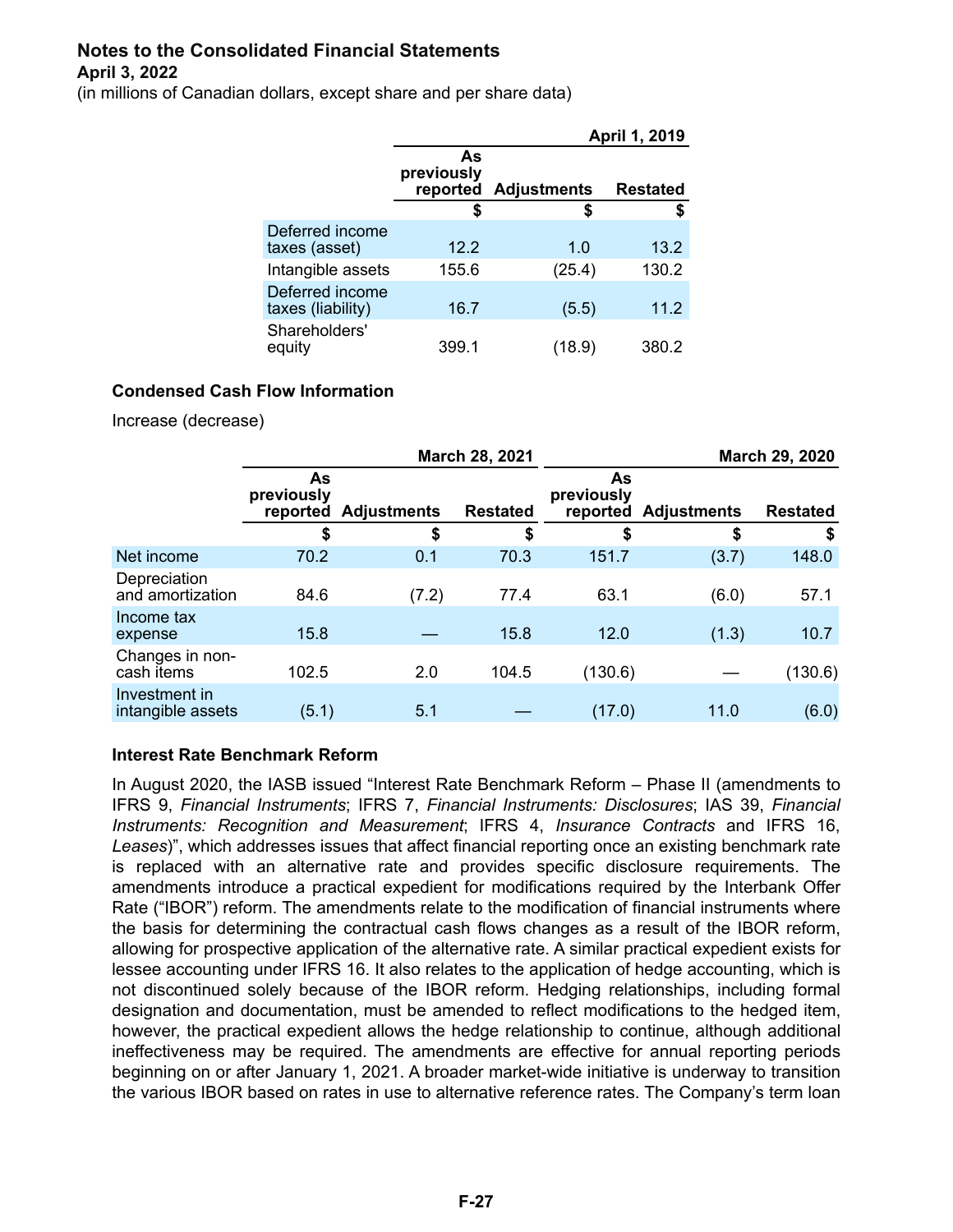(in millions of Canadian dollars, except share and per share data)

facility at a net book value of \$370.0m, will be impacted by the IBOR reform. As such, the reformed IFRS guidance has been adopted, however, accounting under the adopted standard will take place once IBOR related arrangements are modified, which constitutes as an accounting event. As no accounting events have occurred to date, the Company has determined there is no financial reporting impact as of April 3, 2022. The Company is in discussions with its lenders and is currently determining if any modifications will meet the requirements for the application of the practical expedient.

### **Note 5. Segment information**

The Company has three reportable operating segments: DTC, Wholesale, and Other. The Company measures each reportable operating segment's performance based on revenue and segment operating income, which is the profit metric utilized by the Company's chief operating decision maker, the Chairman and Chief Executive Officer, for assessing the performance of operating segments. Our operating segments are not reliant on any single external customer.

The Company does not report total assets or total liabilities based on its reportable operating segments.

|                                          |            | Year ended April 3, 2022 |              |              |
|------------------------------------------|------------|--------------------------|--------------|--------------|
|                                          | <b>DTC</b> | Wholesale                | <b>Other</b> | <b>Total</b> |
|                                          | \$         | \$                       |              | \$           |
| Revenue                                  | 740.4      | 348.5                    | 9.5          | 1,098.4      |
| Cost of sales                            | 177.4      | 182.0                    | 5.4          | 364.8        |
| <b>Gross profit</b>                      | 563.0      | 166.5                    | 4.1          | 733.6        |
| SG&A expenses                            | 229.9      | 55.3                     | 291.7        | 576.9        |
| <b>Operating income (loss)</b>           | 333.1      | 111.2                    | (287.6)      | 156.7        |
| Net interest, finance and other<br>costs |            |                          |              | 39.0         |
| Income before income taxes               |            |                          |              | 117.7        |

|                                 |            |           |              | Year ended March 28, 2021 |
|---------------------------------|------------|-----------|--------------|---------------------------|
|                                 | <b>DTC</b> | Wholesale | <b>Other</b> | Total                     |
|                                 | \$         | \$        |              | \$                        |
| Revenue                         | 527.2      | 322.2     | 54.3         | 903.7                     |
| Cost of sales                   | 124.8      | 169.8     | 55.1         | 349.7                     |
| Gross profit (loss)             | 402.4      | 152.4     | (0.8)        | 554.0                     |
| SG&A expenses                   | 169.5      | 48.1      | 219.4        | 437.0                     |
| <b>Operating income (loss)</b>  | 232.9      | 104.3     | (220.2)      | 117.0                     |
| Net interest, finance and other |            |           |              |                           |
| costs                           |            |           |              | 30.9                      |
| Income before income taxes      |            |           |              | 86.1                      |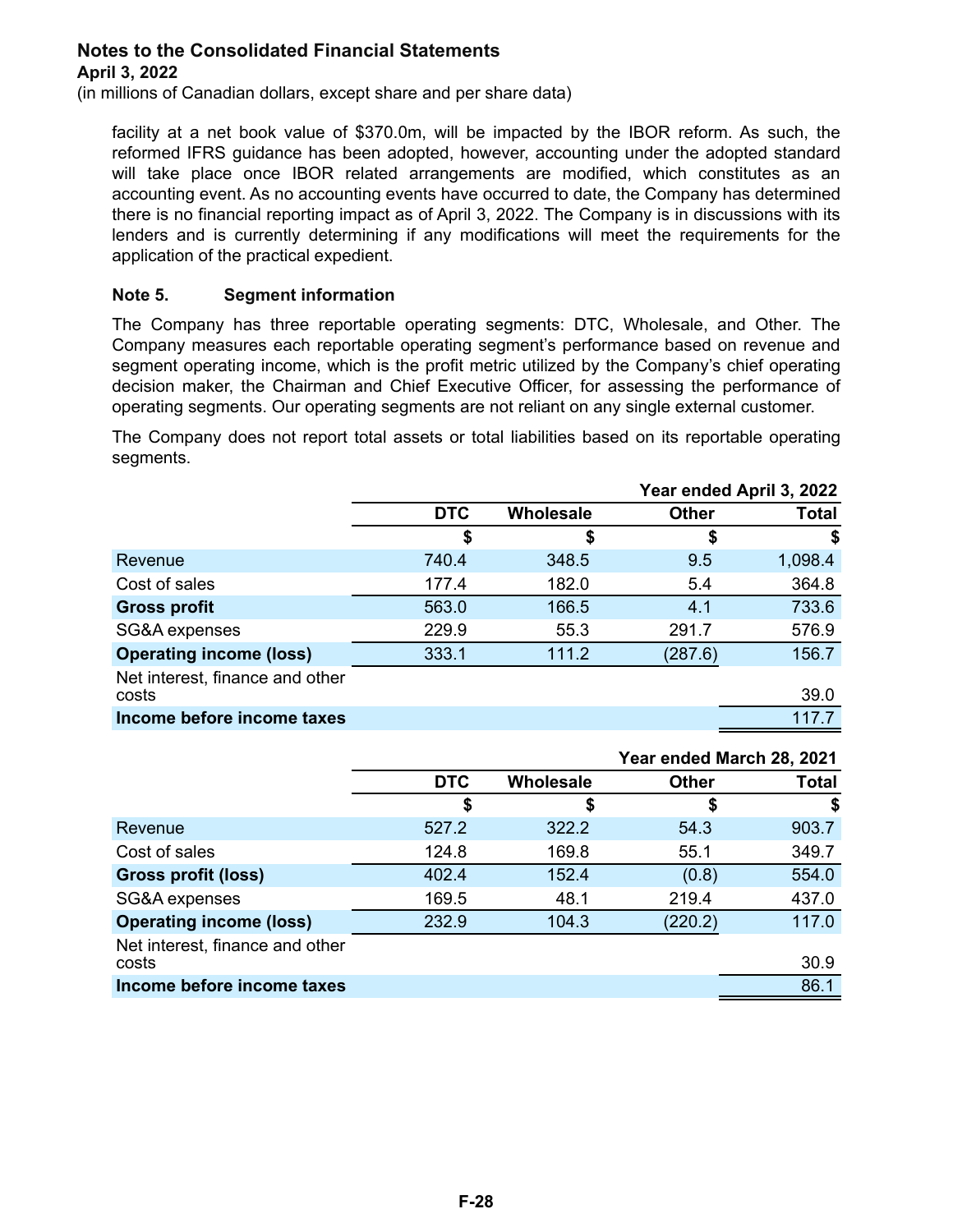(in millions of Canadian dollars, except share and per share data)

|                                 |            |           |              | Year ended March 29, 2020 |
|---------------------------------|------------|-----------|--------------|---------------------------|
|                                 | <b>DTC</b> | Wholesale | <b>Other</b> | Total                     |
|                                 | \$         | \$        |              | \$                        |
| Revenue                         | 525.0      | 424.0     | 9.1          | 958.1                     |
| Cost of sales                   | 130.0      | 226.2     | 8.6          | 364.8                     |
| <b>Gross profit</b>             | 395.0      | 197.8     | 0.5          | 593.3                     |
| SG&A expenses                   | 147.4      | 52.7      | 206.1        | 406.2                     |
| <b>Operating income (loss)</b>  | 247.6      | 145.1     | (205.6)      | 187.1                     |
| Net interest, finance and other |            |           |              |                           |
| costs                           |            |           |              | 28.4                      |
| Income before income taxes      |            |           |              | 158.7                     |

#### *Geographic information*

The Company determines the geographic location of revenue based on the location of its customers.

|                      |                  |                   | Year ended        |
|----------------------|------------------|-------------------|-------------------|
|                      | April 3,<br>2022 | March 28,<br>2021 | March 29,<br>2020 |
|                      | S                | \$                | \$                |
| Canada               | 219.2            | 217.7             | 293.1             |
| <b>United States</b> | 303.7            | 226.1             | 279.0             |
| Asia Pacific         | 328.6            | 264.0             | 203.6             |
| EMEA <sup>(1)</sup>  | 246.9            | 195.9             | 182.4             |
| <b>Revenue</b>       | 1,098.4          | 903.7             | 958.1             |

 $(1)$  EMEA comprises Europe, the Middle East, Africa, and Latin America.

### **Note 6. Income taxes**

The components of the provision for income tax are as follows:

|                                                   |        |                                      | Year ended |
|---------------------------------------------------|--------|--------------------------------------|------------|
|                                                   | 2022   | April 3, March 28, March 29,<br>2021 | 2020       |
| <b>Current income tax expense</b>                 | S      | S                                    | S          |
| <b>Current period</b>                             | 35.6   | 18.5                                 | 39.2       |
| Adjustment in respect of prior periods            | (0.4)  | 2.4                                  | (0.3)      |
|                                                   | 35.2   | 20.9                                 | 38.9       |
| Deferred income tax (recovery) expense            |        |                                      |            |
| Origination and reversal of temporary differences | (11.9) | (3.3)                                | (30.7)     |
| Effect of change in income tax rates              |        | (0.1)                                | 2.5        |
| Adjustment in respect of prior periods            | (0.2)  | (1.7)                                |            |
|                                                   | (12.1) | (5.1)                                | (28.2)     |
| Income tax expense                                | 23.1   | 15.8                                 | 10.7       |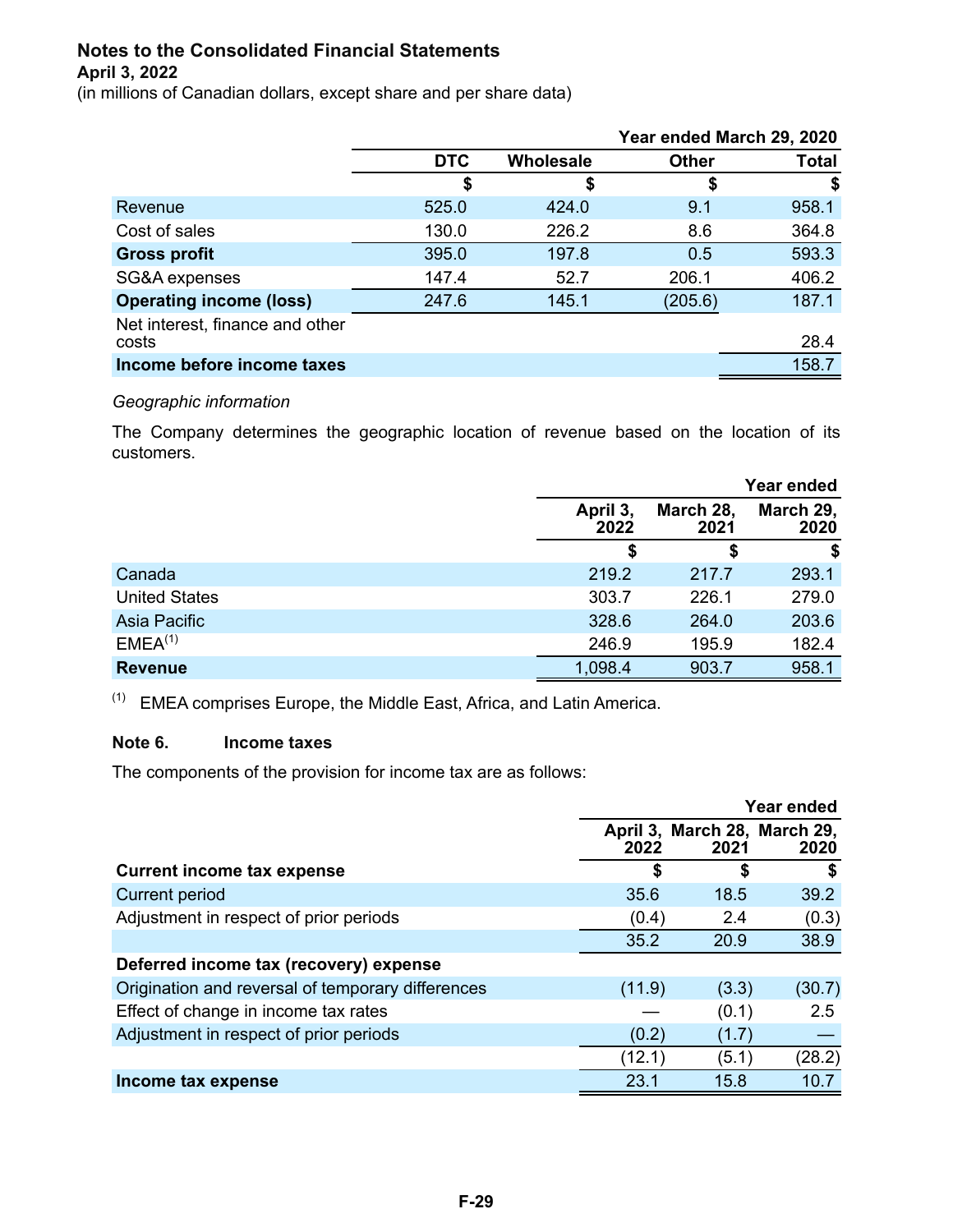(in millions of Canadian dollars, except share and per share data)

The effective income tax rates differ from the weighted average basic Canadian federal and provincial statutory income tax rates for the following reasons:

|                                                |         |                                      | Year ended |
|------------------------------------------------|---------|--------------------------------------|------------|
|                                                | 2022    | April 3, March 28, March 29,<br>2021 | 2020       |
|                                                | \$      | \$                                   | S          |
| Income before income taxes                     | 117.7   | 86.1                                 | 158.7      |
|                                                | 25.36 % | 25.42 %                              | 25.47 %    |
| Income tax at expected statutory rate          | 29.8    | 21.9                                 | 40.4       |
| Non-deductible (taxable) items                 | (0.8)   | 0.1                                  | 0.4        |
| Non-deductible stock option expense            | 2.9     | 2.2                                  | 1.8        |
| Effect of foreign tax rates                    | (14.6)  | (8.9)                                | (11.8)     |
| Non-deductible (taxable) foreign exchange loss | 0.2     | 0.3                                  | 0.9        |
| Change in tax law related to Swiss tax reform  |         |                                      | (23.1)     |
| Change in tax rates                            | 0.1     | (0.1)                                | 2.5        |
| Change in deferred tax asset not recognized    | 6.1     |                                      |            |
| Other items                                    | (0.6)   | 0.3                                  | (0.4)      |
| Income tax expense                             | 23.1    | 15.8                                 | 10.7       |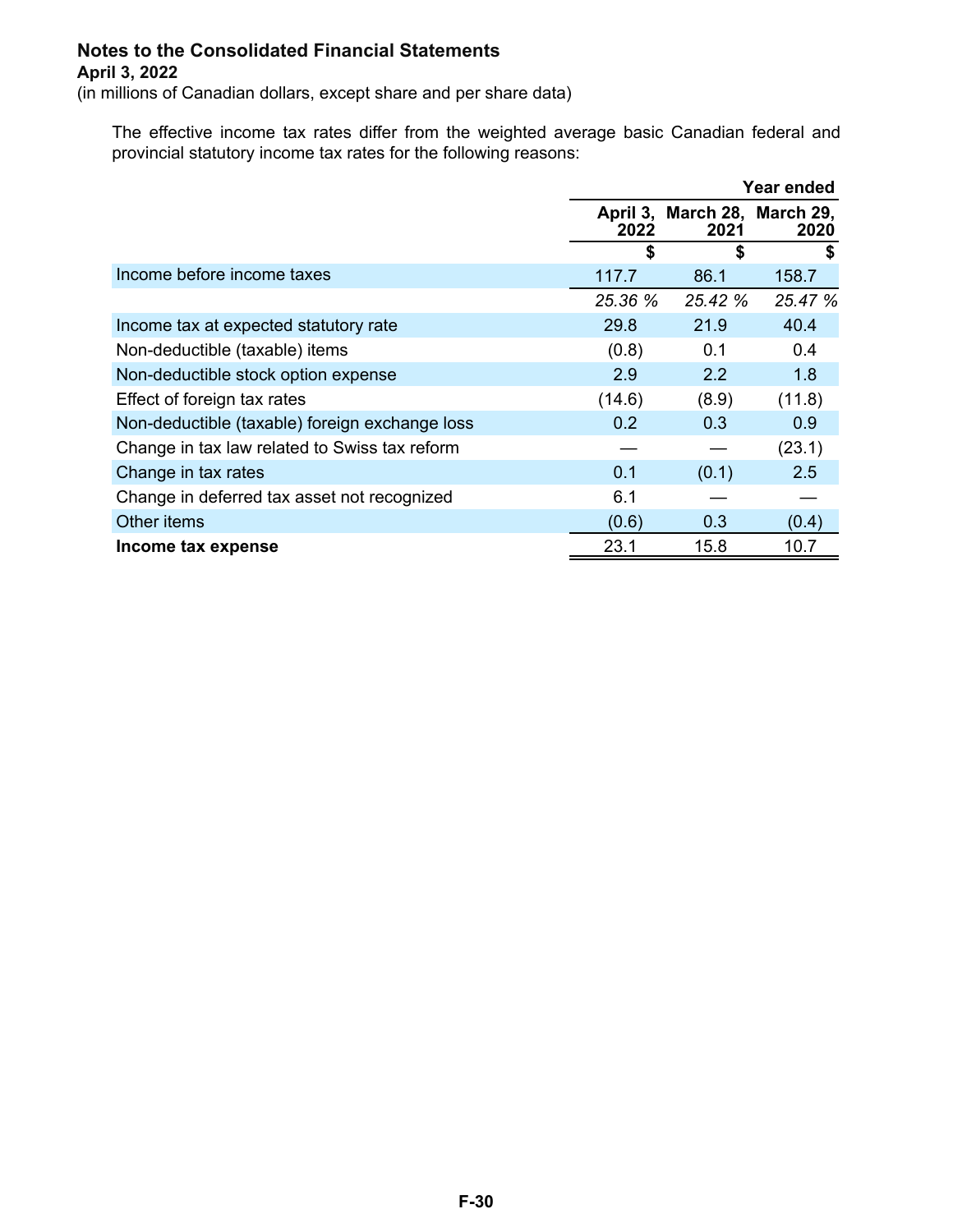(in millions of Canadian dollars, except share and per share data)

The change in the year in the components of deferred tax assets and liabilities are as follows:

|                                                  |                   | Change in the year affecting |                                    |               |                                         |                  |
|--------------------------------------------------|-------------------|------------------------------|------------------------------------|---------------|-----------------------------------------|------------------|
|                                                  | March 28,<br>2021 | <b>Net</b><br>income         | Foreign<br>exchange<br>translation | <b>Equity</b> | <b>Other</b><br>comprehensive<br>income | April 3,<br>2022 |
|                                                  | \$                | \$                           | \$                                 | \$            | \$                                      | \$               |
| Losses carried<br>forward                        | 9.3               | (0.5)                        | (0.2)                              |               |                                         | 8.6              |
| Employee future<br>benefits                      | 0.2               |                              |                                    |               |                                         | 0.2              |
| <b>Other liabilities</b>                         | 3.7               | 2.8                          | 0.1                                | (0.2)         |                                         | 6.4              |
| Inventory<br>capitalization                      | 3.3               | 1.5                          |                                    |               |                                         | 4.8              |
| <b>Capital lease</b>                             | 5.6               | 2.5                          | (0.1)                              |               |                                         | 8.0              |
| Tax relief from<br>Swiss tax reform              | 20.3              | (7.1)                        | (1.4)                              |               |                                         | 11.8             |
| Unrealized profit<br>in inventory                | 15.1              | 10.1                         | (0.2)                              |               |                                         | 25.0             |
| Provisions and<br>other temporary<br>differences | 6.8               | 0.6                          |                                    |               |                                         | 7.4              |
| <b>Total deferred</b><br>tax asset               | 64.3              | 9.9                          | (1.8)                              | (0.2)         |                                         | 72.2             |
| Unrealized<br>foreign exchange                   | (1.3)             | 0.1                          |                                    |               | (5.7)                                   | (6.9)            |
| Intangible assets                                | (18.9)            | 0.5                          |                                    |               |                                         | (18.4)           |
| Property, plant<br>and equipment                 | (11.1)            | 1.6                          |                                    |               |                                         | (9.5)            |
| <b>Total deferred</b><br>tax liabilities         | (31.3)            | 2.2                          |                                    |               | (5.7)                                   | (34.8)           |
| Net deferred tax<br>assets<br>(liabilities)      | 33.0              | 12.1                         | (1.8)                              | (0.2)         | (5.7)                                   | 37.4             |

The change in deferred tax assets and liabilities as presented in the statement of financial position are as follows:

|                             |                   | Changes in the year affecting       |            |                     |               |                                         |                  |
|-----------------------------|-------------------|-------------------------------------|------------|---------------------|---------------|-----------------------------------------|------------------|
|                             | March 28,         | 2021 Adjustments income translation | <b>Net</b> | Foreign<br>exchange | <b>Equity</b> | <b>Other</b><br>comprehensive<br>income | April 3,<br>2022 |
|                             |                   | S                                   |            | S                   |               |                                         |                  |
| Deferred<br>tax assets      | 48.4              |                                     | 6.7        | (1.9)               |               |                                         | 53.2             |
| Deferred<br>tax liabilities | $^{\prime}$ 15.4) |                                     | 5.4        | 0.1                 | (0.2)         | (5.7)                                   | (15.8)           |
|                             | 33.0              |                                     | 12.1       | (1.8)               | (0.2)         | (5.7)                                   | 37.4             |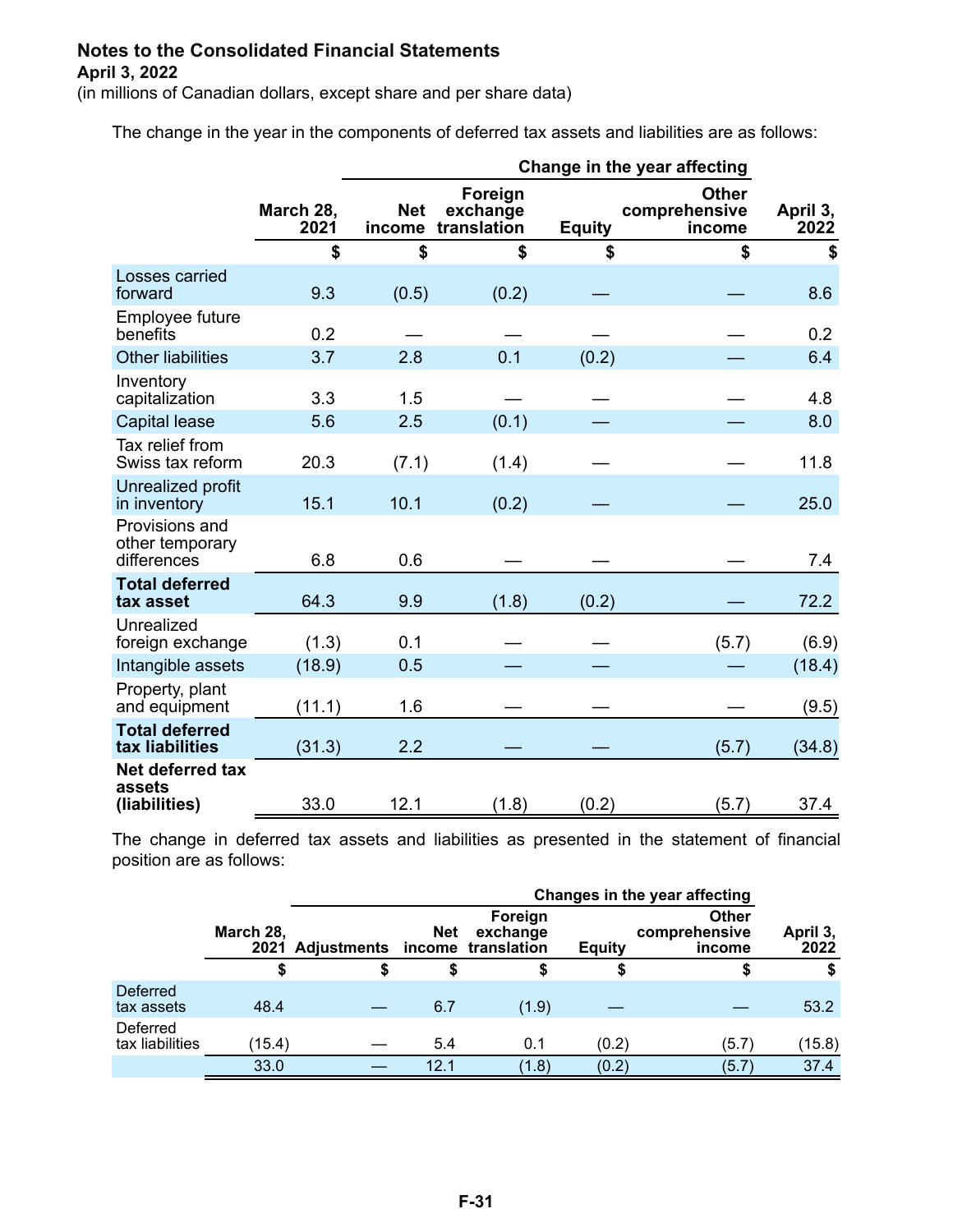(in millions of Canadian dollars, except share and per share data)

Available deferred income tax assets related to non-capital losses and Swiss tax relief in the amount of \$1.6m and \$24.6m, respectively, were not recognized as it is not probable that future taxable income will be available to the Company to utilize the benefits.

The corporate entities within Canada Goose have the following tax-loss carry-forwards that are expected to expire in the following years, if not utilized.

|                     | \$   |
|---------------------|------|
| 2038 and prior      | 2.0  |
| 2039                | 2.6  |
| 2040                | 8.5  |
| 2041                | 8.8  |
| 2042                | 8.2  |
| 2043 and thereafter | 9.4  |
|                     | 39.5 |

The Company does not recognize tax on unremitted earnings from foreign subsidiaries as it is management's intent to reinvest these earnings indefinitely. Unremitted earnings from foreign subsidiaries were \$356.4m as at April 3, 2022 (March 28, 2021 - \$243.3m, March 29, 2020 - \$214.3m).

As at April 3, 2022, in addition to the amount charged to profit or loss and other comprehensive income, a tax recovery of \$nil (March 28, 2021 - \$nil, March 29, 2020 - less than \$0.1m) was recognized directly in equity related to excess tax deductions on share-based payments for stock options exercised. Tax expense of \$0.2m was reversed out of equity related to reduction of expected tax deductions on issuance of RSU.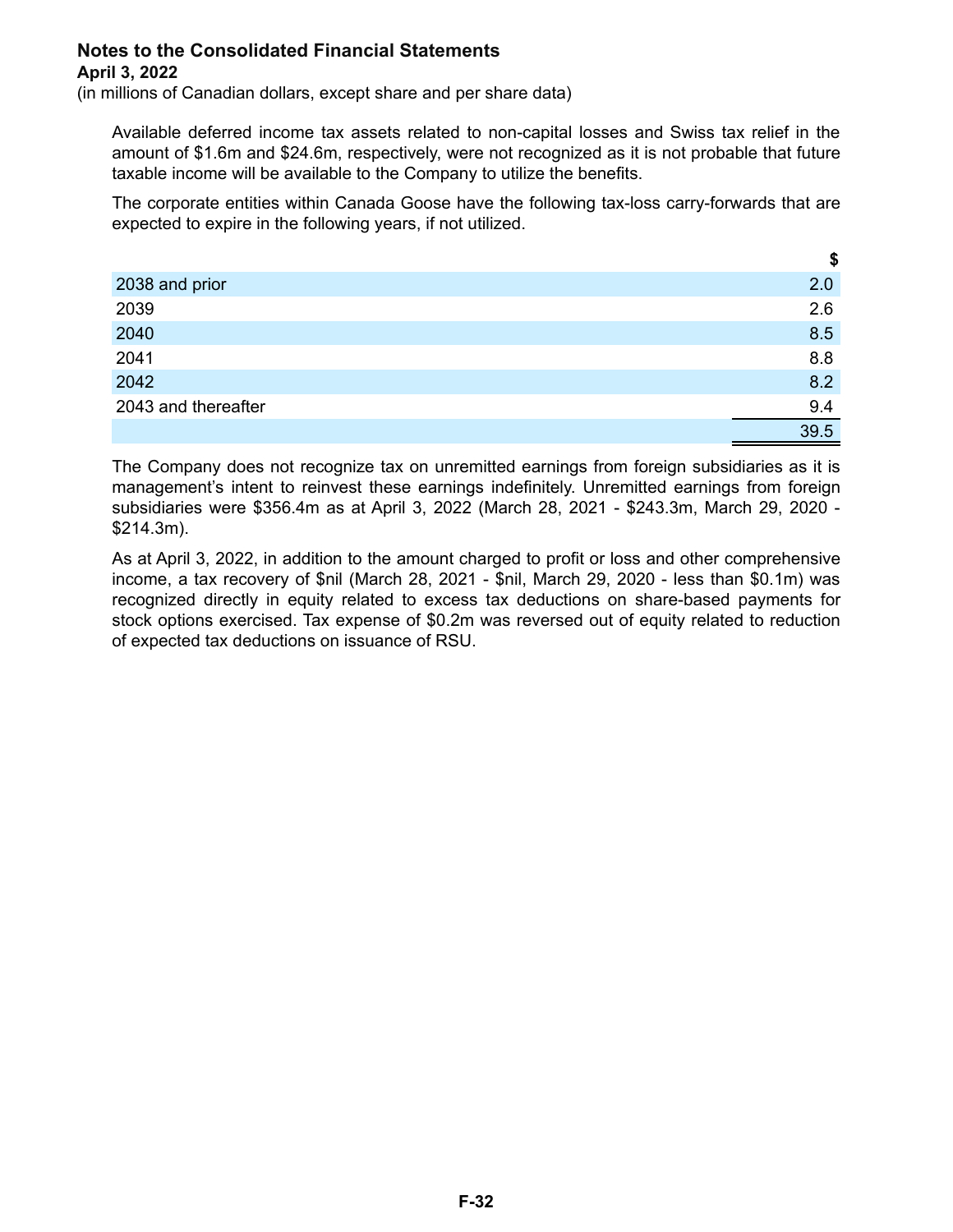### **April 3, 2022**

(in millions of Canadian dollars, except share and per share data)

### **Note 7. Earnings per share**

The following table presents details for the calculation of basic and diluted earnings per share:

|                                                                                                         |                  |                   | Year ended        |
|---------------------------------------------------------------------------------------------------------|------------------|-------------------|-------------------|
|                                                                                                         | April 3,<br>2022 | March 28,<br>2021 | March 29,<br>2020 |
|                                                                                                         | \$               | \$                | \$                |
| <b>Net income</b>                                                                                       | 94.6             | 70.3              | 148.0             |
| Weighted average number of multiple and<br>subordinate voting shares outstanding                        | 108,296,802      | 110,261,600       | 109,892,031       |
| Weighted average number of shares on exercise<br>of stock options and RSUs                              | 857,919          | 850,573           | 1,276,757         |
| Diluted weighted average number of multiple and<br>subordinate voting shares outstanding <sup>(1)</sup> | 109, 154, 721    | 111, 112, 173     | 111,168,788       |
| <b>Earnings per share</b>                                                                               |                  |                   |                   |
| <b>Basic</b>                                                                                            | \$<br>$0.87$ \$  | $0.64$ \$         | 1.35              |
| <b>Diluted</b>                                                                                          | \$<br>0.87       | $0.63$ \$<br>S    | 1.33              |

 $(1)$  Applicable if dilutive and when the weighted average daily closing share price for the year was greater than the exercise price for stock options. As at April 3, 2022, there were 1,475,545 stock options (March 28, 2021 - 914,961 shares, March 29, 2020 - 630,374 shares) that were not taken into account in the calculation of diluted earnings per share because their effect was anti-dilutive.

### **Note 8. Trade receivables**

|                                                 | April 3,<br>2022 | March 28,<br>2021 |
|-------------------------------------------------|------------------|-------------------|
|                                                 | \$               |                   |
| Trade accounts receivable                       | 22.0             | 21.9              |
| Credit card receivables                         | 2.5              | 2.1               |
| Government grant receivable                     |                  | 4.4               |
| Other receivables                               | 19.3             | 14.3              |
|                                                 | 43.8             | 42.7              |
| Less: expected credit loss and sales allowances | (1.1)            | (1.8)             |
| Trade receivables, net                          | 42.7             | 40.9              |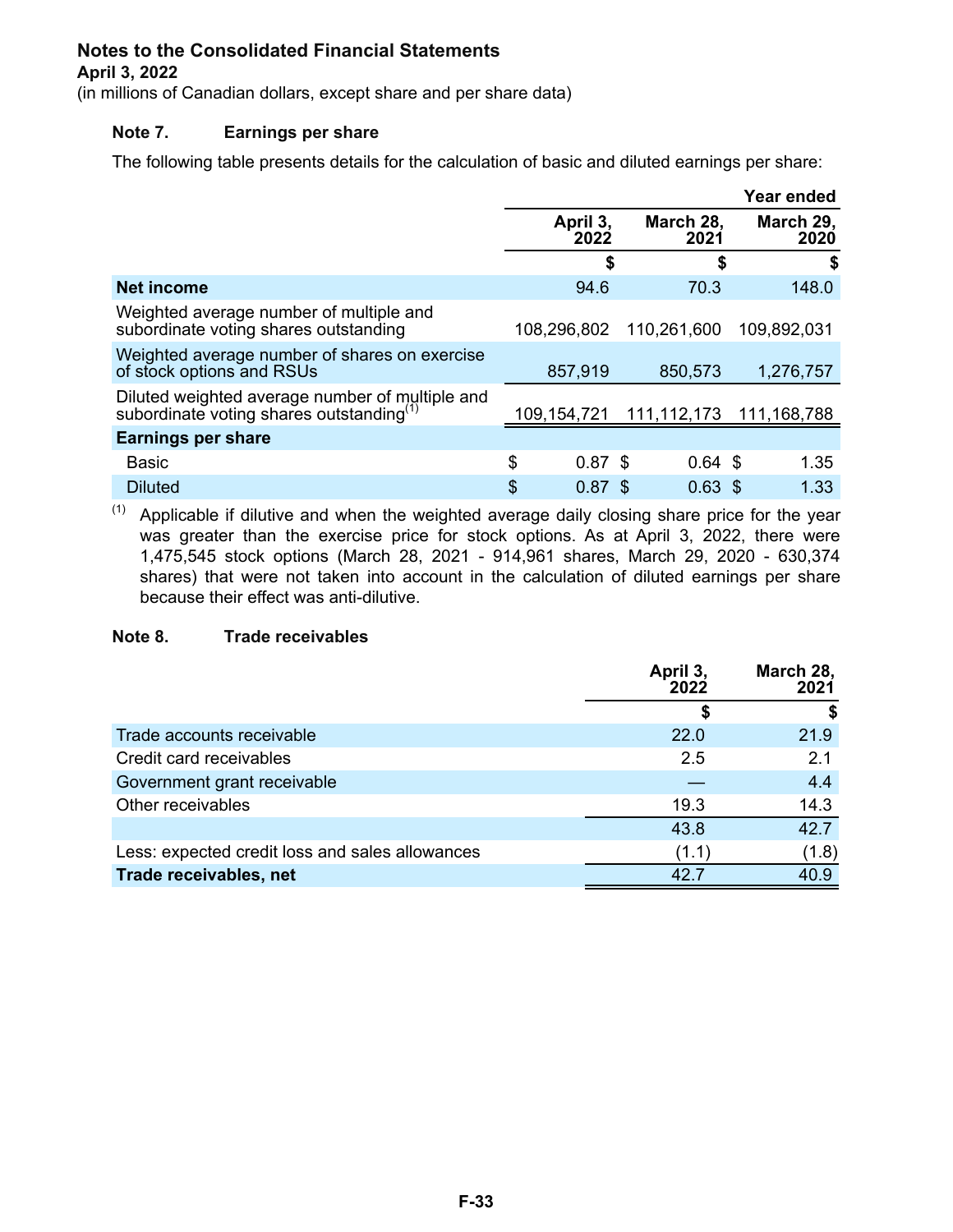(in millions of Canadian dollars, except share and per share data)

The following are the continuities of the Company's expected credit loss and sales allowances deducted from trade receivables:

|                                                      | April 3, 2022   |                                        |       |                 | <b>March 28, 2021</b>                  |       |
|------------------------------------------------------|-----------------|----------------------------------------|-------|-----------------|----------------------------------------|-------|
|                                                      | <b>Expected</b> | <b>Sales</b><br>credit loss allowances | Total | <b>Expected</b> | <b>Sales</b><br>credit loss allowances | Total |
|                                                      | \$              | \$                                     | \$    | \$              | \$                                     | \$    |
| Balance at the<br>beginning of the year              | (0.5)           | (1.3)                                  | (1.8) | (0.5)           | (1.3)                                  | (1.8) |
| Losses recognized                                    |                 | (0.5)                                  | (0.5) | (0.1)           | (2.4)                                  | (2.5) |
| Amounts settled or<br>written off during the<br>year | 0.2             | 1.0                                    | 1.2   | 0.1             | 2.4                                    | 2.5   |
| Balance at the end of<br>the year                    | (0.3)           | (0.8)                                  | (1.1  | (0.5)           | (1.3)                                  | (1.8) |

#### **Note 9. Inventories**

|                                                                 | April 3,<br>2022 | March 28,<br>2021 |
|-----------------------------------------------------------------|------------------|-------------------|
|                                                                 |                  |                   |
| Raw materials                                                   | 71.3             | 63.8              |
| Work in progress                                                | 14.9             | 18.6              |
| Finished goods                                                  | 307.1            | 259.9             |
| Total inventories at the lower of cost and net realizable value | 393.3            | 342.3             |

Inventories are written down to net realizable value when the cost of inventories is estimated to be unrecoverable due to obsolescence, damage, or declining rate of sale. As at April 3, 2022, the provisions for obsolescence amounted to \$23.6m (March 28, 2021 - \$23.4m).

Amounts charged to cost of sales comprise the following:

|                                                          | Year ended       |                             |       |  |
|----------------------------------------------------------|------------------|-----------------------------|-------|--|
|                                                          | April 3,<br>2022 | March 28, March 29,<br>2021 | 2020  |  |
|                                                          |                  |                             |       |  |
| Cost of goods manufactured                               | 350.1            | 334.9                       | 352.4 |  |
| Depreciation and amortization included in costs of sales | 14.7             | 14.8                        | 12.4  |  |
|                                                          | 364.8            | 349.7                       | 364.8 |  |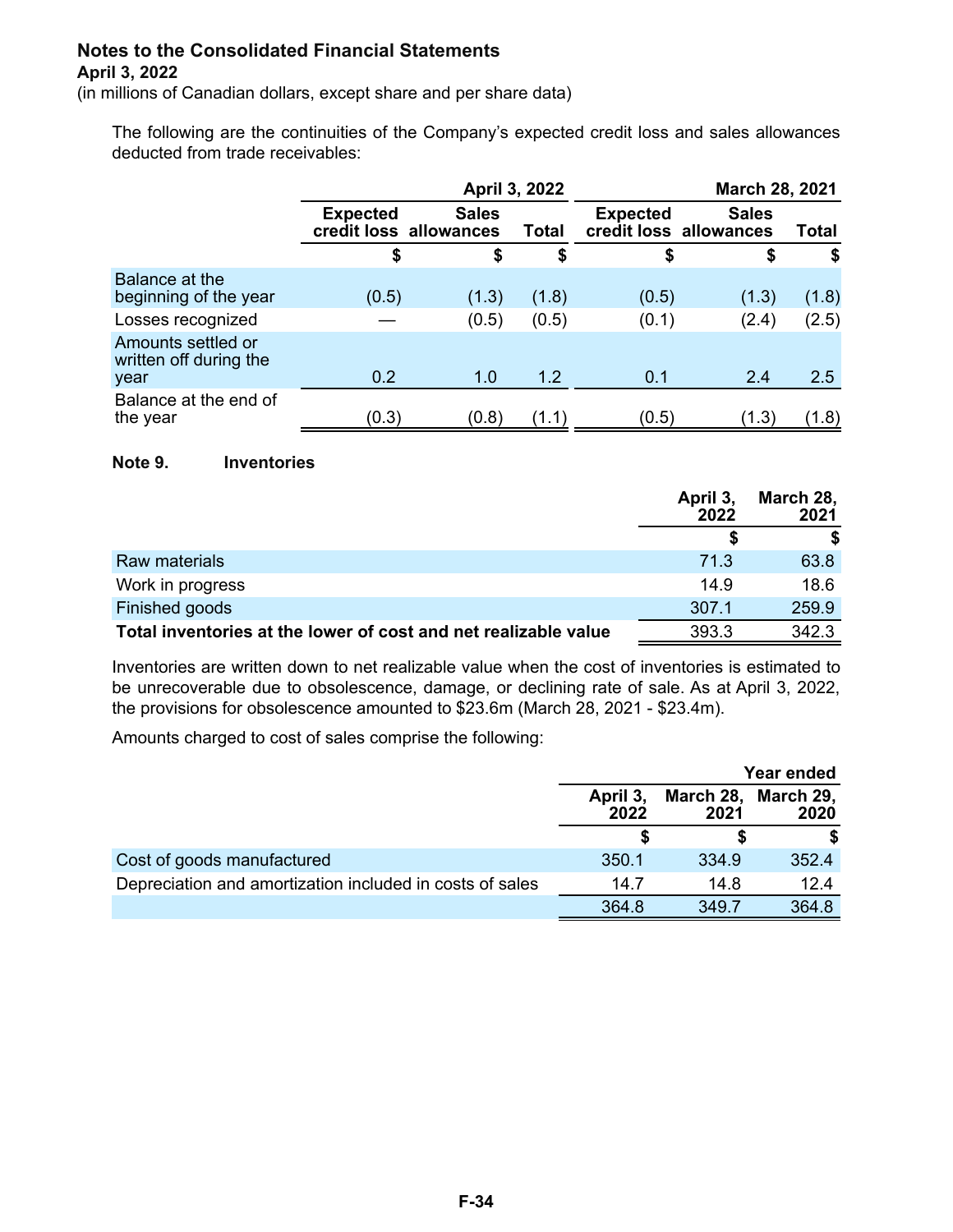(in millions of Canadian dollars, except share and per share data)

### **Note 10. Property, plant and equipment**

The following table presents changes in the cost and the accumulated depreciation on the Company's property, plant and equipment:

|                                              | <b>Plant</b><br>equipment | Computer | Leasehold<br>equipment improvements | <b>Show</b><br>displays | <b>Furniture</b><br>and fixtures progress | In     | Total |
|----------------------------------------------|---------------------------|----------|-------------------------------------|-------------------------|-------------------------------------------|--------|-------|
| Cost                                         | \$                        | \$       | \$                                  | \$                      | \$                                        | \$     | \$    |
| <b>March 29, 2020</b>                        | 26.6                      | 8.7      | 82.4                                | 10.2                    | 25.5                                      | 8.9    | 162.3 |
| Additions                                    | 0.7                       | 1.5      | 5.0                                 | 0.3                     | 2.4                                       | 20.9   | 30.8  |
| <b>Disposals</b>                             | (0.2)                     | (0.1)    | (1.0)                               | (1.0)                   | (0.1)                                     |        | (2.4) |
| Transfers                                    | 2.0                       | 0.8      | 19.0                                | 0.4                     | 4.0                                       | (26.2) |       |
| Impact of foreign<br>currency<br>translation |                           | (0.2)    | (3.3)                               | (0.5)                   | (1.0)                                     | (0.3)  | (5.3) |
| <b>March 28, 2021</b>                        | 29.1                      | 10.7     | 102.1                               | 9.4                     | 30.8                                      | 3.3    | 185.4 |
| <b>Additions</b>                             | 0.1                       | 1.5      | 6.2                                 |                         | 2.4                                       | 23.5   | 33.7  |
| <b>Disposals</b>                             | (0.2)                     | (0.1)    |                                     |                         | (0.1)                                     | (0.1)  | (0.5) |
| Transfers                                    | 1.9                       | 0.8      | 18.1                                | 0.2                     | 1.9                                       | (22.9) |       |
| Impact of foreign<br>currency<br>translation |                           | (0.1)    | (1.3)                               | (0.2)                   | (0.2)                                     | 0.3    | (1.5) |
| <b>April 3, 2022</b>                         | 30.9                      | 12.8     | 125.1                               | 9.4                     | 34.8                                      | 4.1    | 217.1 |

|                                              | <b>Plant</b><br>equipment | Computer | Leasehold<br>equipment improvements | <b>Show</b><br>displays | <b>Furniture</b><br>and fixtures progress | In. | Total |
|----------------------------------------------|---------------------------|----------|-------------------------------------|-------------------------|-------------------------------------------|-----|-------|
| <b>Accumulated</b><br>depreciation           | \$                        | \$       | \$                                  | \$                      | \$                                        | \$  | \$    |
| <b>March 29, 2020</b>                        | 6.3                       | 4.3      | 21.8                                | 6.0                     | 8.8                                       |     | 47.2  |
| Depreciation                                 | 2.8                       | 2.6      | 13.5                                | 1.6                     | 5.3                                       |     | 25.8  |
| <b>Disposals</b>                             | (0.1)                     | (0.1)    | (0.9)                               | (1.0)                   | (0.1)                                     |     | (2.2) |
| Impact of foreign<br>currency<br>translation |                           |          | (1.2)                               | (0.3)                   | (0.4)                                     |     | (1.9) |
| March 28, 2021                               | 9.0                       | 6.8      | 33.2                                | 6.3                     | 13.6                                      |     | 68.9  |
| Depreciation                                 | 3.1                       | 2.7      | 19.2                                | 1.1                     | 6.9                                       |     | 33.0  |
| <b>Disposals</b>                             |                           | (0.1)    |                                     |                         |                                           |     | (0.1) |
| Impairment<br>losses (Note 1)                |                           |          | 1.6                                 |                         |                                           |     | 1.6   |
| Impact of foreign<br>currency<br>translation |                           | (0.1)    | (0.1)                               | (0.1)                   | (0.2)                                     |     | (0.5) |
| April 3, 2022                                | 12.1                      | 9.3      | 53.9                                | 7.3                     | 20.3                                      |     | 102.9 |
|                                              |                           |          |                                     |                         |                                           |     |       |
| Net book value                               |                           |          |                                     |                         |                                           |     |       |
| <b>March 28, 2021</b>                        | 20.1                      | 3.9      | 68.9                                | 3.1                     | 17.2                                      | 3.3 | 116.5 |
| April 3, 2022                                | 18.8                      | 3.5      | 71.2                                | 2.1                     | 14.5                                      | 4.1 | 114.2 |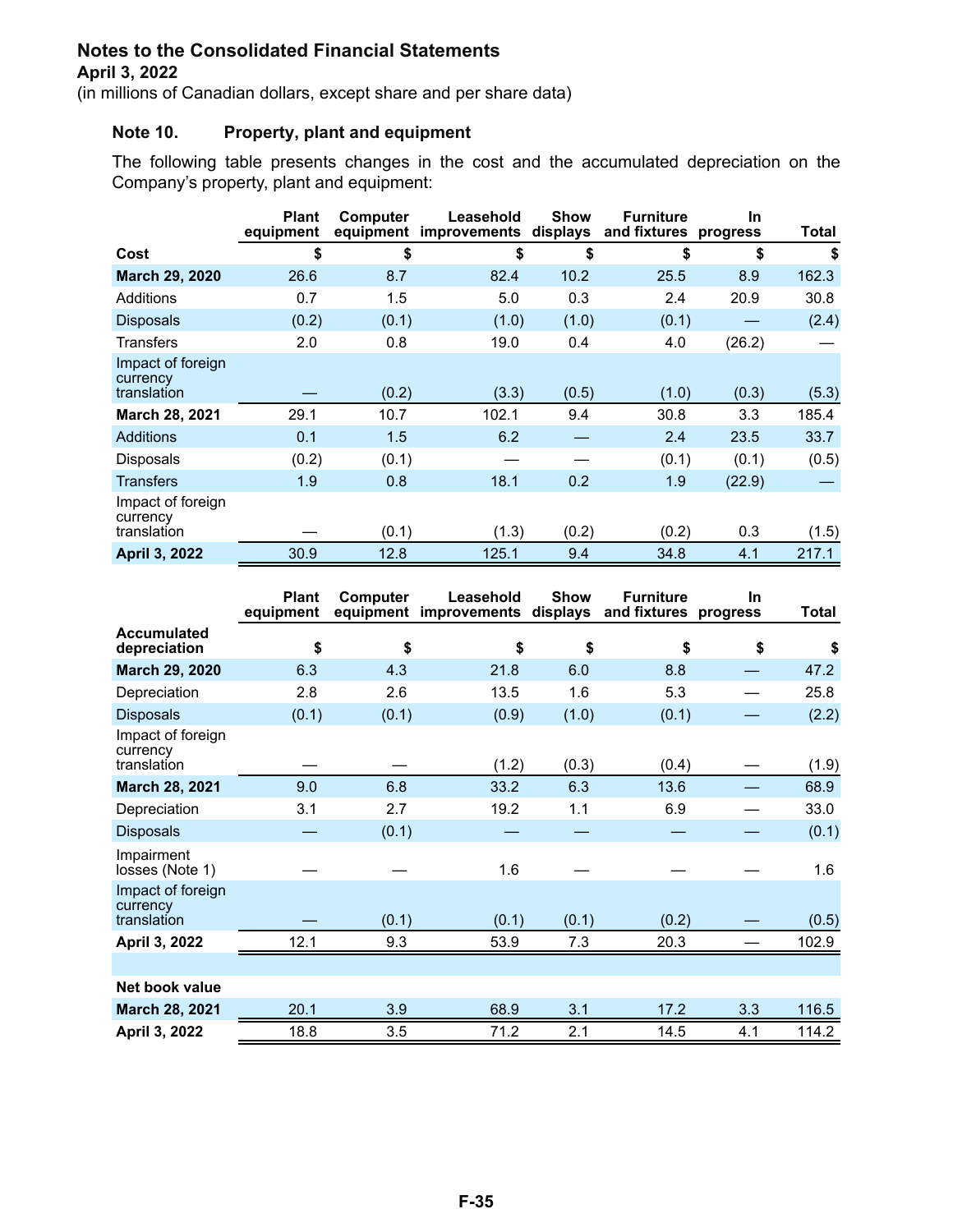#### **April 3, 2022**

(in millions of Canadian dollars, except share and per share data)

### **Note 11. Intangible assets**

Intangible assets comprise the following:

|                                          | April 3,<br>2022 | March 28,<br>2021 |
|------------------------------------------|------------------|-------------------|
|                                          |                  |                   |
| Intangible assets with finite lives (1)  | 6.4              | 9.0               |
| Intangible assets with indefinite lives: |                  |                   |
| <b>Brand name</b>                        | 115.5            | 115.5             |
| Domain name                              | 0.3              | 0.3               |
|                                          | 1222             | 1248              |

 $(1)$  Retrospective application is required for accounting policy changes and comparative financial information was restated in these consolidated financial statements (note 4).

The following table presents the changes in cost and accumulated amortization of the Company's intangible assets with finite lives:

|                                        | Intangible assets with finite lives |                                 |              |  |
|----------------------------------------|-------------------------------------|---------------------------------|--------------|--|
|                                        | <b>Software</b>                     | <b>Intellectual</b><br>property | <b>Total</b> |  |
| Cost                                   |                                     |                                 | S            |  |
| <b>March 29, 2020</b>                  | 5.7                                 | 17.9                            | 23.6         |  |
| Additions                              |                                     | 0.1                             | 0.1          |  |
| Impact of foreign currency translation | (0.1)                               | (0.1)                           | (0.2)        |  |
| March 28, 2021                         | 5.6                                 | 17.9                            | 23.5         |  |
| <b>Additions</b>                       | 2.9                                 | 0.3                             | 3.2          |  |
| April 3, 2022                          | 8.5                                 | 18.2                            | 26.7         |  |

|                                        | <b>Software</b> | property | <b>Total</b> |
|----------------------------------------|-----------------|----------|--------------|
| <b>Accumulated amortization</b>        | \$              |          | \$           |
| <b>March 29, 2020</b>                  | 1.3             | 7.0      | 8.3          |
| Amortization                           | 1.0             | 5.3      | 6.3          |
| Impact of foreign currency translation | (0.1)           |          | (0.1)        |
| March 28, 2021                         | 2.2             | 12.3     | 14.5         |
| Amortization                           | 1.4             | 4.4      | 5.8          |
| April 3, 2022                          | 3.6             | 16.7     | 20.3         |
|                                        |                 |          |              |
| Net book value                         |                 |          |              |
| March 28, 2021                         | 3.4             | 5.6      | 9.0          |
| April 3, 2022                          | 4.9             | 1.5      | 6.4          |

Intellectual property consists of product development costs, acquired technology, and patents and trademarks.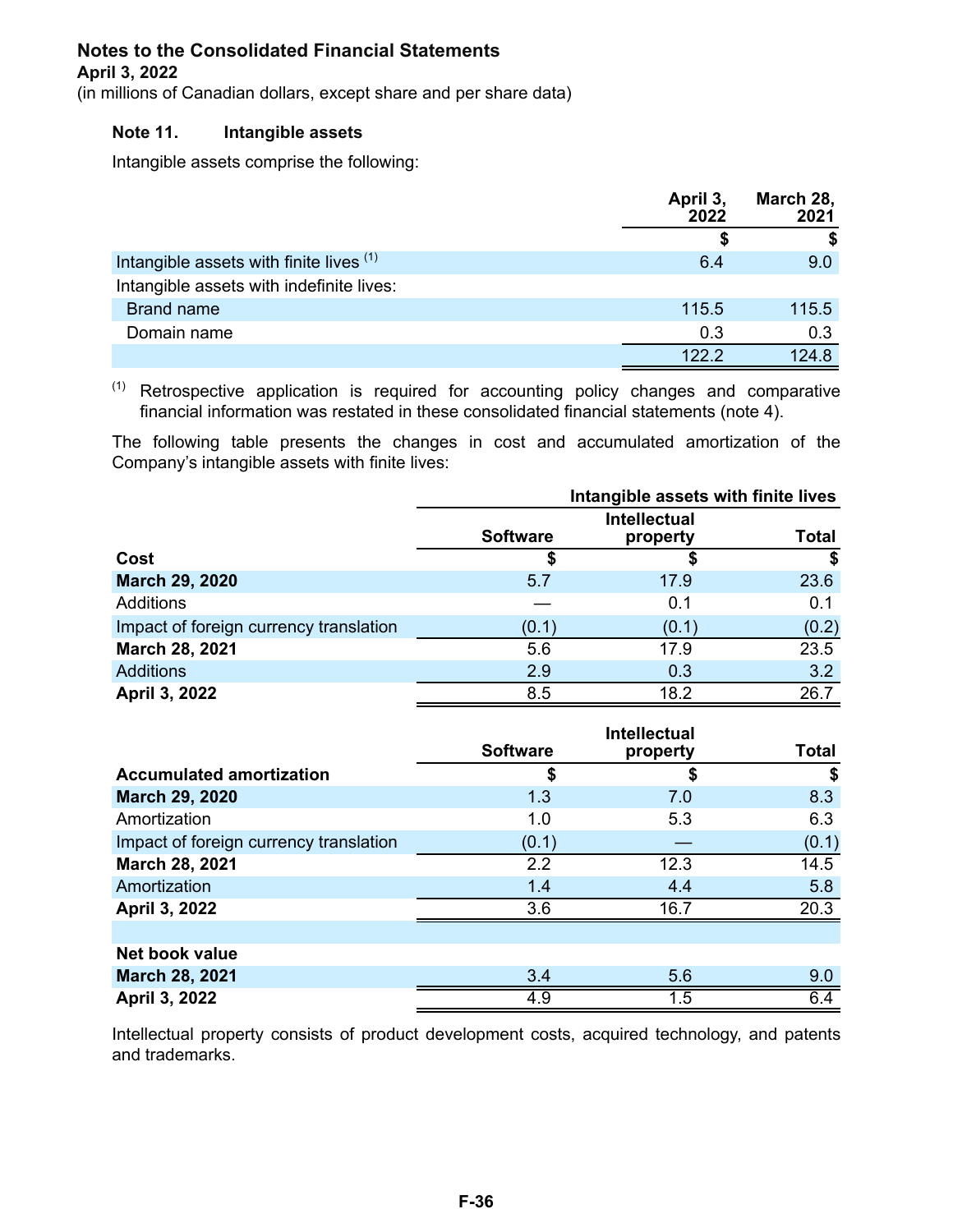(in millions of Canadian dollars, except share and per share data)

### **Indefinite life intangible assets**

Indefinite life intangible assets recorded by the Company are comprised of the Canada Goose and Baffin brand names and domain name associated with the Company's website. The Company expects to renew the registration of the brand names and domain names at each expiry date indefinitely, and expects these assets to generate economic benefit in perpetuity. As such, the Company assessed these intangibles to have indefinite useful lives.

The Company completed its annual impairment tests for the years ended April 3, 2022 and March 28, 2021 for indefinite life intangible assets and concluded that there was no impairment.

### *Key Assumptions*

The key assumptions used to calculate the value-in-use (VIU) are consistent with the assumptions used to calculate VIU for goodwill (note 13).

#### **Note 12. Leases**

#### *Right-of-use assets*

The following table presents changes in the cost and the accumulated depreciation of the Company's right-of-use assets:

|                                           |                      | <b>Manufacturing</b> |              |              |
|-------------------------------------------|----------------------|----------------------|--------------|--------------|
|                                           | <b>Retail stores</b> | facilities           | <b>Other</b> | <b>Total</b> |
| Cost                                      | \$                   | \$                   | \$           | \$           |
| <b>March 29, 2020</b>                     | 191.5                | 36.6                 | 18.0         | 246.1        |
| <b>Additions</b>                          | 75.7                 | 0.1                  | 3.1          | 78.9         |
| Lease modifications                       | 0.6                  |                      | (1.5)        | (0.9)        |
| Derecognition on<br>termination           | (2.3)                |                      |              | (2.3)        |
| Impact of foreign currency<br>translation | (12.2)               |                      | (1.2)        | (13.4)       |
| March 28, 2021                            | 253.3                | 36.7                 | 18.4         | 308.4        |
| <b>Additions</b>                          | 49.4                 |                      | 0.4          | 49.8         |
| Lease modifications                       | 0.5                  |                      | (1.2)        | (0.7)        |
| Impact of foreign currency<br>translation | (6.9)                |                      | (0.2)        | (7.1)        |
| April 3, 2022                             | 296.3                | 36.7                 | 17.4         | 350.4        |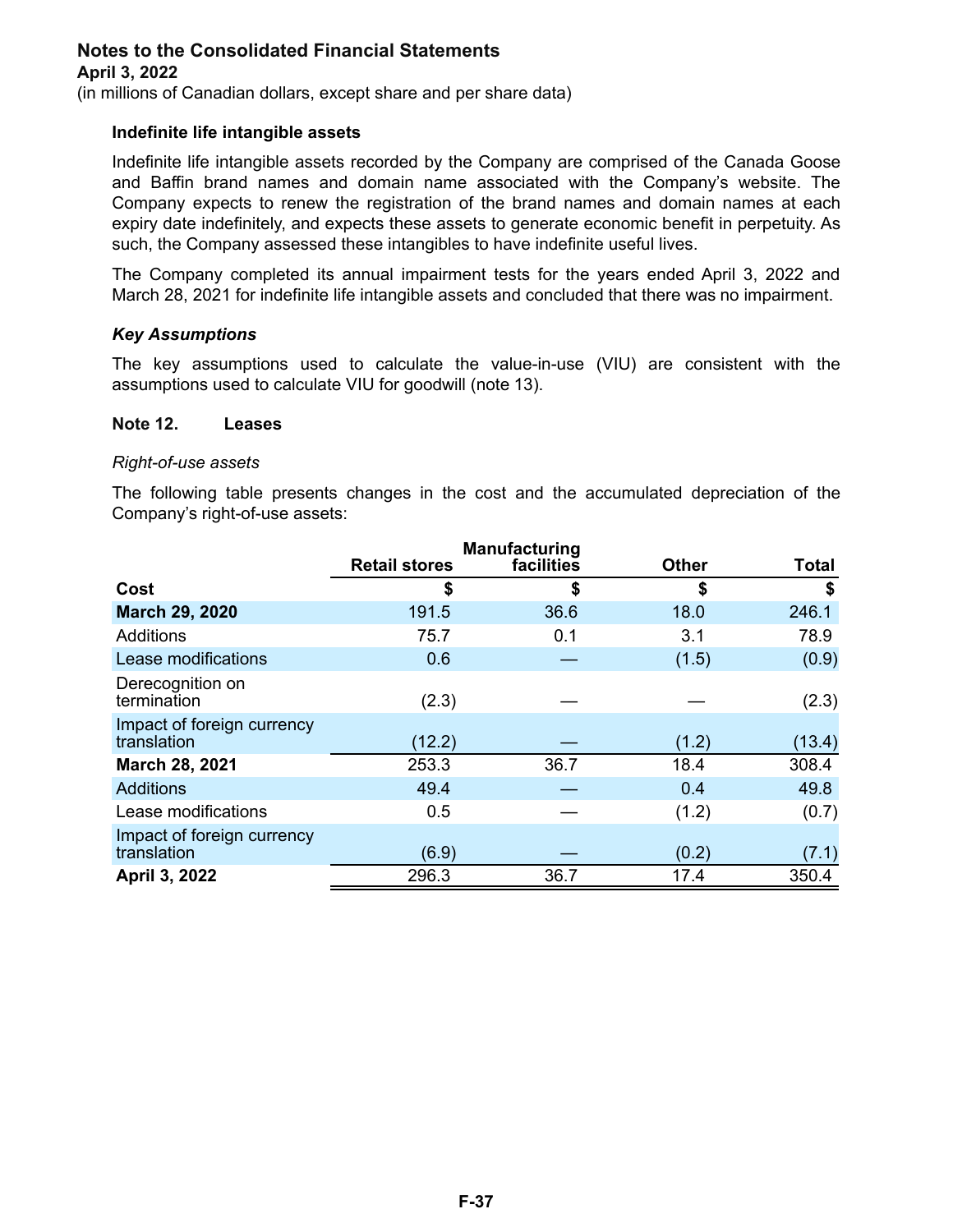(in millions of Canadian dollars, except share and per share data)

|                                           |                      | <b>Manufacturing</b> |              |       |
|-------------------------------------------|----------------------|----------------------|--------------|-------|
|                                           | <b>Retail stores</b> | facilities           | <b>Other</b> | Total |
| <b>Accumulated</b><br>depreciation        | \$                   | \$                   | \$           | \$    |
| <b>March 29, 2020</b>                     | 26.8                 | 4.8                  | 2.7          | 34.3  |
| Depreciation                              | 36.7                 | 5.1                  | 3.5          | 45.3  |
| Derecognition on<br>termination           | (2.3)                |                      |              | (2.3) |
| Impact of foreign currency<br>translation | (2.4)                |                      | (0.2)        | (2.6) |
| <b>March 28, 2021</b>                     | 58.8                 | 9.9                  | 6.0          | 74.7  |
| Depreciation                              | 47.3                 | 5.3                  | 4.0          | 56.6  |
| Impairment losses (Note 1)                | 6.1                  |                      |              | 6.1   |
| Impact of foreign currency<br>translation | (2.1)                |                      | (0.1)        | (2.2) |
| <b>April 3, 2022</b>                      | 110.1                | 15.2                 | 9.9          | 135.2 |
|                                           |                      |                      |              |       |
| <b>Net book value</b>                     |                      |                      |              |       |
| <b>March 28, 2021</b>                     | 194.5                | 26.8                 | 12.4         | 233.7 |
| <b>April 3, 2022</b>                      | 186.2                | 21.5                 | 7.5          | 215.2 |

### *Lease liabilities*

The following table presents the changes in the Company's lease liabilities:

|                                           |                      | <b>Manufacturing</b> |              |              |
|-------------------------------------------|----------------------|----------------------|--------------|--------------|
|                                           | <b>Retail stores</b> | facilities           | <b>Other</b> | <b>Total</b> |
|                                           | \$                   | \$                   | \$           | \$           |
| <b>March 29, 2020</b>                     | 176.3                | 34.7                 | 16.9         | 227.9        |
| Additions                                 | 74.8                 |                      | 3.0          | 77.8         |
| Lease modifications                       | 1.1                  |                      | (1.3)        | (0.2)        |
| Principal payments                        | (30.6)               | (4.8)                | (3.4)        | (38.8)       |
| Impact of foreign currency<br>translation | (10.6)               |                      | (1.3)        | (11.9)       |
| March 28, 2021                            | 211.0                | 29.9                 | 13.9         | 254.8        |
| <b>Additions</b>                          | 48.4                 |                      | 0.4          | 48.8         |
| Lease modifications                       | 0.5                  |                      | (1.2)        | (0.7)        |
| <b>Principal payments</b>                 | (37.5)               | (5.1)                | (4.3)        | (46.9)       |
| Impact of foreign currency<br>translation | (5.2)                |                      | (0.1)        | (5.3)        |
| <b>April 3, 2022</b>                      | 217.2                | 24.8                 | 8.7          | 250.7        |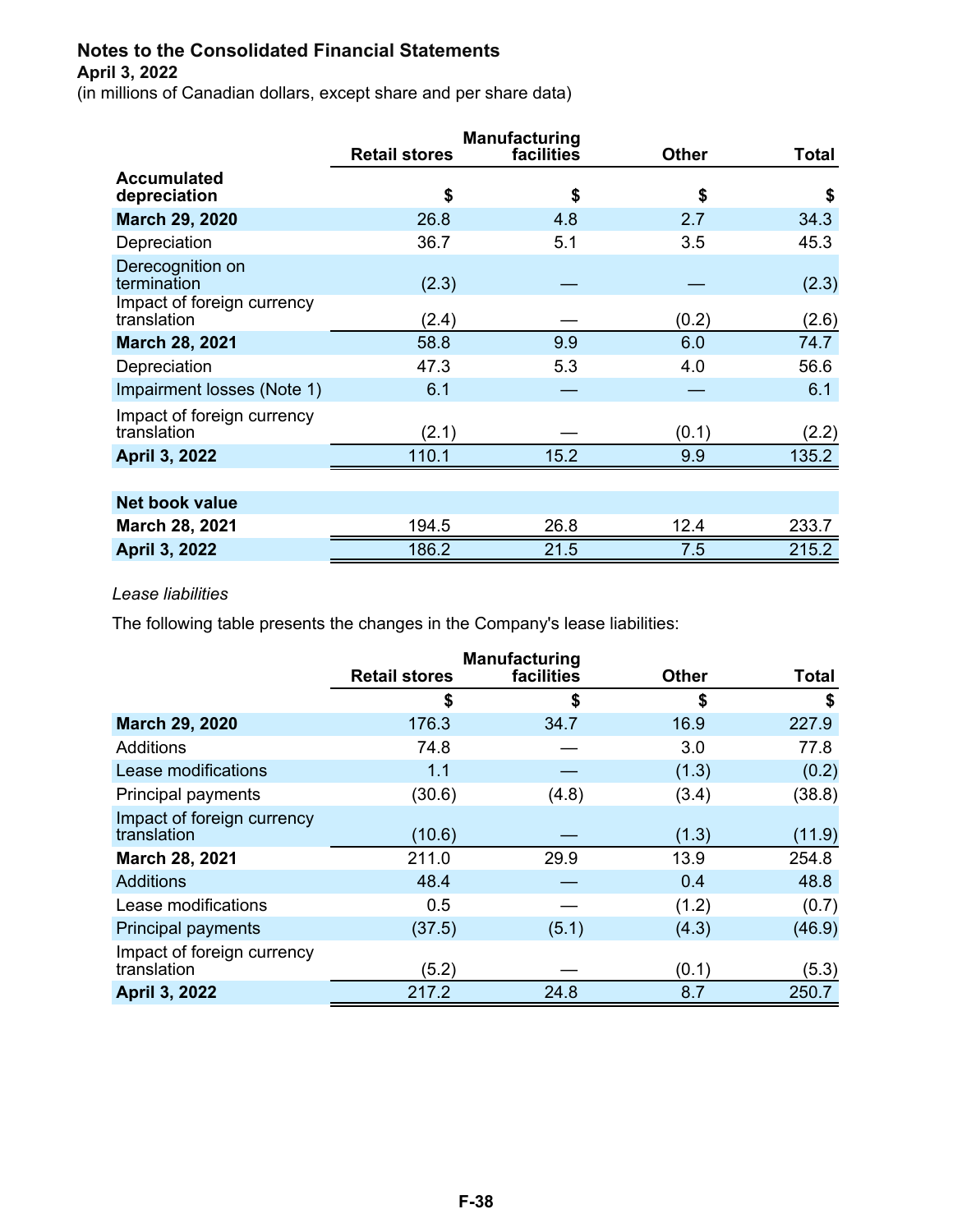(in millions of Canadian dollars, except share and per share data)

Lease liabilities are classified as current and non-current liabilities as follows:

|                                  | <b>Retail stores</b> | <b>Manufacturing</b><br>facilities | <b>Other</b> | Total |
|----------------------------------|----------------------|------------------------------------|--------------|-------|
|                                  | \$                   | J                                  | \$           |       |
| <b>Current lease liabilities</b> | 36.2                 | 5.1                                | 3.9          | 45.2  |
| Non-current lease liabilities    | 174.8                | 24.8                               | 10.0         | 209.6 |
| <b>March 28, 2021</b>            | 211.0                | 29.9                               | 13.9         | 254.8 |
|                                  |                      |                                    |              |       |
| <b>Current lease liabilities</b> | 49.7                 | 5.8                                | 3.0          | 58.5  |
| Non-current lease liabilities    | 167.5                | 19.0                               | 5.7          | 192.2 |
| <b>April 3, 2022</b>             | 217.2                | 24.8                               | 8.7          | 250.7 |

Leases of low-value assets and short-term leases are not included in the calculation of lease liabilities. These lease expenses are recognized in cost of sales or SG&A expenses on a straight-line or other systematic basis.

In the year ended April 3, 2022, \$21.5m (March 28, 2021 - \$19.5m, March 29, 2020 - \$17.5m) of lease payments were not included in the measurement of lease liabilities. The majority of this balance related to short-term leases and variable rent payments.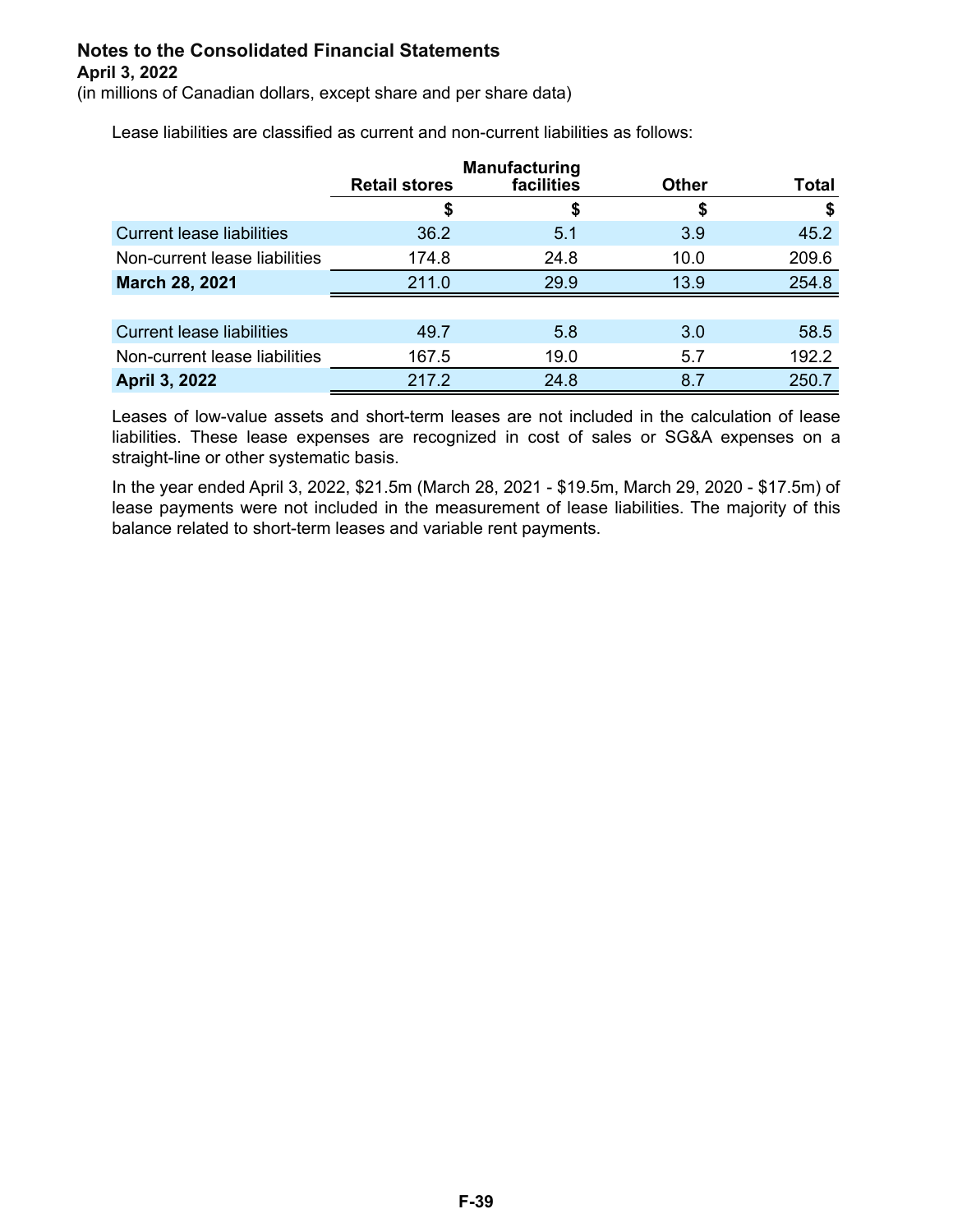(in millions of Canadian dollars, except share and per share data)

### **Note 13. Goodwill**

In the year ended April 3, 2022, goodwill arising from business combinations is \$53.1m (March 28, 2021 - \$53.1m). The Company has determined there to be ten CGUs (March 28, 2021 - seven CGUs) for which goodwill and intangible assets are tested for impairment. The change in the number of CGUs from the comparative period is the result of a realignment in geographical responsibilities. The Company completed its annual impairment tests and concluded that there was no impairment in the years ended April 3, 2022 and March 28, 2021.

The following table outlines the goodwill allocation for the applicable CGUs for the current year:

|                     |                      |                     |                     | April 3, 2022 |
|---------------------|----------------------|---------------------|---------------------|---------------|
|                     | <b>North America</b> | <b>Asia Pacific</b> | EMEA <sup>(1)</sup> | <b>Total</b>  |
|                     |                      |                     |                     | \$            |
| <b>DTC - Retail</b> | 11.7                 | 9.8                 | 4.3                 | 25.8          |
| DTC - e-Commerce    | 6.6                  | 2.6                 | 2.8                 | 12.0          |
| Wholesale           | 5.7                  | 3.6                 | 6.0                 | 15.3          |
| Goodwill            | 24.0                 | 16.0                | 13.1                | 53.7          |

 $(1)$  EMEA comprises Europe, the Middle East, Africa, and Latin America.

Goodwill from the comparative year was allocated to CGUs in line with the geographical responsibilities applicable at the time. The Rest of World CGU from the comparative year has been broken out into the Asia Pacific and EMEA CGUs. Goodwill was allocated in the comparative year as follows:

|                     |                                    |      | March 28, 2021 |
|---------------------|------------------------------------|------|----------------|
|                     | <b>North America</b> Rest of World |      | <b>Total</b>   |
|                     |                                    |      | S              |
| <b>DTC - Retail</b> | 8.7                                | 13.6 | 22.3           |
| DTC - e-Commerce    | 7.5                                | 6.1  | 13.6           |
| Wholesale           | 6.9                                | 10.3 | 17.2           |
| <b>Goodwill</b>     | 23.1                               | 30.0 | 53.            |

### *Key Assumptions*

The key assumptions used to calculate the VIU are those regarding discount rate, revenue and gross margin growth rates, sales channel mix, and growth in SG&A expenses. These assumptions are considered to be Level 3 in the fair value hierarchy. The goodwill impairment tests resulted in excess of recoverable value over carrying value of at least 65.8% for each CGU. Because the VIU amount exceeds the asset's carrying amount, the asset is not impaired and the fair value less costs of disposition has not been calculated.

Cash flow projections were discounted using the Company's weighted average cost of capital, determined to be 11.14% (March 28, 2021 - 10.80%) based on a risk-free rate, an equity risk premium adjusted for betas of comparable publicly traded companies, an unsystematic risk premium, country risk premium, country-specific risk premium, a cost of debt based on comparable corporate bond yields and the capital structure of the Company.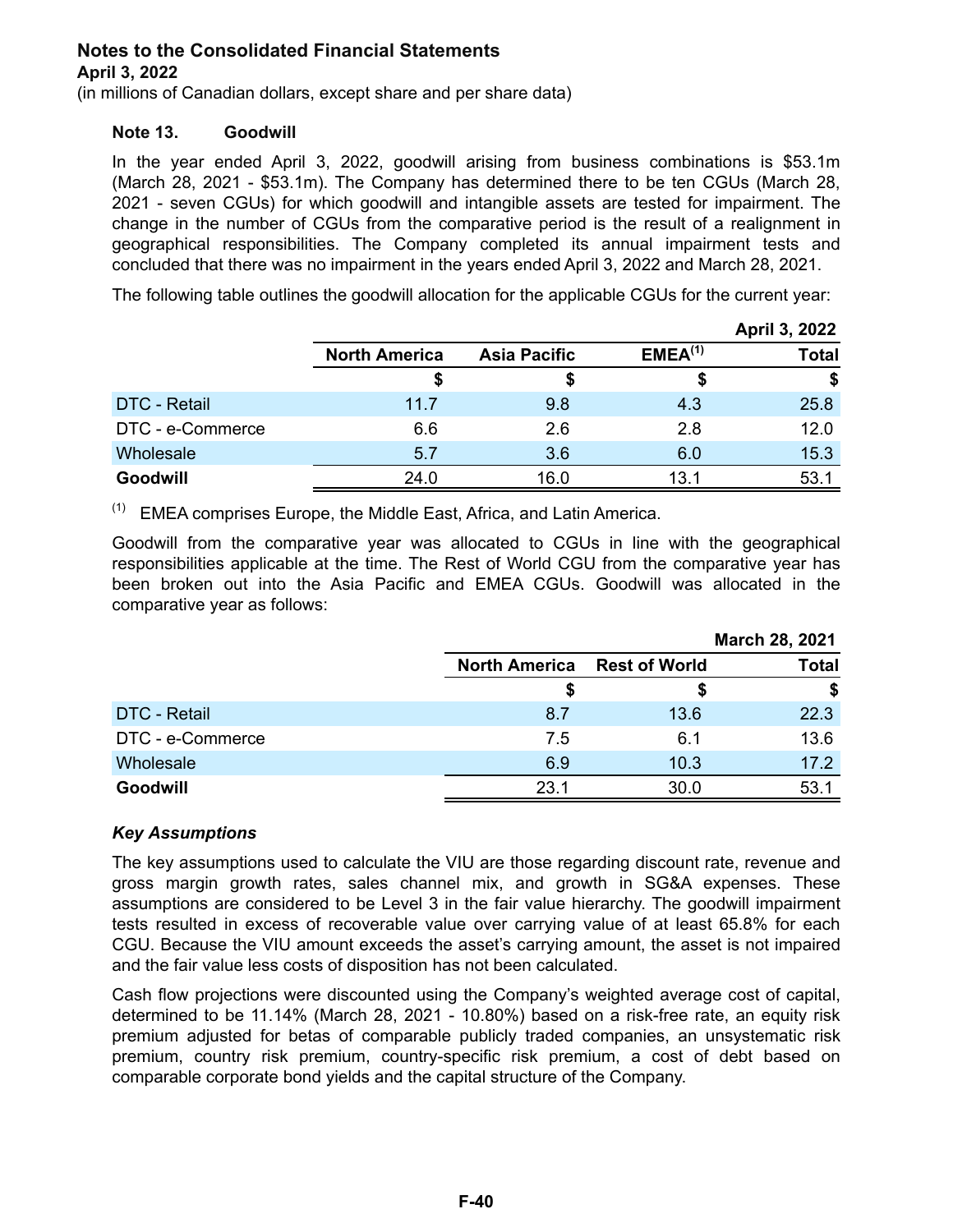(in millions of Canadian dollars, except share and per share data)

### **Note 14. Accounts payables and accrued liabilities**

Accounts payable and accrued liabilities consist of the following:

|                                          | April 3,<br>2022 | March 28,<br>2021 |
|------------------------------------------|------------------|-------------------|
|                                          | S                |                   |
| Trade payables                           | 63.9             | 78.9              |
| <b>Accrued liabilities</b>               | 67.0             | 49.9              |
| <b>Employee benefits</b>                 | 26.5             | 28.3              |
| Derivative financial instruments         | 10.4             | 8.8               |
| Other payables                           | 8.4              | 11.9              |
| Accounts payable and accrued liabilities | 176.2            | 177.8             |

### **Note 15. Provisions**

Provisions consist primarily of amounts recorded with respect to customer warranty obligations, terminations of sales agents and distributors, sales returns, and asset retirement obligations.

The provision for warranty claims represents the present value of management's best estimate of the future outflow of economic resources that will be required to meet the Company's obligations for warranties upon the sale of goods, which may include repair or replacement of previously sold products. The estimate has been made on the basis of historical warranty trends and may vary as a result of new materials, altered manufacturing processes, customer behaviour and expectations, or other events affecting product quality and production.

The sales contract provision relates to management's estimated cost of the departure of certain third-party dealers and distributors.

Sales returns relate primarily to goods sold through the DTC segment which have a limited right of return (typically within 30 days), or exchange only, in certain jurisdictions.

Asset retirement obligations relate to legal obligations associated with the retirement of tangible long-lived assets, primarily for leasehold improvements that the Company is contractually obligated to remove at the end of the lease term. The Company recognizes the liability when such obligations are incurred. The fair value of the liability is estimated based on a number of assumptions requiring management's judgment, including closing costs and inflation rates, and is accreted to its projected future value over time.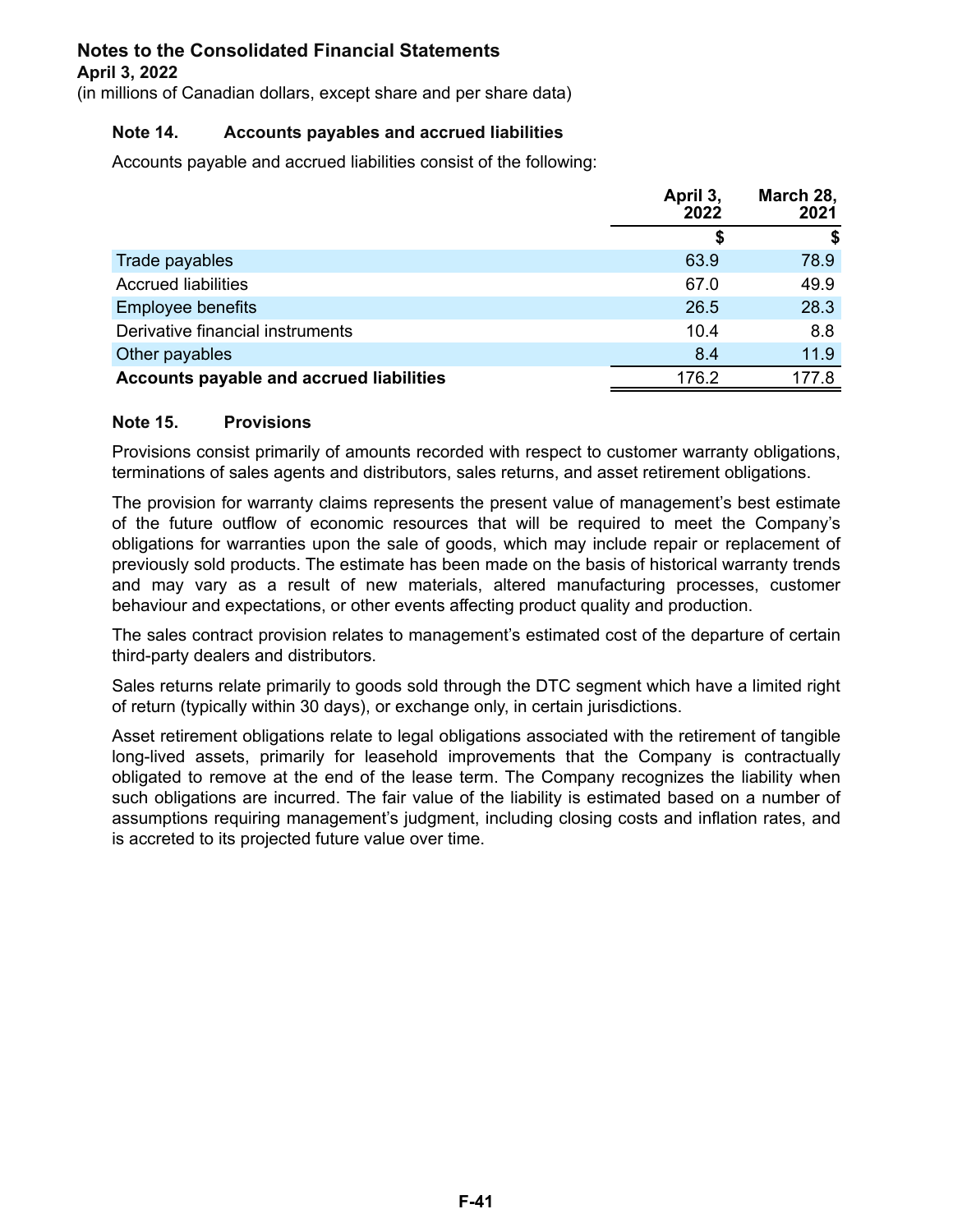(in millions of Canadian dollars, except share and per share data)

|                                            | Warranty | <b>Sales</b><br>returns | <b>Asset</b><br>retirement<br>obligations | <b>Others</b> | <b>Total</b> |
|--------------------------------------------|----------|-------------------------|-------------------------------------------|---------------|--------------|
|                                            | \$       | \$                      | \$                                        | \$            | \$           |
| March 29, 2020                             | 19.4     | 10.7                    | 3.9                                       | 3.0           | 37.0         |
| <b>Additional provisions</b><br>recognized | 13.2     | 8.5                     | 1.8                                       | 1.7           | 25.2         |
| Reductions resulting from<br>settlement    | (6.2)    | (4.7)                   |                                           | (1.7)         | (12.6)       |
| Release of provisions                      |          |                         |                                           | (3.0)         | (3.0)        |
| Other                                      |          | (0.8)                   | (0.2)                                     |               | (1.0)        |
| <b>March 28, 2021</b>                      | 26.4     | 13.7                    | 5.5                                       |               | 45.6         |
| <b>Additional provisions</b><br>recognized | 10.0     | 15.1                    | 2.2                                       |               | 27.3         |
| Reductions resulting from<br>settlement    | (7.2)    | (14.4)                  |                                           |               | (21.6)       |
| Release of provisions                      |          | (1.2)                   |                                           |               | (1.2)        |
| Other                                      |          | (0.3)                   |                                           |               | (0.3)        |
| <b>April 3, 2022</b>                       | 29.2     | 12.9                    | 7.7                                       |               | 49.8         |

For the year ended March 28, 2021, the Company recognized a net restructuring cost of \$1.7m, associated with the May 20, 2020 reorganization to address the impact of COVID-19 pandemic. The provision primarily consisted of employee severance costs which included obligations related to ongoing payments. This was recorded in net interest, finance and other costs in the statement of income. At March 28, 2021, all amounts were paid related to these costs.

Provisions are classified as current and non-current liabilities based on management's expectation of the timing of settlement, as follows:

|                           | April 3,<br>2022 | March 28,<br>2021 |
|---------------------------|------------------|-------------------|
|                           |                  |                   |
| <b>Current provisions</b> | 18.5             | 20.0              |
| Non-current provisions    | 31.3             | 25.6              |
|                           | 49.8             | 45.6              |

### **Note 16. Borrowings**

#### *Revolving facility*

The Company has an agreement with a syndicate of lenders for a senior secured asset-based credit facility consisting of a revolving credit facility in the amount of \$467.5m, with an increase in commitments to \$517.5m during the peak season (June 1 - November 30). The revolving facility matures on June 3, 2024. Amounts owing under the revolving facility may be borrowed, repaid and re-borrowed for general corporate purposes. The Company has pledged substantially all of its assets as collateral for the revolving facility. The revolving facility contains financial and non-financial covenants which could impact the Company's ability to draw funds.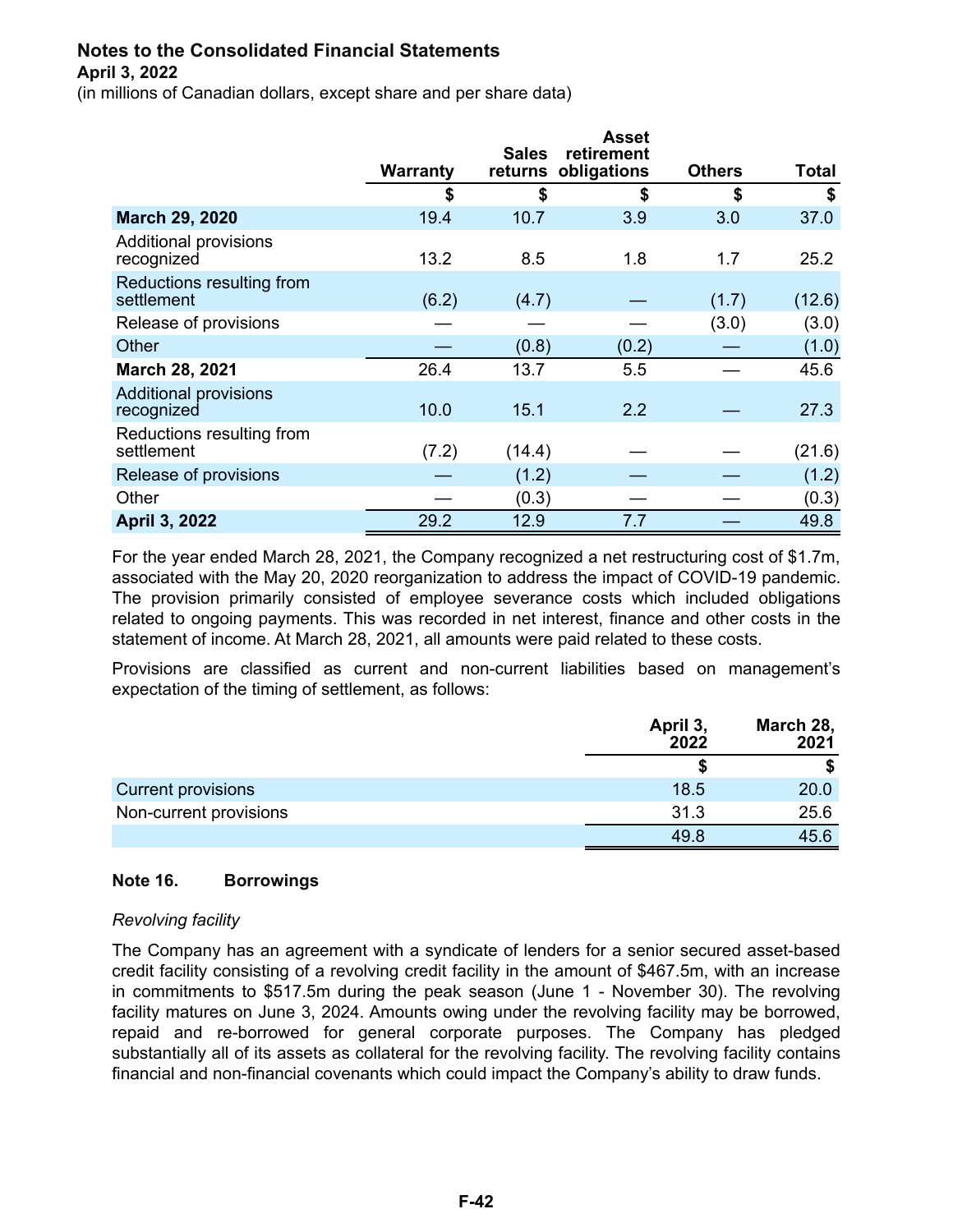(in millions of Canadian dollars, except share and per share data)

The revolving facility has multiple interest rate charge options that are based on the Canadian prime rate, Banker's Acceptance rate, the lenders' Alternate Base Rate, European Base Rate, LIBOR rate, or EURIBOR rate plus an applicable margin, with interest payable the earlier of quarterly or at the end of the then current interest period (whichever is earlier).

As at April 3, 2022, the Company had repaid all principal amounts owing on the revolving facility (March 28, 2021 - \$nil). As at April 3, 2022, interest and administrative fees for \$0.5m remain outstanding. Deferred financing charges in the amounts of \$0.9m (March 28, 2021 - \$1.7m), were included in other long-term liabilities. As at and during the year ended April 3, 2022, the Company was in compliance with all covenants.

The Company had unused borrowing capacity available under the revolving facility of \$191.8m as at April 3, 2022 (March 28, 2021 - \$181.2m).

The Company had a first-in, last-out facility included in the revolving facility in the amount of \$50.0m which matured on May 25, 2021. No amounts were outstanding at the time of maturity and the first-in, last-out facility has not been renewed. As the facility was not renewed, at the time of maturity the deferred financing costs of \$0.4m were written off to the statement of income.

The revolving credit commitment also includes a letter of credit commitment in the amount of \$25.0m, with a \$5.0m sub-commitment for letters of credit issued in a currency other than Canadian dollars, U.S. dollars, euros or British pounds sterling, and a swingline commitment for \$25.0m. As at April 3, 2022, the Company had letters of credit outstanding under the revolving facility of \$4.6m (March 28, 2021 - \$5.0m).

### *Term loan*

The Company has a senior secured loan agreement with a syndicate of lenders that is secured on a split collateral basis alongside the revolving facility. As a result of the Refinancing Amendment which took place on October 7, 2020, the aggregate principal amount owing increased to US\$300.0m from US\$113.8m.

On April 9, 2021, the Company entered into an agreement with its lenders to reprice its term loan, referred to as the Repricing Amendment and Fifth Amendment to Credit Agreement ("Repricing Amendment"). The Repricing Amendment decreases the interest to a rate of LIBOR plus an applicable margin of 3.50% from LIBOR plus an applicable margin of 4.25%, payable quarterly in arrears. The Company elected to account for the Repricing Amendment as a debt extinguishment and re-borrowing of the loan amount. As a result, the acceleration of unamortized costs of \$9.5m was included in net interest, finance and other costs in the statement of income. In connection with the Repricing Amendment, the Company incurred transaction costs of \$0.9m which are being amortized using the effective interest rate method over the new term to maturity.

As a result of the Repricing Amendment, there were no changes to the following terms from the existing term loan: a) the aggregate principal amount of US\$300.0m; b) the maturity date of October 7, 2027; c) LIBOR may not be less than 0.75%, and d) US\$0.75m on the principal amount is repayable quarterly. The Repricing Amendment had no impact on the existing derivative contracts entered into on October 30, 2020.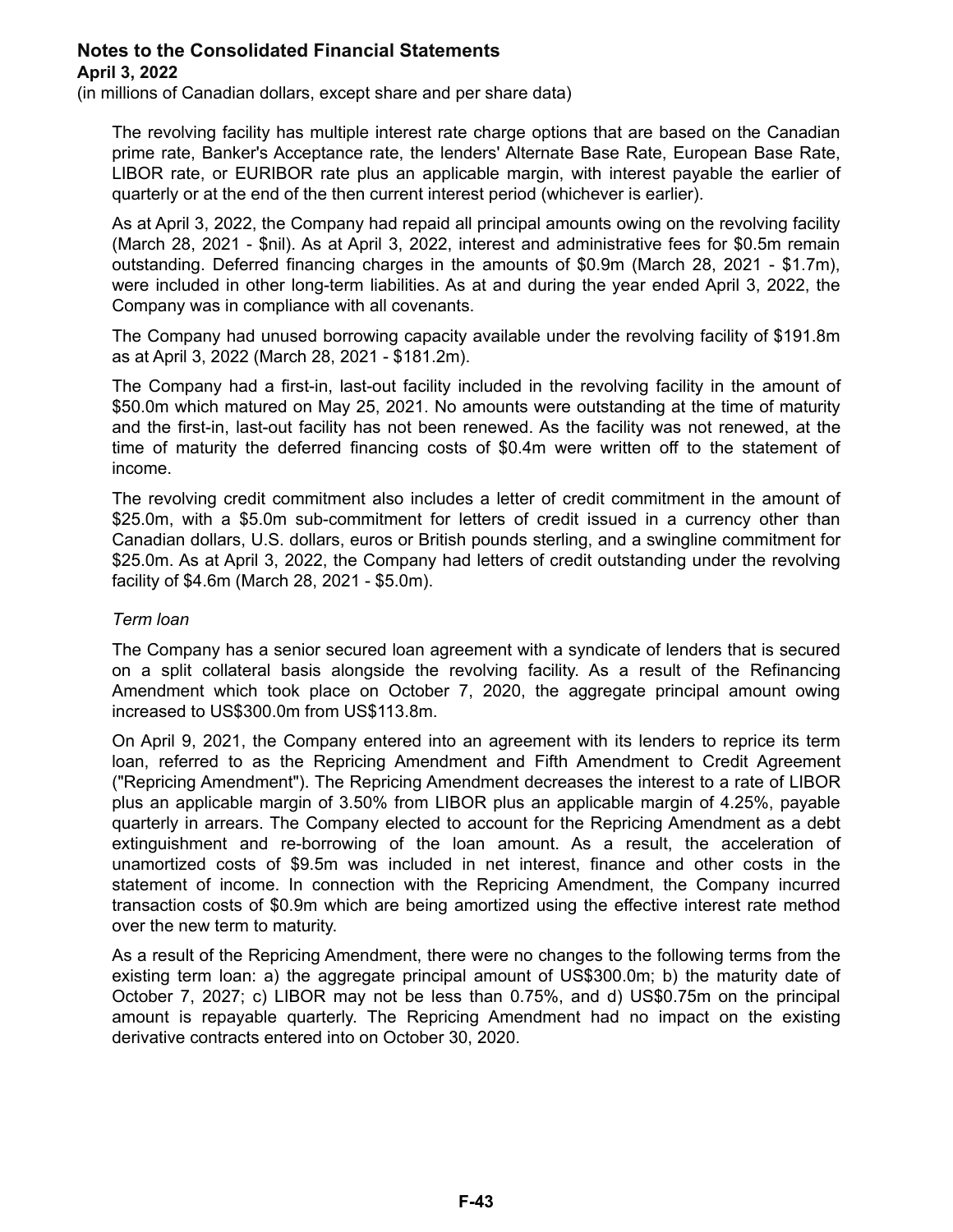(in millions of Canadian dollars, except share and per share data)

Voluntary prepayments of amounts owing under the term loan may be made at any time without premium or penalty but once repaid may not be reborrowed. The Company began quarterly repayments of US\$0.75m on the principal amount during the first quarter ended June 27, 2021. As at April 3, 2022, the Company had US\$296.3m (March 28, 2021 - US\$300.0m) aggregate principal amount outstanding under the term loan. The Company has pledged substantially all of its assets as collateral for the term loan. The term loan contains financial and non-financial covenants which could impact the Company's ability to draw funds. As at and during the year ended April 3, 2022, the Company was in compliance with all covenants.

As the term loan is denominated in U.S. dollars, the Company remeasures the outstanding balance plus accrued interest at each balance sheet date.

The amount outstanding with respect to the term loan is as follows:

|                                                   | April 3,<br>2022 | March 28,<br>2021 |
|---------------------------------------------------|------------------|-------------------|
|                                                   |                  |                   |
| Term loan                                         | 370.8            | 377.3             |
| Unamortized portion of deferred transaction costs | (0.8)            | (5.8)             |
| Original issue discount                           |                  | (3.7)             |
|                                                   | 370.0            | 367.8             |

### *Mainland China Facilities*

A subsidiary of the Company in Mainland China has two uncommitted loan facilities in the aggregate amount of RMB 310.0m ("Mainland China Facilities"). The term of each draw on the loans is one, three or six months or such other period as agreed upon and shall not exceed twelve months (including any extension or rollover). The interest rate on each facility is equal to loan prime rate of 1 year, plus 0.15% per annum, and payable at one, three or six months, depending on the term of each draw. Proceeds drawn on the Mainland China Facilities are being used to support working capital requirements and build up of inventory for peak season sales. As at April 3, 2022, the Company had no amounts owing on the Mainland China Facilities (March 28, 2021 - \$nil).

### *Short-term borrowings*

As at April 3, 2022, the Company has short-term borrowings in the amount of \$3.8m. Short-term borrowings are the quarterly principal repayments on the term loan of \$3.8m (March 28, 2021 - \$nil). Short-term borrowings are all due within the next 12 months.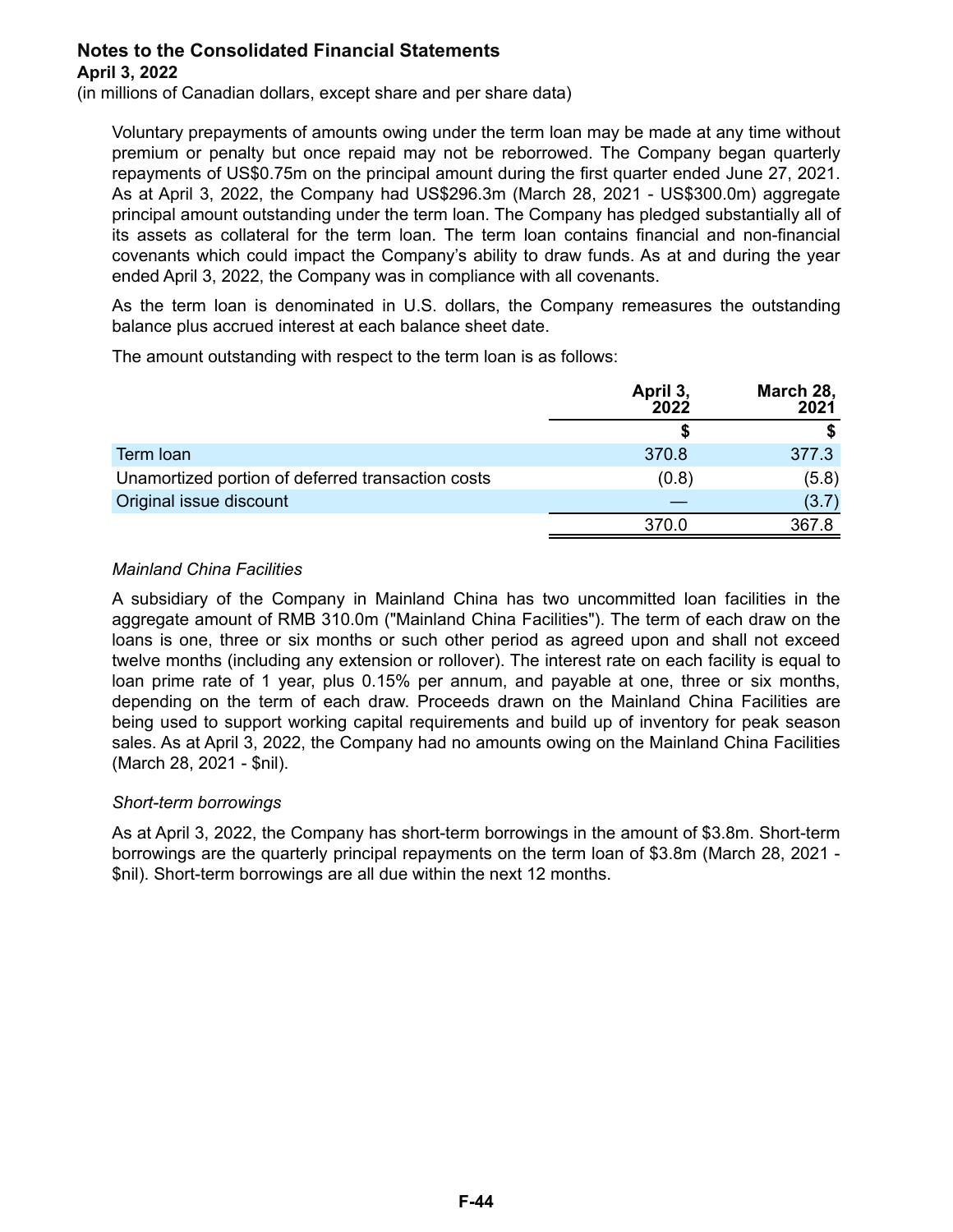(in millions of Canadian dollars, except share and per share data)

Net interest, finance and other costs consist of the following:

|                                                          |                  |                   | Year ended        |
|----------------------------------------------------------|------------------|-------------------|-------------------|
|                                                          | April 3,<br>2022 | March 28,<br>2021 | March 29,<br>2020 |
|                                                          | \$               | \$                | \$                |
| Interest expense                                         |                  |                   |                   |
| <b>Mainland China Facilities</b>                         | 0.4              | 0.2               | 0.2               |
| Revolving facility                                       | 1.8              | 3.1               | 3.7               |
| Term loan                                                | 17.4             | 14.4              | 8.7               |
| Lease liabilities                                        | 9.1              | 9.5               | 8.4               |
| Standby fees                                             | 0.9              | 1.4               | 0.8               |
| Acceleration of unamortized costs on debt extinguishment | 9.5              | 1.1               | 7.0               |
| Interest income                                          | (0.4)            | (0.7)             | (0.4)             |
| Other costs                                              | 0.3              | 1.9               |                   |
| Net interest, finance and other costs                    | 39.0             | 30.9              | 28.4              |

### **Note 17. Shareholders' equity**

The authorized and issued share capital of the Company are as follows:

### *Authorized*

The authorized share capital of the Company consists of an unlimited number of subordinate voting shares without par value, an unlimited number of multiple voting shares without par value, and an unlimited number of preferred shares without par value, issuable in series.

#### *Issued*

*Multiple voting shares -* Holders of the multiple voting shares are entitled to 10 votes per multiple voting share. Multiple voting shares are convertible at any time at the option of the holder into one subordinate voting share. The multiple voting shares will automatically be converted into subordinate voting shares when they cease to be owned by one of the principal shareholders. In addition, the multiple voting shares of either of the principal shareholders will automatically be converted to subordinate voting shares at such time as the beneficial ownership of that shareholder falls below 15% of the outstanding subordinate voting shares and multiple voting shares outstanding, or additionally, in the case of DTR, when the current Chairman and Chief Executive Officer no longer serves as a director of the Company or in a senior management position.

*Subordinate voting shares* - Holders of the subordinate voting shares are entitled to one vote per subordinate voting share.

The rights of the subordinate voting shares and the multiple voting shares are substantially identical, except for voting and conversion. Subject to the prior rights of any preferred shares, the holders of subordinate and multiple voting shares participate equally in any dividends declared and share equally in any distribution of assets on liquidation, dissolution, or winding up.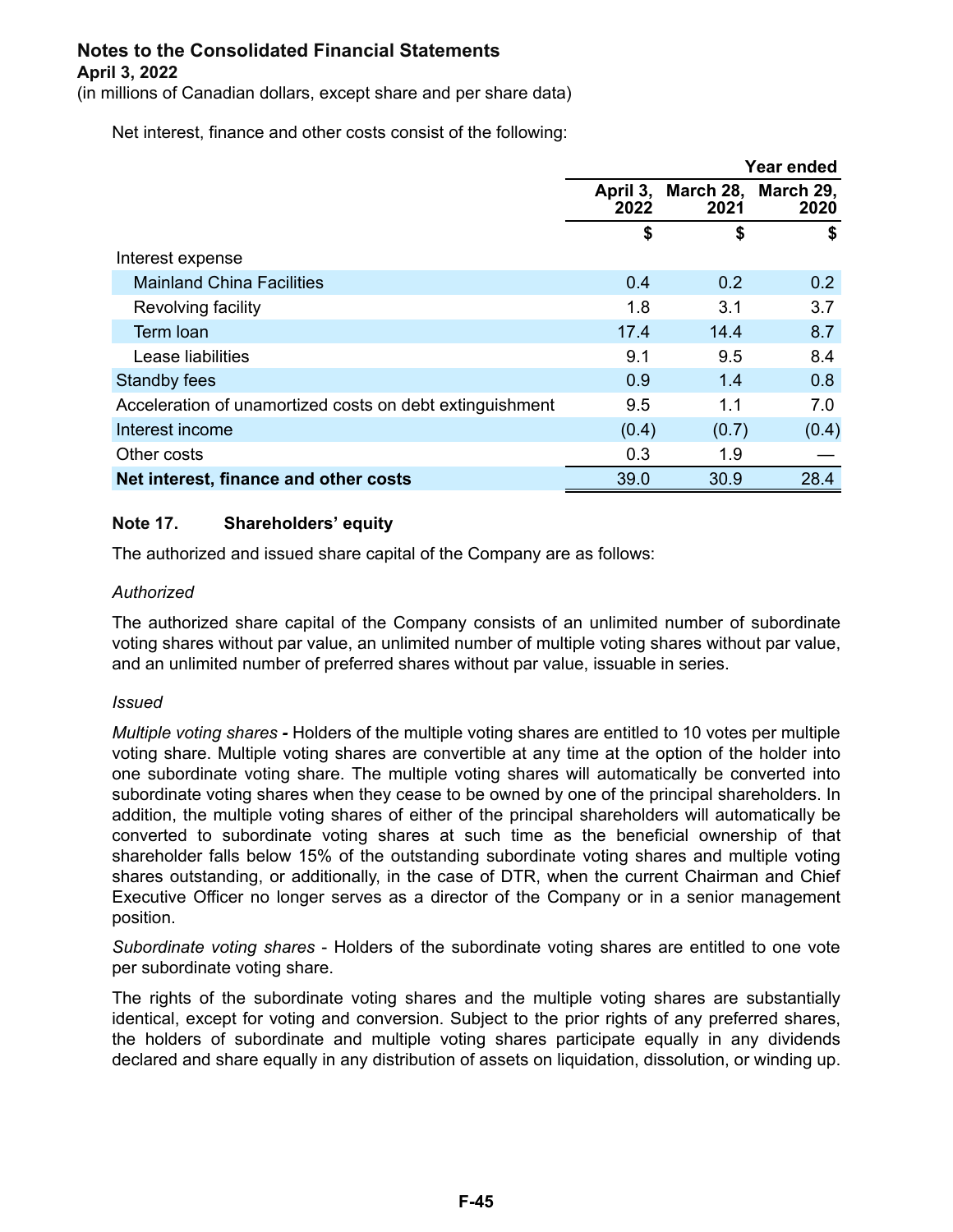(in millions of Canadian dollars, except share and per share data)

### *Share capital transactions for the year ended April 3, 2022*

#### *Normal course issuer bid*

The Board of Directors has authorized the Company to initiate a normal course issuer bid ("NCIB"), in accordance with the requirements of the Toronto Stock Exchange, to purchase up to 5,943,239 subordinate voting shares over the 12-month period from August 20, 2021 to August 19, 2022. Purchased subordinate voting shares will be cancelled.

Further, the Board of Directors has authorized the Company to initiate an automatic share purchase plan ("ASPP") under which a designated broker may purchase subordinate voting shares under the NCIB during the regularly scheduled quarterly trading blackout period. The repurchases made under the ASPP will be made in accordance with certain purchasing parameters and will continue until the earlier of the date in which the Company has acquired the maximum limit of subordinate voting shares pursuant to the ASPP or upon the date of expiry of the NCIB.

During the year ended April 3, 2022, the Company purchased 5,636,763 subordinate voting shares for cancellation for total cash consideration of \$253.2m. The amount to purchase the subordinate voting shares has been charged to share capital, with the remaining \$241.3m charged to retained earnings.

The transactions affecting the issued and outstanding share capital of the Company are described below:

|                                          | <b>Multiple voting shares</b> |     | <b>Subordinate voting</b> | shares | <b>Total</b>  |        |  |
|------------------------------------------|-------------------------------|-----|---------------------------|--------|---------------|--------|--|
|                                          | <b>Number</b>                 | \$  | <b>Number</b>             | S      | <b>Number</b> | \$     |  |
| <b>March 28, 2021</b>                    | 51,004,076                    | 1.4 | 59,435,079                | 119.1  | 110,439,155   | 120.5  |  |
| Purchase of subordinate<br>voting shares |                               |     | (5,636,763)               | (11.9) | (5,636,763)   | (11.9) |  |
| Exercise of stock options                |                               |     | 342,148                   | 9.9    | 342.148       | 9.9    |  |
| Settlement of RSUs                       |                               |     | 49,968                    |        | 49,968        |        |  |
| <b>April 3, 2022</b>                     | 51,004,076                    | 1.4 | 54,190,432                | 117.1  | 105,194,508   | 118.5  |  |

#### *Share capital transactions for the year ended March 28, 2021*

The transactions affecting the issued and outstanding share capital of the Company are described below:

|                           |               | <b>Subordinate voting</b><br><b>Multiple voting shares</b><br>shares |               |       |               | Total |
|---------------------------|---------------|----------------------------------------------------------------------|---------------|-------|---------------|-------|
|                           | <b>Number</b> |                                                                      | <b>Number</b> | S     | <b>Number</b> | S     |
| March 29, 2020            | 51,004,076    | 1.4                                                                  | 58,999,182    | 113.3 | 110,003,258   | 114.7 |
| Exercise of stock options |               |                                                                      | 422.511       | 5.8   | 422.511       | 5.8   |
| Settlement of RSUs        |               |                                                                      | 13.386        |       | 13.386        |       |
| March 28, 2021            | 51,004,076    | 1.4                                                                  | 59,435,079    | 119.1 | 110,439,155   | 120.5 |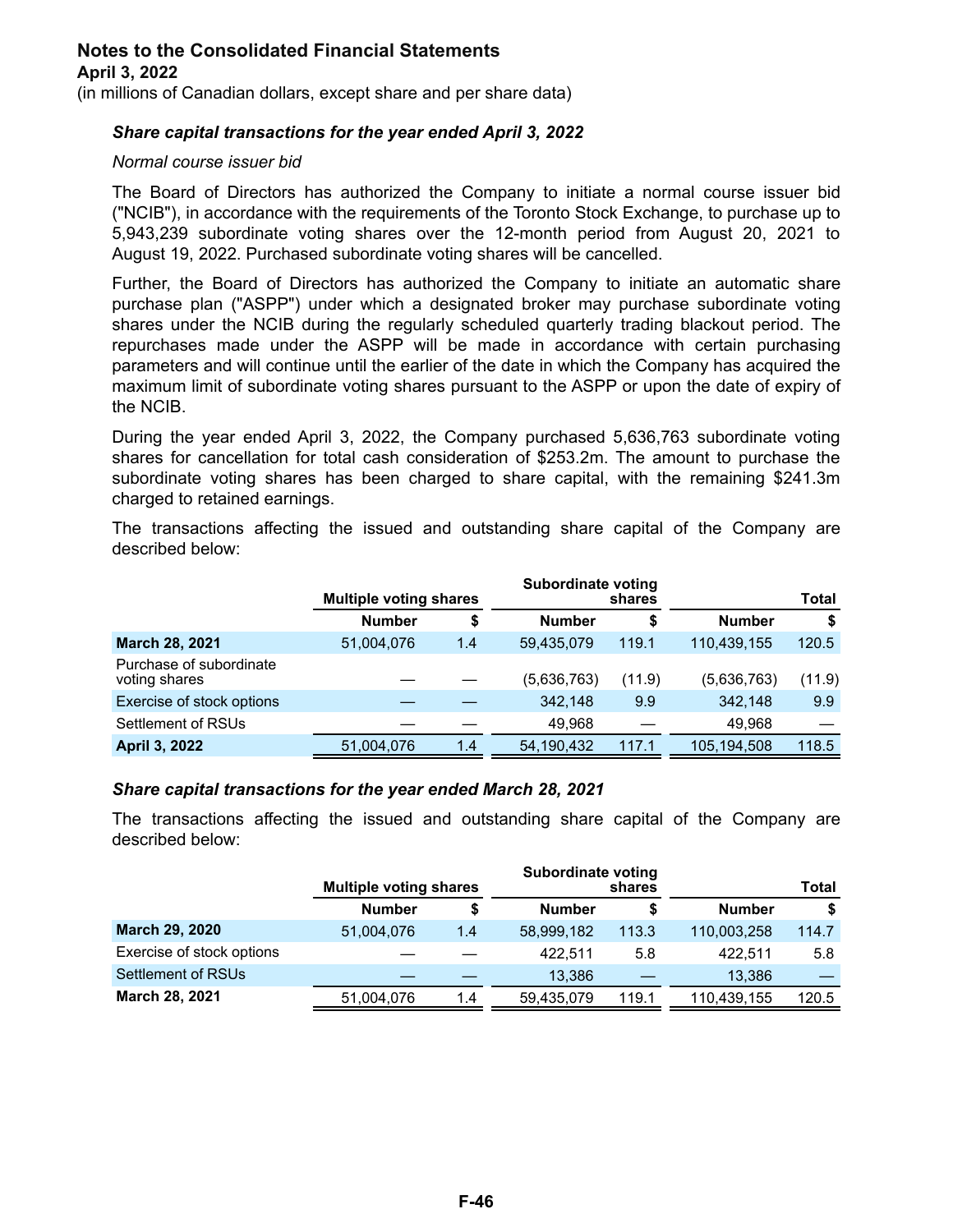(in millions of Canadian dollars, except share and per share data)

### *Share capital transactions for the year ended March 29, 2020*

### *Normal course issuer bid*

The Board of Directors authorized the Company to initiate a NCIB, in accordance with the requirements of the Toronto Stock Exchange, to purchase up to 1,600,000 subordinate voting shares over the 12-month period from May 31, 2019 to May 30, 2020. Purchased subordinate voting shares will be cancelled.

During the year ended March 29, 2020, the Company purchased 853,500 shares for cancellation at an average price per share of \$45.35 for total cash consideration of \$38.7m. The amount paid to purchase subordinate voting shares has been charged to share capital at the average share capital amount per share outstanding of \$1.6m, with the remaining \$37.1m charged to retained earnings.

The transactions affecting the issued and outstanding share capital of the Company are described below:

|                                                                    | <b>Multiple voting shares</b> |     | Subordinate voting | shares |               | Total  |
|--------------------------------------------------------------------|-------------------------------|-----|--------------------|--------|---------------|--------|
|                                                                    | <b>Number</b>                 | \$  | <b>Number</b>      | \$     | <b>Number</b> | \$     |
| March 31, 2019                                                     | 51,004,076                    | 1.4 | 59,106,998         | 111.2  | 110,111,074   | 112.6  |
| Purchase of subordinate<br>voting shares                           |                               |     | (853, 500)         | (38.7) | (853,500)     | (38.7) |
| Exercise of purchase price<br>over average share capital<br>amount |                               |     |                    | 37.1   |               | 37.1   |
| Exercise of stock options                                          |                               |     | 742,134            | 3.7    | 742,134       | 3.7    |
| Settlement of RSUs                                                 |                               |     | 3,550              |        | 3,550         |        |
| March 29, 2020                                                     | 51,004,076                    | 1.4 | 58,999,182         | 113.3  | 110,003,258   | 114.7  |

### **Note 18. Share-based payments**

#### *Stock options*

The Company has issued stock options to purchase subordinate voting shares under its incentive plans, prior to the public share offering on March 21, 2017, the Legacy Plan, and subsequently, the Omnibus Plan. All options are issued at an exercise price that is not less than market value at the time of grant and expire ten years after the grant date.

#### *Legacy Plan*

Under the terms of the Legacy Plan, options were granted to certain executives of the Company which are exercisable to purchase subordinate voting shares. The options vest contingent upon meeting the service, performance goals and exit event conditions of the Legacy Plan. No new options will be issued under the Legacy Plan.

a) Service-vested options

Service-vested options are subject to the executive's continuing employment and generally are scheduled to vest 40% on the second anniversary of the date of grant, 20% on the third anniversary, 20% on the fourth anniversary and 20% on the fifth anniversary.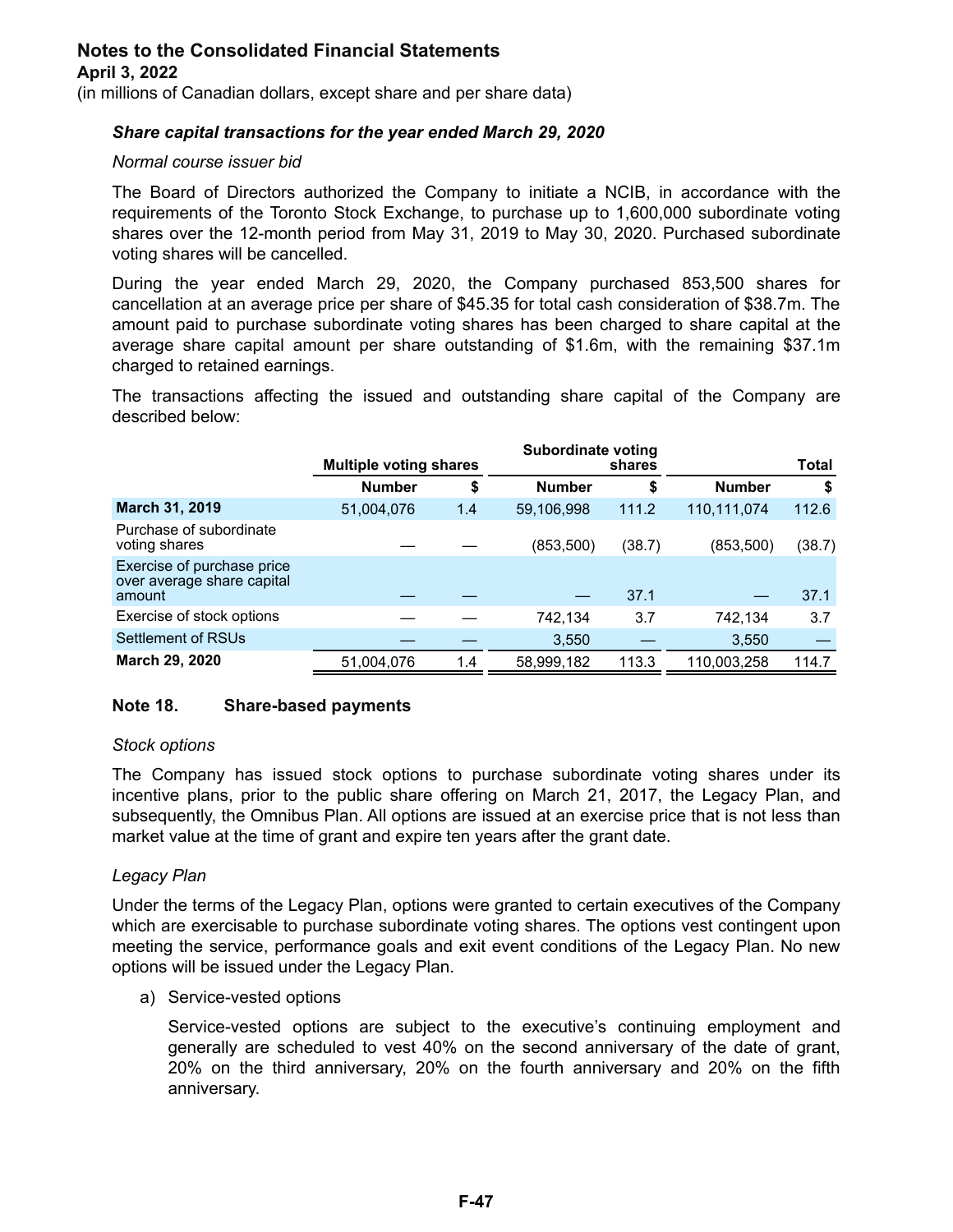(in millions of Canadian dollars, except share and per share data)

b) Performance-vested and exit event options

Performance-vested options that are tied to an exit event are eligible to vest pro rata on the same schedule as service-vested options, but do not vest until the exit event has occurred. All exit event conditions have been met, and no outstanding options are subject to exit event conditions.

Other performance-vested options vest based on measurable performance targets that do not involve an exit event. Performance-vested options are subject to the executive's continued employment.

#### *Omnibus Plan*

Under the terms of the Omnibus Plan, options are granted to certain employees of the Company which are exercisable to purchase subordinate voting shares. The options vest over four years contingent upon meeting the service conditions of the Omnibus Plan, 25% on each anniversary of the date of grant.

Stock option transactions are as follows:

| Year ended                               |                                                                        |       |                                          |    |                     |                |
|------------------------------------------|------------------------------------------------------------------------|-------|------------------------------------------|----|---------------------|----------------|
|                                          |                                                                        |       | April 3, 2022                            |    |                     | March 28, 2021 |
|                                          | Weighted<br>average<br><b>Number of</b><br>exercise<br>shares<br>price |       | Weighted<br>average<br>exercise<br>price |    | Number of<br>shares |                |
| Options outstanding, beginning of period | -\$                                                                    | 38.32 | 2,498,973                                | \$ | 32.97               | 1,794,377      |
| Granted to purchase shares               | \$                                                                     | 48.92 | 739,420                                  | \$ | 37.19               | 1,244,975      |
| Exercised                                | \$                                                                     | 20.73 | $(342, 148)$ \$                          |    | 9.42                | (422, 511)     |
| Cancelled                                | \$                                                                     | 44.94 | (173, 555)                               | \$ | 48.44               | (117, 868)     |
| Options outstanding, end of period       | \$                                                                     | 42.99 | 2,722,690                                | \$ | 38.32               | 2,498,973      |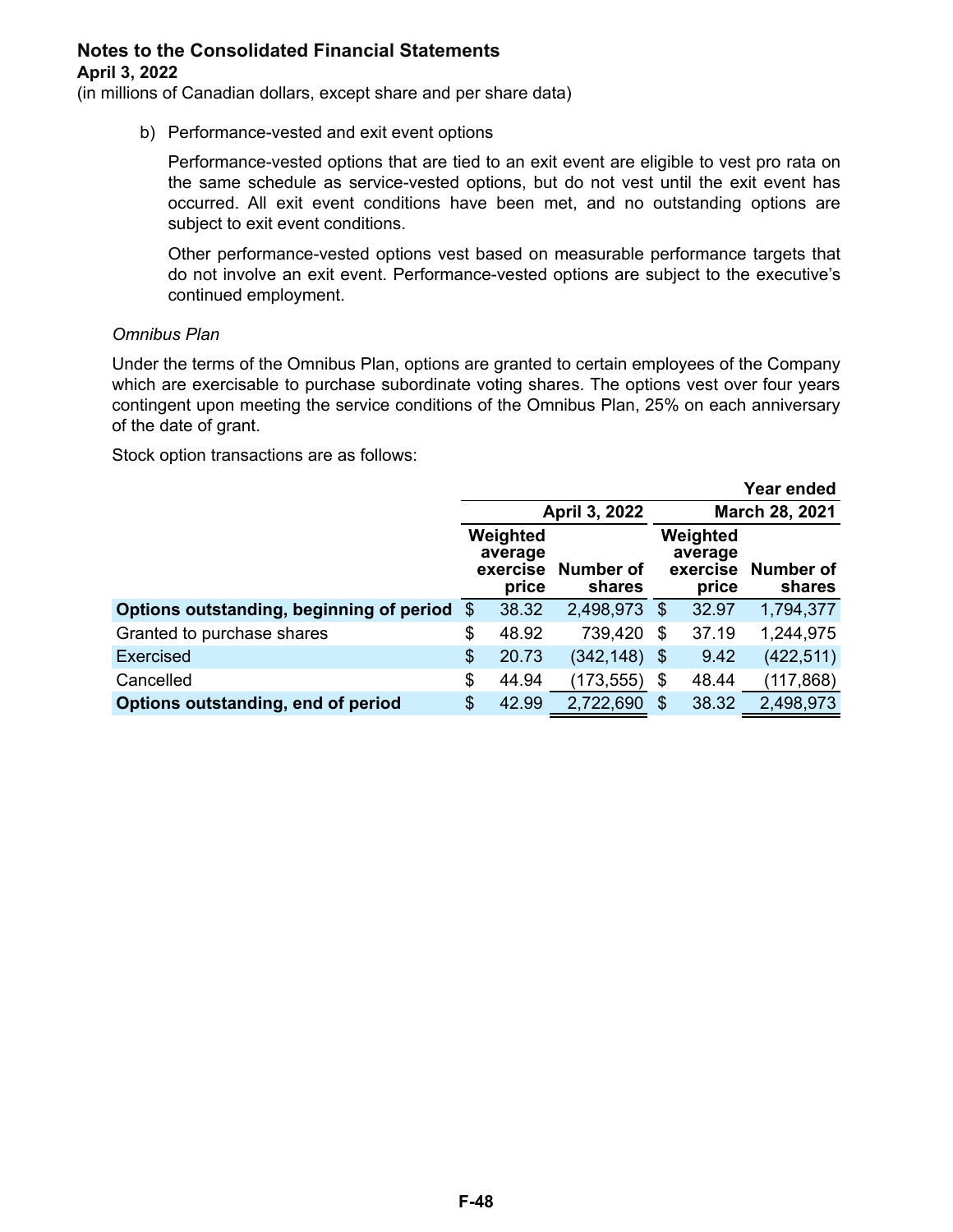(in millions of Canadian dollars, except share and per share data)

The following table summarizes information about stock options outstanding and exercisable at April 3, 2022:

|                       |               | <b>Options Outstanding</b>                        | <b>Options Exercisable</b> |                                                   |
|-----------------------|---------------|---------------------------------------------------|----------------------------|---------------------------------------------------|
| <b>Exercise price</b> | <b>Number</b> | Weighted<br>average<br>remaining life in<br>years | <b>Number</b>              | Weighted<br>average<br>remaining life in<br>years |
| \$0.02                | 62,271        | 2.0                                               | 62,271                     | 2.0                                               |
| \$0.25                | 55,248        | 2.4                                               | 55,248                     | 2.4                                               |
| \$1.79                | 44,307        | 2.9                                               | 44,307                     | 2.9                                               |
| \$4.62                | 22,221        | 4.0                                               | 22,221                     | 4.0                                               |
| \$8.94                | 124,444       | 4.8                                               | 124,444                    | 4.8                                               |
| \$23.64               | 42,576        | 5.4                                               | 42,576                     | 5.4                                               |
| \$30.73               | 48,730        | 5.2                                               | 48,730                     | 5.2                                               |
| \$31.79               | 35,622        | 5.6                                               | 35,622                     | 5.6                                               |
| \$33.97               | 755,909       | 8.2                                               | 100,380                    | 8.2                                               |
| \$45.34               | 47,244        | 7.2                                               | 19,605                     | 7.2                                               |
| \$46.38               | 8,573         | 7.6                                               | 2,857                      | 7.6                                               |
| \$48.21               | 11,045        | 9.4                                               |                            | 0.0                                               |
| \$48.93               | 662,875       | 9.2                                               |                            | 0.0                                               |
| \$50.00               | 250,000       | 8.2                                               | 62,500                     | 8.2                                               |
| \$63.03               | 373,674       | 7.0                                               | 280,246                    | 7.0                                               |
| \$83.53               | 177,951       | 6.2                                               | 133,451                    | 6.2                                               |
|                       | 2,722,690     | 7.5                                               | 1,034,458                  | 5.9                                               |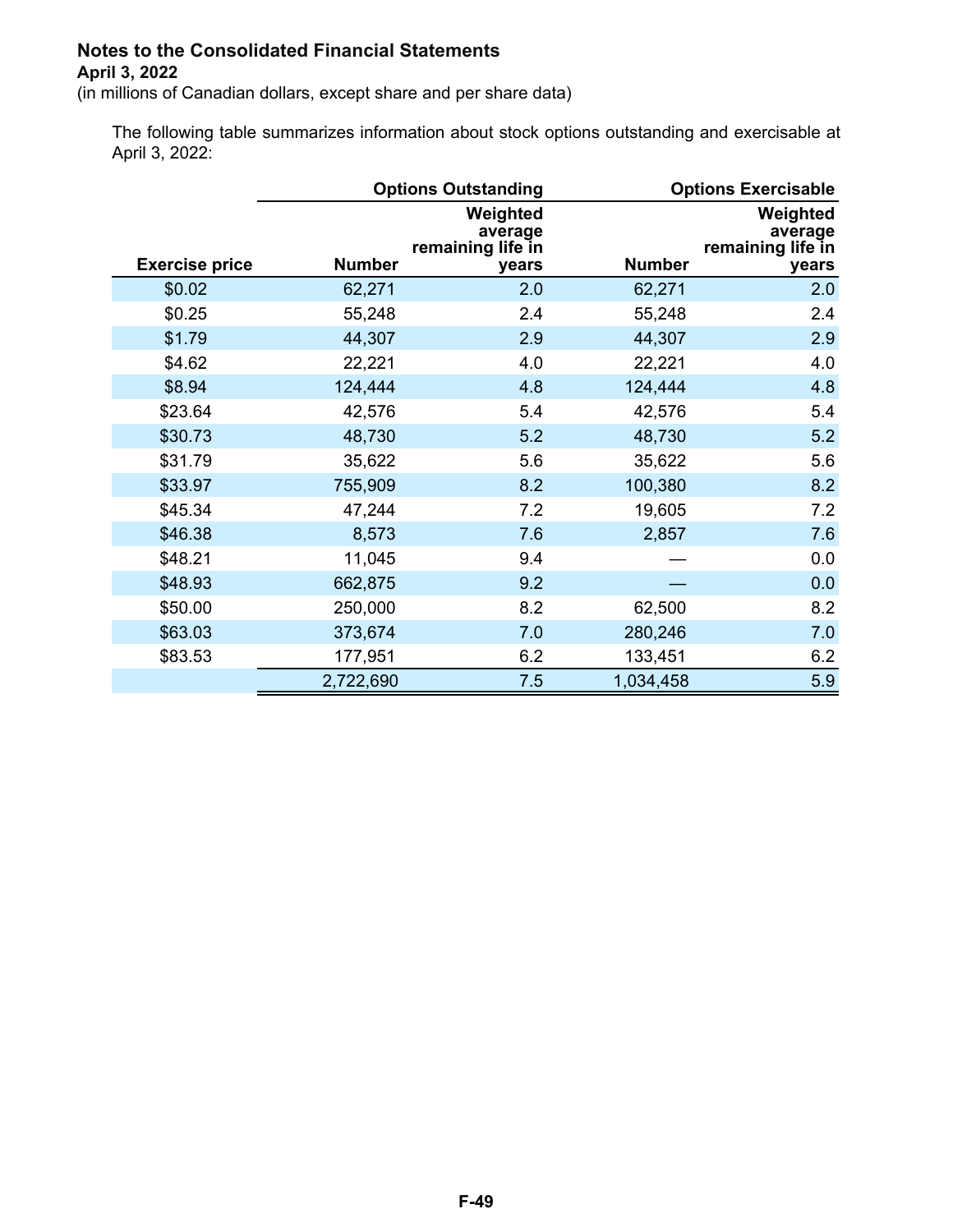(in millions of Canadian dollars, except share and per share data)

#### *Restricted share units*

Under the Omnibus Plan, the Company has granted RSUs to employees of the Company. The RSUs are treated as equity instruments for accounting purposes. We expect that vested RSUs will be paid at settlement through the issuance of one subordinate voting share per RSU. The RSUs vest over a period of three years, a third on each anniversary of the date of grant.

RSUs transactions are as follows:

|                                       | Year ended       |                   |  |
|---------------------------------------|------------------|-------------------|--|
|                                       | April 3,<br>2022 | March 28,<br>2021 |  |
|                                       | <b>Number</b>    | <b>Number</b>     |  |
| RSUs outstanding, beginning of period | 137,117          | 39,432            |  |
| Granted                               | 152,320          | 119,758           |  |
| <b>Settled</b>                        | (49,968)         | (13, 386)         |  |
| Cancelled                             | (23, 879)        | (8,687)           |  |
| RSUs outstanding, end of period       | 215,590          | 137,117           |  |

Subordinate voting shares, to a maximum of 3,008,686 shares, have been reserved for issuance under equity incentive plans to select employees of the Company, with vesting contingent upon meeting the service, performance goals and other conditions of the Plan.

### *Accounting for share-based awards*

For the year ended April 3, 2022, the Company recorded \$14.0m as contributed surplus and compensation expense for stock options and RSUs (March 28, 2021 - \$11.3m, March 29, 2020 - \$7.8m). Share-based compensation expense is included in SG&A expenses.

The assumptions used to measure the fair value of options granted under the Black-Scholes option pricing model at the grant date were as follows:

|                                               |                   | Year ended        |
|-----------------------------------------------|-------------------|-------------------|
|                                               | April 3,<br>2022  | March 28,<br>2021 |
| Weighted average stock price valuation        | \$<br>48.92<br>\$ | 37.19             |
| Weighted average exercise price               | \$<br>48.92<br>\$ | 37.19             |
| Risk-free interest rate                       | 0.44%             | 0.32%             |
| Expected life in years                        | 5                 | 5                 |
| Expected dividend yield                       | $-$ %             | $-$ %             |
| Volatility                                    | 40 %              | 40 %              |
| Weighted average fair value of options issued | \$<br>\$<br>14.36 | 9.90              |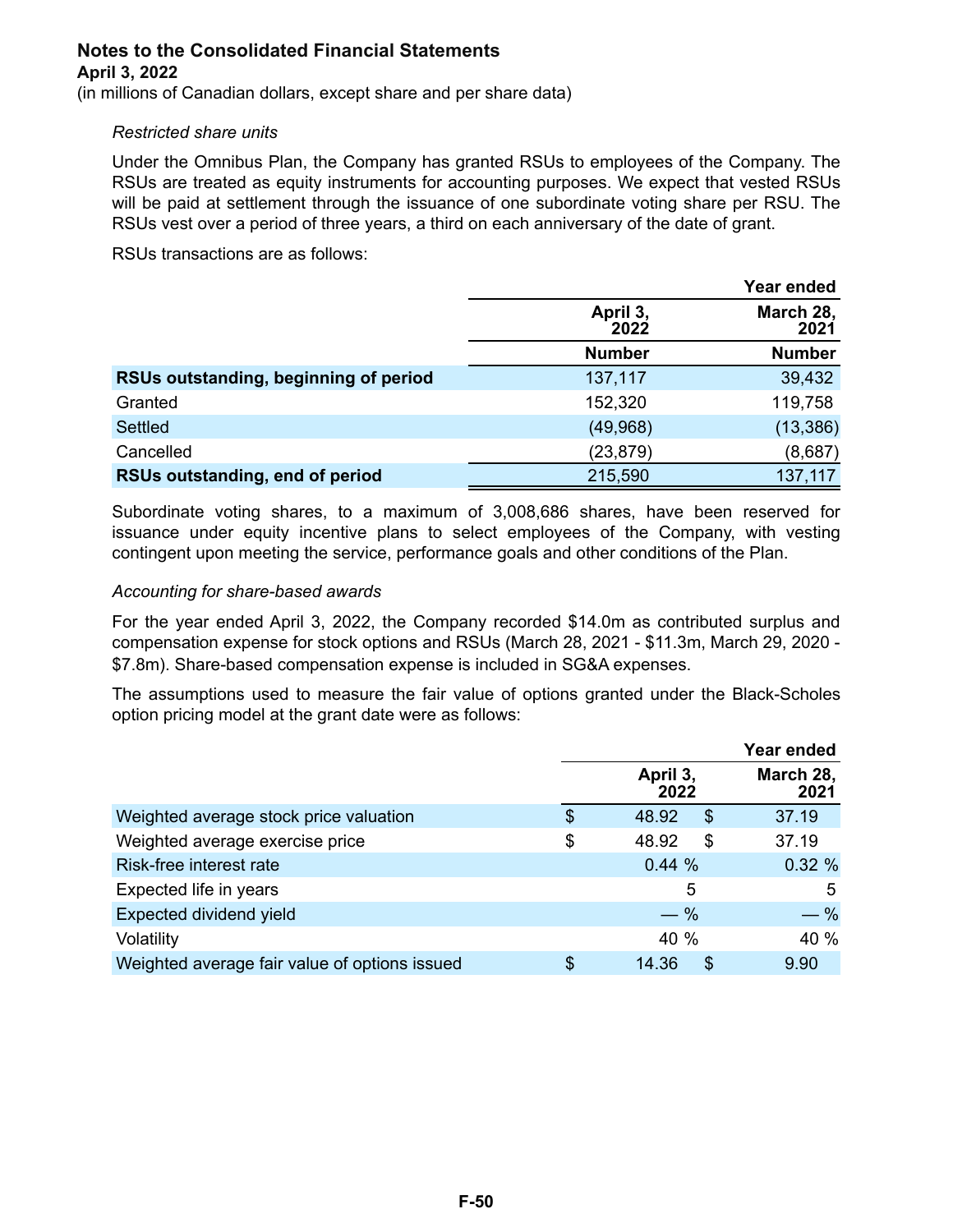(in millions of Canadian dollars, except share and per share data)

### **Note 19. Related party transactions**

The Company enters into transactions from time to time with its principal shareholders and organizations affiliated with members of the Board of Directors by incurring expenses for business services. During the year ended April 3, 2022, the Company incurred expenses with related parties of \$1.7m (March 28, 2021 - \$1.2m, March 29, 2020 - \$1.7m) from companies related to certain shareholders. Net balances owing to related parties as at April 3, 2022 were \$0.3m (March 28, 2021 - \$0.3m).

A lease liability due to the previous controlling shareholder of the acquired Baffin Inc. business (the "Baffin Vendor") for leased premises was \$3.8m as at April 3, 2022 (March 28, 2021 - \$4.6m). During the year ended April 3, 2022, the Company paid principal and interest on the lease liability, net of rent concessions, and other operating costs to entities affiliated with the Baffin Vendor totaling \$1.4m (March 28, 2021 - \$1.2m, March 29, 2020 - \$1.4m). No amounts were owing to Baffin entities as at April 3, 2022 and March 28, 2021.

#### *Terms and conditions of transactions with related parties*

Transactions with related parties are conducted on terms pursuant to an approved agreement, or are approved by the Board of Directors.

#### *Key management compensation*

Key management consists of the Board of Directors, the Chairman and Chief Executive Officer and the executives who report directly to the Chairman and Chief Executive Officer.

|                              |                  |                   | Year ended        |
|------------------------------|------------------|-------------------|-------------------|
|                              | April 3,<br>2022 | March 28,<br>2021 | March 29,<br>2020 |
|                              |                  |                   |                   |
| Short term employee benefits | 12.5             | 13.2              | 9.1               |
| Long term employee benefits  | 0.1              | 0.1               | 0.1               |
| Share-based compensation     | 11.5             | 8.6               | 5.9               |
| <b>Compensation expense</b>  | 24.1             | 21.9              | 15.1              |

#### **Note 20. Financial instruments and fair values**

Management assessed that the fair values of cash, trade receivables, accounts payable and accrued liabilities approximate their carrying amounts largely due to the short-term maturities of these instruments.

The Company's derivative financial assets and financial liabilities are measured at fair value at the end of each reporting period. The following table gives information about how the fair values of these financial assets and financial liabilities are determined, in particular, the valuation technique(s) and inputs used.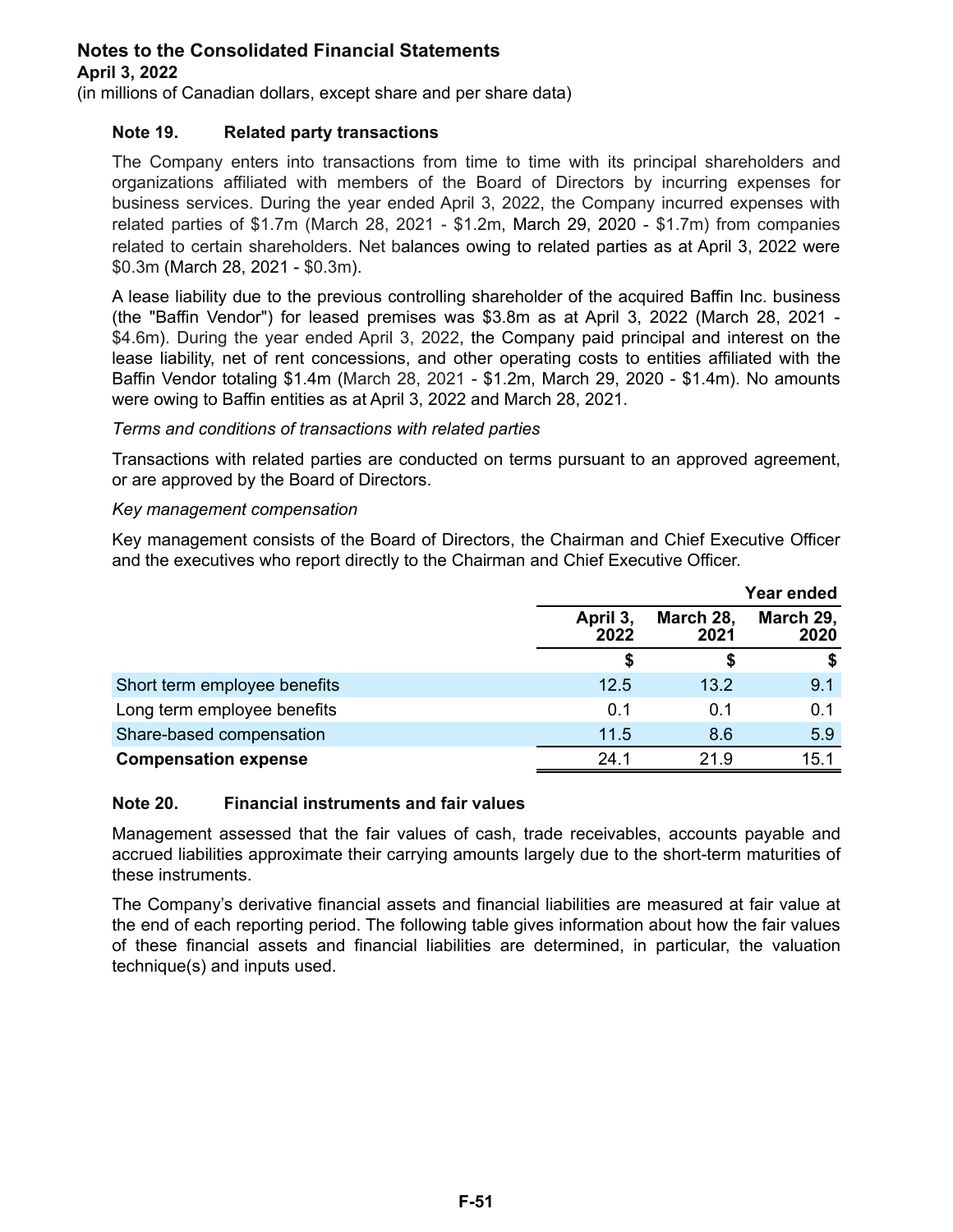(in millions of Canadian dollars, except share and per share data)

| <b>Financial assets/</b><br>financial liabilities       | <b>Fair value</b><br>hierarchy | Valuation technique(s) and key input(s)                                                                                                                                                                                                                                                |
|---------------------------------------------------------|--------------------------------|----------------------------------------------------------------------------------------------------------------------------------------------------------------------------------------------------------------------------------------------------------------------------------------|
| Foreign currency<br>forward contracts                   | Level <sub>2</sub>             | Future cash flows are estimated based on forward<br>exchange rates (from observable forward exchange<br>rates at the end of the reporting period) and<br>contract forward rates, discounted at a rate that<br>reflects the credit risk of various counterparties.                      |
| Foreign currency and<br>interest rate swap<br>contracts | Level 2                        | Future cash flows are estimated based on forward<br>exchange rates (from observable forward exchange<br>and interest swap rates at the end of the reporting<br>period) and contract forward rates, discounted at a<br>rate that reflects the credit risk of various<br>counterparties. |

The following table presents the fair values and fair value hierarchy of the Company's financial instruments and excludes financial instruments carried at amortized cost that are short-term in nature:

|                                                                                    |         |       |                 |                   | April 3, 2022 |         |                    |         | March 28, 2021    |               |
|------------------------------------------------------------------------------------|---------|-------|-----------------|-------------------|---------------|---------|--------------------|---------|-------------------|---------------|
|                                                                                    | Level 1 |       | Level 2 Level 3 | Carrying<br>value | Fair<br>value | Level 1 | Level <sub>2</sub> | Level 3 | Carrying<br>value | Fair<br>value |
|                                                                                    | \$      | \$    | \$              | \$                | \$            | \$      | \$                 | \$      | \$                | \$            |
| <b>Financial</b><br>assets                                                         |         |       |                 |                   |               |         |                    |         |                   |               |
| <b>Derivatives</b><br>included in<br>other<br>current                              |         |       |                 |                   |               |         |                    |         |                   |               |
| assets                                                                             |         | 9.5   |                 | 9.5               | 9.5           |         | 5.9                |         | 5.9               | 5.9           |
| Derivatives<br>included in<br>other long-<br>term assets                           |         | 20.4  |                 | 20.4              | 20.4          |         | 5.1                |         | 5.1               | 5.1           |
| <b>Financial</b><br><b>liabilities</b>                                             |         |       |                 |                   |               |         |                    |         |                   |               |
| Derivatives<br>included in<br>accounts<br>payable<br>and<br>accrued<br>liabilities |         | 10.4  |                 | 10.4              | 10.4          |         | 8.8                |         | 8.8               | 8.8           |
| <b>Derivatives</b><br>included in<br>other long-<br>term<br>liabilities            |         | 23.1  |                 | 23.1              | 23.1          |         | 19.5               |         | 19.5              | 19.5          |
| Term loan                                                                          |         | 370.0 |                 | 370.0             | 386.9         |         | 367.8              |         | 367.8             | 377.3         |

As at April 3, 2022, there were no other transfers between the levels of the fair value hierarchy.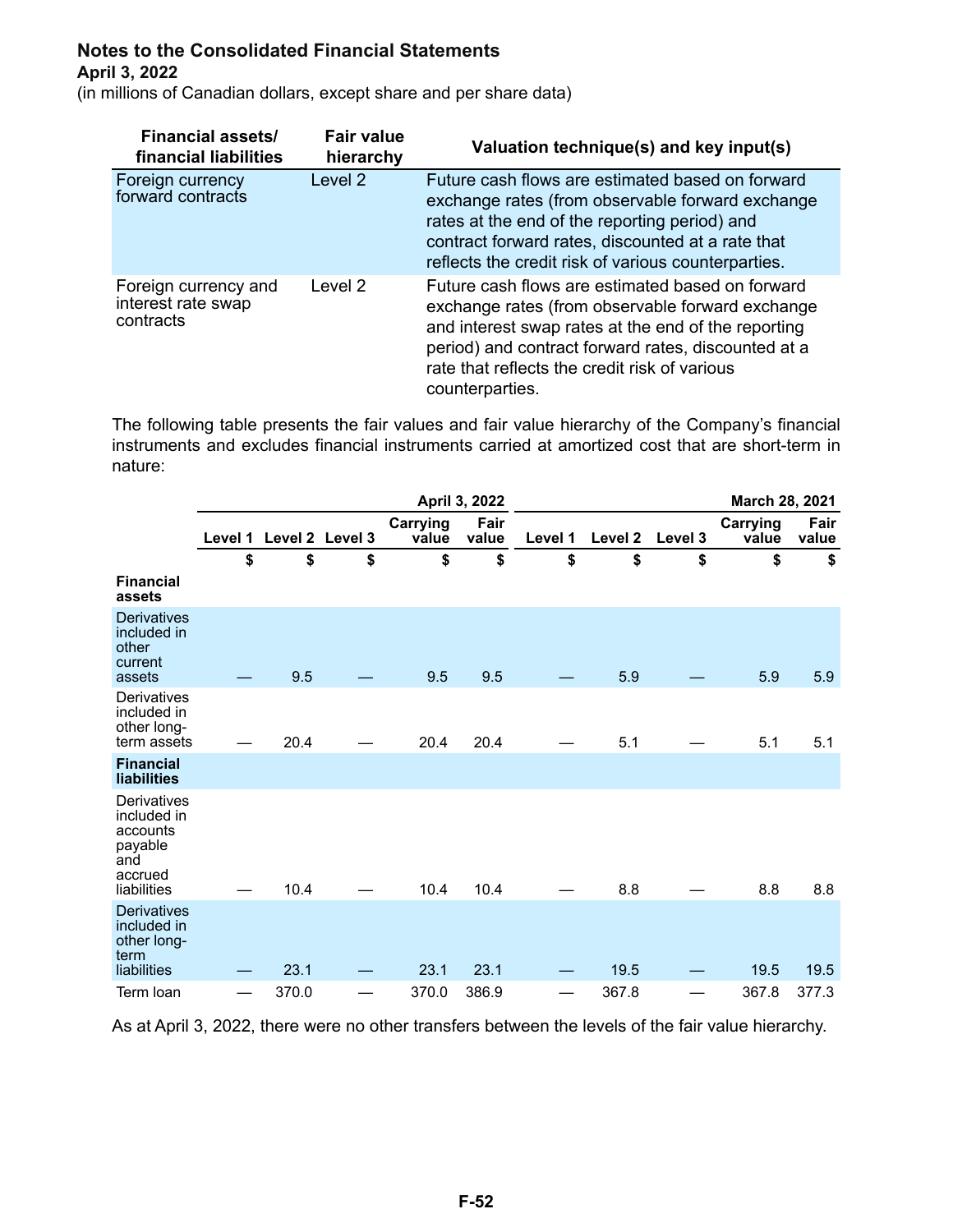(in millions of Canadian dollars, except share and per share data)

### **Note 21. Financial risk management objectives and policies**

The Company's primary risk management objective is to protect the Company's assets and cash flow, in order to increase the Company's enterprise value.

The Company is exposed to capital management risk, liquidity risk, credit risk, market risk, foreign exchange risk, and interest rate risk. The Company's senior management and Board of Directors oversee the management of these risks. The Board of Directors reviews and agrees policies for managing each of these risks which are summarized below.

### *Capital management*

The Company manages its capital and capital structure with the objectives of safeguarding sufficient net working capital over the annual operating cycle and providing sufficient financial resources to grow operations to meet long-term consumer demand. The Board of Directors of the Company monitors the Company's capital management on a regular basis. The Company will continually assess the adequacy of the Company's capital structure and capacity and make adjustments within the context of the Company's strategy, economic conditions, and risk characteristics of the business.

### *Liquidity risk*

Liquidity risk is the risk that the Company will not be able to meet its financial obligations as they fall due. The Company's approach to managing liquidity is to ensure, as far as possible, that it will always have sufficient liquidity to satisfy the requirements for business operations, capital expenditures, debt service and general corporate purposes, under normal and stressed conditions. The primary source of liquidity is funds generated by operating activities; the Company also relies on the revolving facility and the Mainland China Facilities as sources of funds for short term working capital needs. The Company continuously reviews both actual and forecasted cash flows to ensure that the Company has appropriate capital capacity.

The following table summarizes the amount of contractual undiscounted future cash flow requirements as at April 3, 2022:

|                                                         | 2023  | 2024 | 2025 | 2026 | 2027 Thereafter |       | <b>Total</b> |
|---------------------------------------------------------|-------|------|------|------|-----------------|-------|--------------|
|                                                         | \$    | \$   | \$   | \$   | \$              | \$    | \$           |
| Accounts payable and accrued<br>liabilities             | 176.2 |      |      |      |                 |       | 176.2        |
| Term Ioan                                               | 3.8   | 3.8  | 3.8  | 3.8  | 3.8             | 351.8 | 370.8        |
| Interest commitments relating<br>to borrowings $^{(1)}$ | 17.2  | 16.7 | 16.7 | 16.7 | 16.7            | 8.4   | 92.4         |
| Foreign exchange forward<br>contracts                   | 0.9   |      |      | 2.7  |                 |       | 3.6          |
| Lease obligations                                       | 65.8  | 54.6 | 50.5 | 39.6 | 33.3            | 79.9  | 323.7        |
| Pension obligation                                      |       |      |      |      |                 | 2.2   | 2.2          |
| <b>Total contractual obligations</b>                    | 263.9 | 75.1 | 71.0 | 62.8 | 53.8            | 442.3 | 968.9        |

 $(1)$  Interest commitments are calculated based on the loan balance and the interest rate payable on the term loan of 4.51% as at April 3, 2022.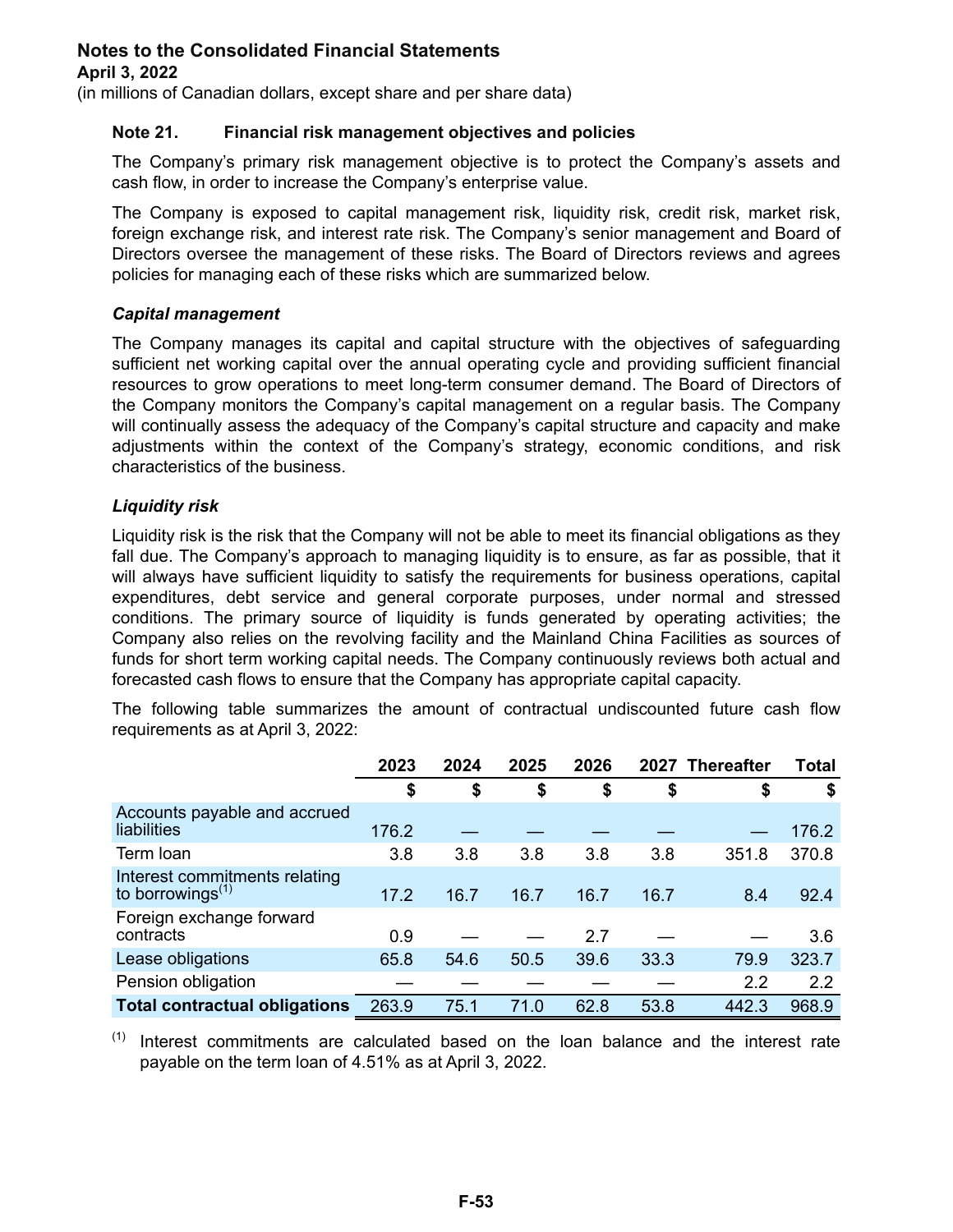(in millions of Canadian dollars, except share and per share data)

As at April 3, 2022, we had additional liabilities which included provisions for warranty, sales returns, asset retirement obligations, and deferred income tax liabilities. These liabilities have not been included in the table above as the timing and amount of future payments are uncertain.

#### *Letter of guarantee facility*

On April 14, 2020, Canada Goose Inc. entered into a letter of guarantee facility in the amount of \$10.0m. Letters of guarantee are available for terms of up to twelve months and will be charged a fee equal to 1.2% per annum calculated against the face amount and over the term of the guarantee. Amounts issued on the facility will be used to finance working capital requirements through letters of guarantee, standby letters of credit, performance bonds, counter guarantees, counter standby letters of credit, or similar credits. The Company immediately reimburses the issuing bank for amounts drawn on issued letters of guarantees. At April 3, 2022, the Company had \$5.4m outstanding.

In addition, during the year ended April 3, 2022, a subsidiary of the Company in Mainland China entered into letters of guarantee in the amount of \$9.3m. Amounts will be used to support retail operations through letters of guarantee, standby letters of credit, performance bonds, counter guarantees, counter standby letters of credit, or similar credits.

### *Credit risk*

Credit risk is the risk that a counterparty will not meet its obligations under a financial instrument or customer contract, leading to a financial loss.

Credit risk arises from the possibility that certain parties will be unable to discharge their obligations. The Company manages its credit risk through a combination of third party credit insurance and internal house risk. Credit insurance is provided by a third party for customers and is subject to continuous monitoring of the credit worthiness of the Company's customers. Insurance covers a specific amount of revenue, which may be less than the Company's total revenue with a specific customer. The Company has an agreement with a third party who has insured the risk of loss for up to 90% of accounts receivable from certain designated customers subject to a total deductible of \$0.1m, to a maximum of \$30.0m per year. As at April 3, 2022, accounts receivable totaling approximately \$8.1m (March 28, 2021 - \$5.7m) were insured subject to the policy cap. Complementary to the third party insurance, the Company establishes payment terms with customers to mitigate credit risk and continues to closely monitor its accounts receivable credit risk exposure.

Customer deposits are received in advance from certain customers for seasonal orders to further mitigate credit risk, and applied to reduce accounts receivable when goods are shipped. As at April 3, 2022, customer deposits of \$0.2m (March 28, 2021 - \$1.6m) were included in accounts payable and accrued liabilities.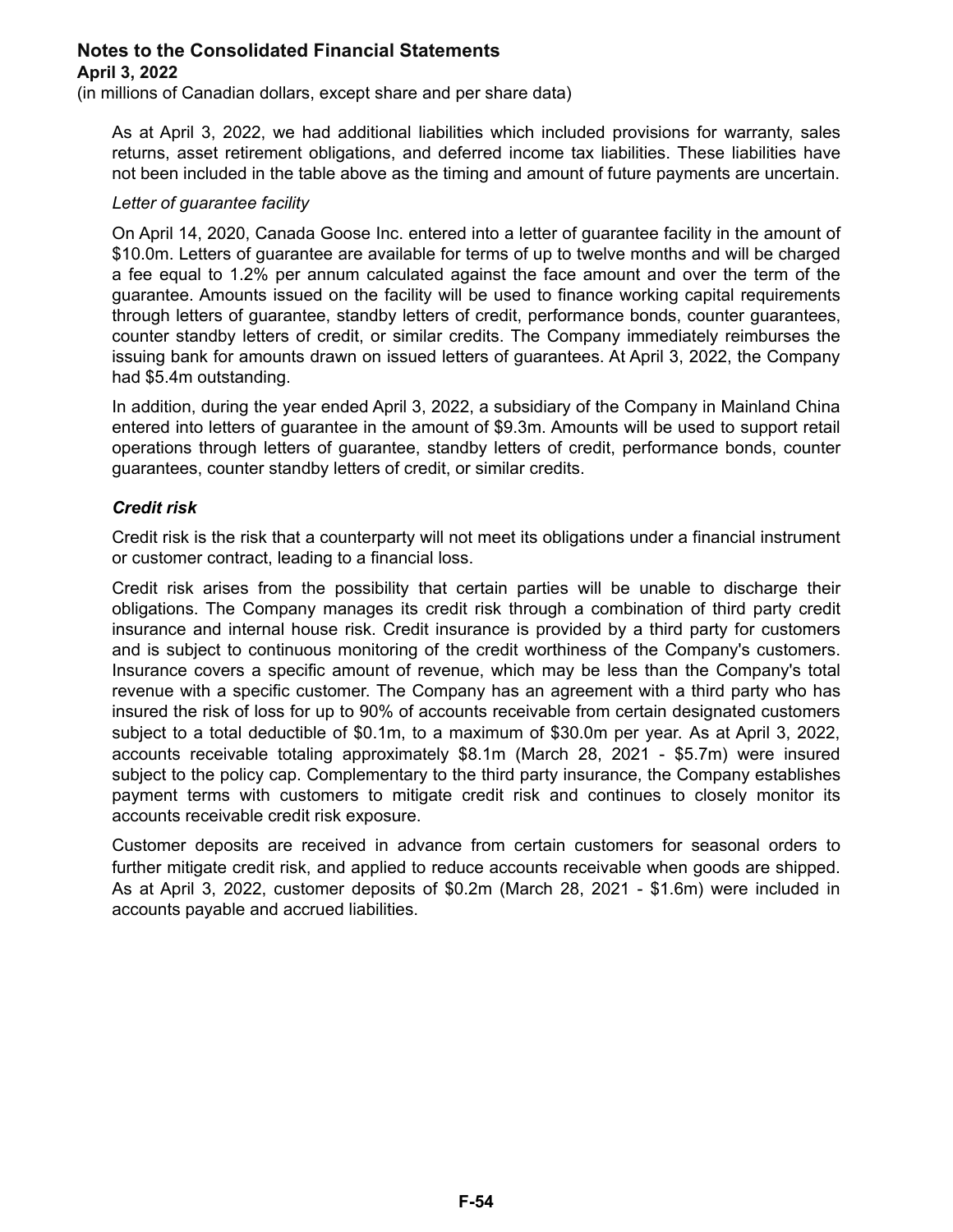(in millions of Canadian dollars, except share and per share data)

The aging of trade receivables was as follows:

|                                |       |                |                |            | Past due       |
|--------------------------------|-------|----------------|----------------|------------|----------------|
|                                | Total | <b>Current</b> | $\leq$ 30 days | 31-60 days | $\geq 61$ days |
|                                | \$    | \$             | \$             |            | S              |
| Trade accounts receivable      | 22.0  | 14.4           | 2.8            | 2.1        | 2.7            |
| Credit card receivables        | 2.5   | 2.5            |                |            |                |
| Other receivables              | 19.3  | 9.5            |                |            | 9.8            |
| April 3, 2022                  | 43.8  | 26.4           | 2.8            | 2.1        | 12.5           |
|                                |       |                |                |            |                |
| Trade accounts receivable      | 21.9  | 9.0            | 5.4            | 1.4        | 6.1            |
| Credit card receivables        | 2.1   | 2.1            |                |            |                |
| Government grant<br>receivable | 4.4   | 4.4            |                |            |                |
| Other receivables              | 14.3  | 14.3           |                |            |                |
| <b>March 28, 2021</b>          | 42.7  | 29.8           | 5.4            | 1.4        | 6.1            |

### *Trade accounts receivable factoring program*

A subsidiary of the Company in Europe has an agreement to factor, on a limited recourse basis, certain of its trade accounts receivable up to a limit of €20.0m in exchange for advanced funding equal to 100% of the principal value of the invoice. Accepted currencies include euros, British pounds sterling, and Swiss francs. The Company is charged a fee of the applicable EURIBOR or LIBOR reference rate plus 1.15% per annum, based on the number of days between the purchase date and the invoice due date, which is lower than the Company's average borrowing rate under its revolving facility. The program is utilized to provide sufficient liquidity to support its international operating cash needs. Upon transfer of the receivables, the Company receives cash proceeds and continues to service the receivables on behalf of the third-party financial institution. The program meets the derecognition requirements in accordance with IFRS 9, *Financial Instruments* as the Company transfers substantially all the risks and rewards of ownership upon the sale of a receivable. These proceeds are classified as cash flows from operating activities in the statement of cash flows.

For the year ended April 3, 2022, the Company received cash proceeds from the sale of trade accounts receivable with carrying values of \$26.6m which were derecognized from the Company's statement of financial position (March 28, 2021 - \$16.9m). Fees of less than \$0.1m were incurred during the year ended April 3, 2022 (March 28, 2021 - less than \$0.1m) and included in net interest, finance and other costs in the statement of income. As at April 3, 2022, the outstanding amount of trade accounts receivable derecognized from the Company's statement of financial position, but which the Company continued to service was \$2.0m (March 28, 2021 - \$nil).

### *Market risk*

Market risk is the risk that the fair value of future cash flows of a financial instrument will fluctuate because of changes in market prices. Market prices comprise foreign exchange risk and interest rate risk.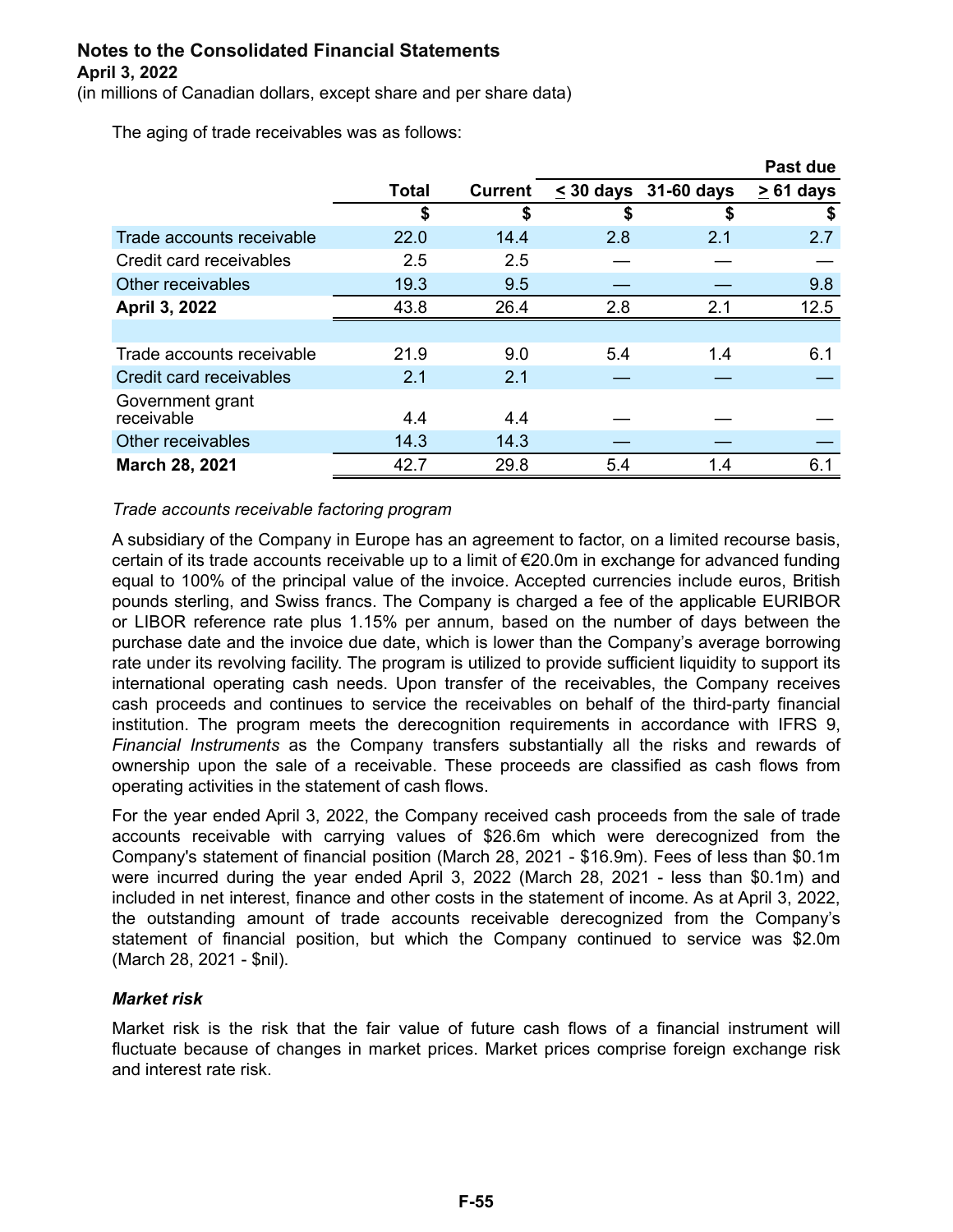#### **April 3, 2022**

(in millions of Canadian dollars, except share and per share data)

### *Foreign exchange risk*

### *Foreign exchange risk in operating cash flows*

The Company's consolidated financial statements are expressed in Canadian dollars, but a substantial portion of the Company's revenues, purchases, and expenses are denominated in other currencies, primarily U.S. dollars, euros, British pounds sterling, Swiss francs, Chinese yuan, and Hong Kong dollars. The Company has entered into forward foreign exchange contracts to reduce the foreign exchange risk associated with revenues, purchases, and expenses denominated in these currencies. Certain forward foreign exchange contracts were designated at inception and accounted for as cash flow hedges. On December 18, 2020, the Company initiated the operating hedge program for the fiscal year ending April 3, 2022. During the second quarter ended September 26, 2021, the Company initiated the operating hedge program for the fiscal year ending April 2, 2023.

Revenues and expenses of all foreign operations are translated into Canadian dollars at the foreign currency exchange rates that approximate the rates in effect at the dates when such items are recognized. As a result, we are exposed to foreign currency translation gains and losses. Appreciating foreign currencies relative to the Canadian dollar, to the extent they are not hedged, will positively impact operating income and net income by increasing our revenue, while depreciating foreign currencies relative to the Canadian dollar will have the opposite impact.

The Company recognized the following unrealized losses in the fair value of derivatives designated as cash flow hedges in other comprehensive income:

|                                                                            |                 |                |                 |                       |                 | Year ended      |
|----------------------------------------------------------------------------|-----------------|----------------|-----------------|-----------------------|-----------------|-----------------|
|                                                                            |                 | April 3, 2022  |                 | <b>March 28, 2021</b> |                 | March 29, 2020  |
|                                                                            | <b>Net loss</b> | Tax<br>expense | <b>Net loss</b> | Tax<br>expense        | <b>Net loss</b> | Tax<br>recovery |
|                                                                            |                 |                |                 |                       |                 |                 |
| Forward foreign<br>exchange contracts<br>designated as cash<br>flow hedges | (4.5)           | (0.1)          | (0.3)           | (1.1)                 | (3.7)           |                 |

The Company reclassified the following losses and gains from other comprehensive income on derivatives designated as cash flow hedges to locations in the consolidated financial statements described below:

|                                                                      |                  |                   | <b>Year ended</b> |
|----------------------------------------------------------------------|------------------|-------------------|-------------------|
|                                                                      | April 3,<br>2022 | March 28,<br>2021 | March 29,<br>2020 |
| Loss (gain) from other comprehensive income                          | \$               | S                 | S                 |
| Forward foreign exchange contracts designated as<br>cash flow hedges |                  |                   |                   |
| Revenue                                                              | 3.9              | 3.3               | (0.2)             |
| SG&A expenses                                                        | (0.4)            | (0.2)             | 1.0               |
| Inventory                                                            | (0.9)            | (0.9)             | 0.1               |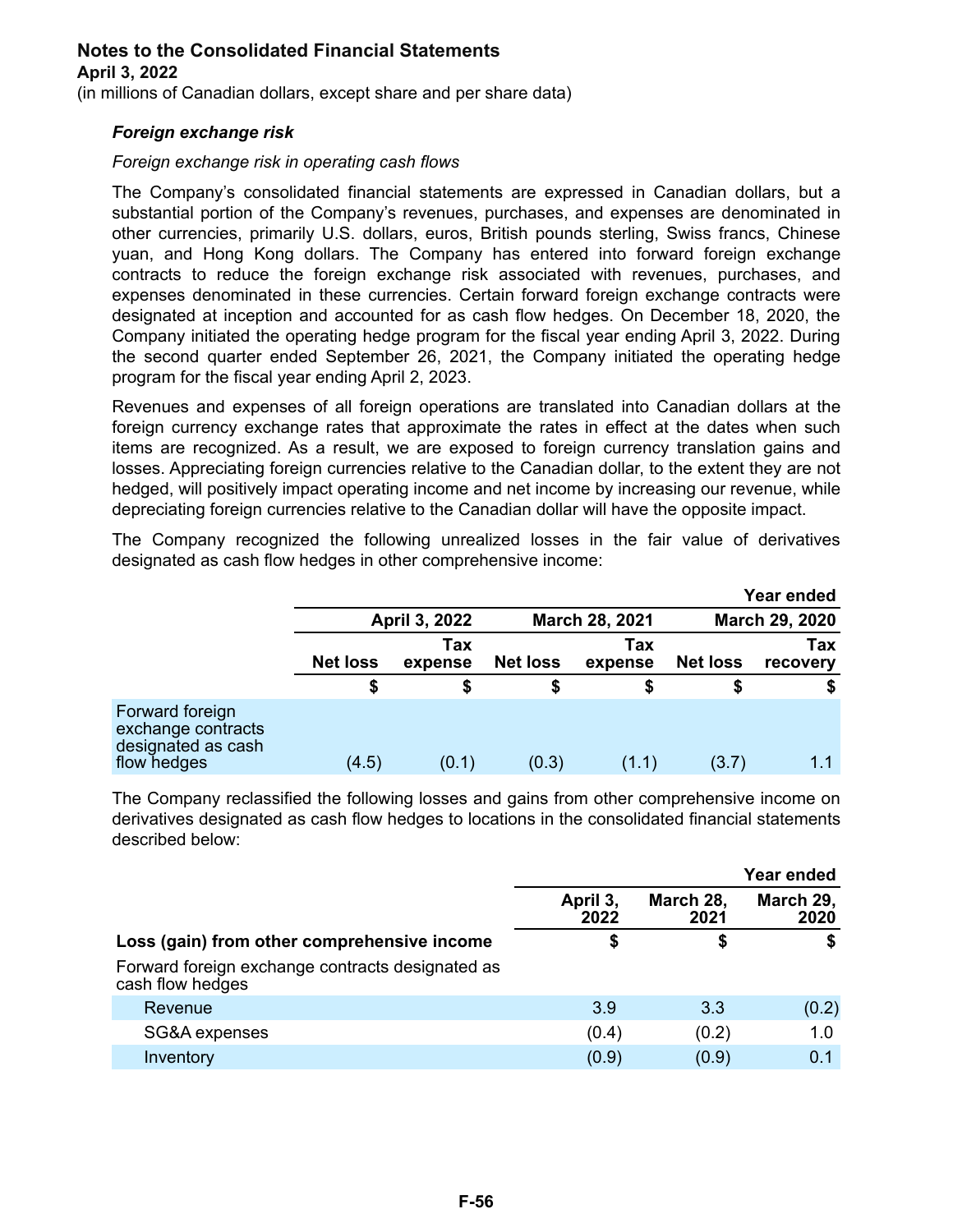(in millions of Canadian dollars, except share and per share data)

During the year ended April 3, 2022, an unrealized gain of \$4.7m (March 28, 2021 - unrealized gain of \$6.4m, March 29, 2020 - unrealized loss of \$3.2m) on forward exchange contracts that were not treated as hedges was recognized in SG&A expenses in the statement of income.

Foreign currency forward exchange contracts outstanding as at April 3, 2022 related to operating cash flows were:

| (in millions)                             |            | <b>Aggregate Amounts</b> | <b>Currency</b>         |
|-------------------------------------------|------------|--------------------------|-------------------------|
| Forward contract to purchase Canadian     | US\$       | 57.4                     | U.S. dollars            |
| dollars                                   | €          | 66.0                     | euros                   |
| Forward contract to sell Canadian dollars | US\$       | 35.6                     | U.S. dollars            |
|                                           | €          | 34.5                     | euros                   |
| Forward contract to purchase euros        | <b>CNY</b> | 293.3                    | Chinese yuan            |
|                                           | £          | 29.9                     | British pounds sterling |
|                                           | <b>CHF</b> | 2.1                      | Swiss francs            |
| Forward contract to sell euros            | <b>CHF</b> | 8.3                      | Swiss francs            |
|                                           | £          | 3.9                      | British pounds sterling |

### *Foreign exchange risk on borrowings*

The Company enters into derivative transactions to hedge a portion of its exposure to interest rate risk and foreign currency exchange risk related to principal and interest payments on the term loan denominated in U.S. dollars (note 16). The Company also entered into a five-year forward exchange contract by selling \$368.5m and receiving US\$270.0m as measured on the trade date, to fix the foreign exchange risk on a portion of the term loan borrowings.

The Company recognized the following unrealized gains and losses in the fair value of derivatives designed as hedging instruments in other comprehensive income:

|                                                                                    |          |               |                        |                              |                    | Year ended     |
|------------------------------------------------------------------------------------|----------|---------------|------------------------|------------------------------|--------------------|----------------|
|                                                                                    |          | April 3, 2022 |                        | <b>March 28, 2021</b>        | March 29, 2020     |                |
|                                                                                    | Net gain | expense       | Tax Net (loss)<br>gain | Tax<br>(expense)<br>recovery | Net gain<br>(loss) | Tax<br>expense |
|                                                                                    | \$       | \$            | \$                     | \$                           | \$                 | \$             |
| Swaps designated as<br>cash flow hedges                                            | 13.2     | (4.5)         | (0.9)                  | (0.5)                        | 1.3                | (0.2)          |
| Euro-denominated<br>cross-currency swap<br>designated as a net<br>investment hedge |          |               | 0.2                    | 0.1                          | (0.3)              | (0.2)          |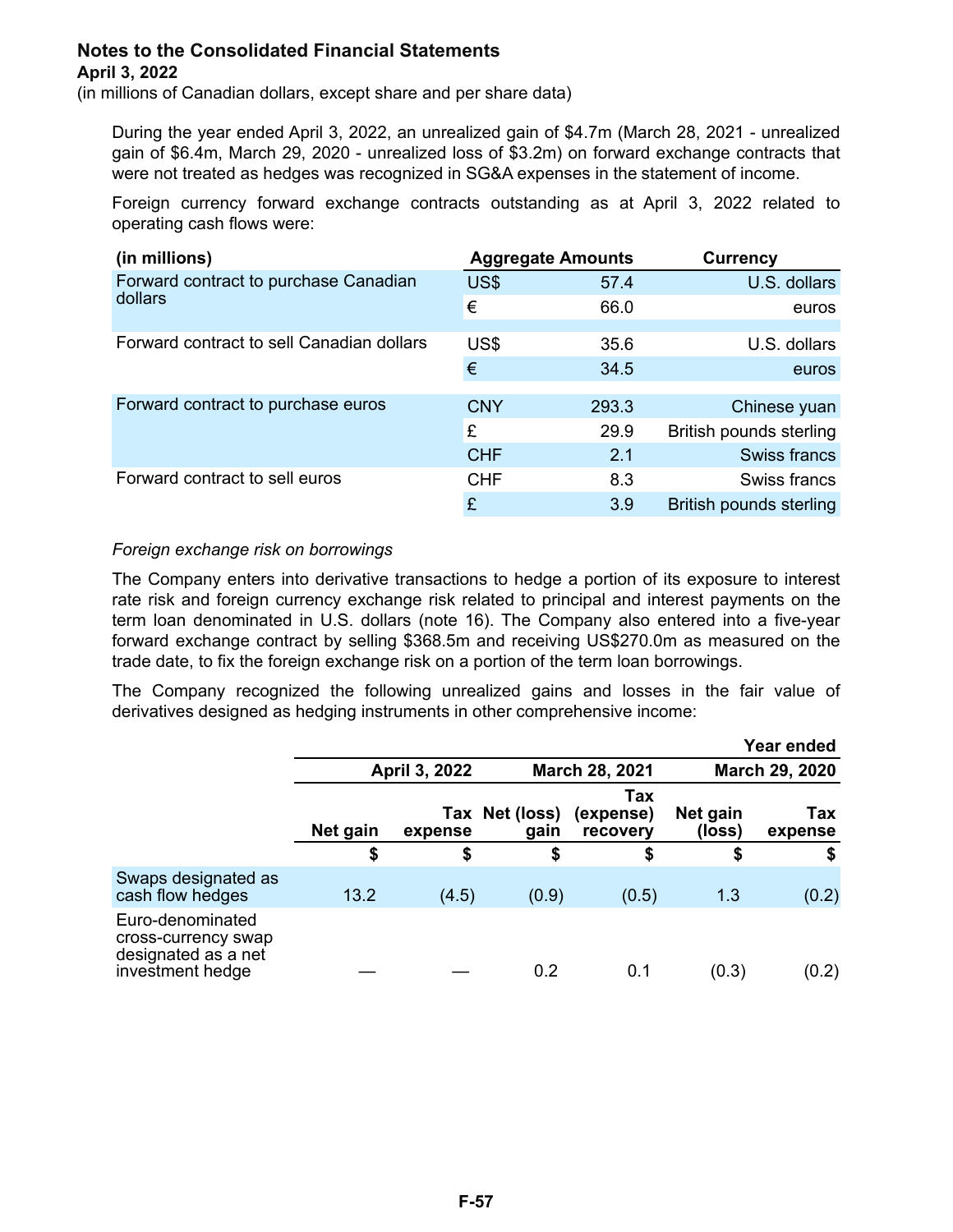(in millions of Canadian dollars, except share and per share data)

The Company reclassified the following losses and gains from other comprehensive income on derivatives designated as hedging instruments to SG&A expenses:

|                                             |                  |                   | Year ended        |
|---------------------------------------------|------------------|-------------------|-------------------|
|                                             | April 3.<br>2022 | March 28,<br>2021 | March 29,<br>2020 |
| Loss (gain) from other comprehensive income |                  |                   |                   |
| Swaps designated as cash flow hedges        | 0.9              | 5.6               | (5.3)             |

During the year ended April 3, 2022, an unrealized loss of \$4.6m (March 28, 2021 - unrealized loss of \$21.7m, March 29, 2020 - unrealized gain of \$3.3m) in the fair value of the long-dated forward exchange contract related to a portion of the term loan balance has been recognized in SG&A expenses in the statement of income.

### *Interest rate risk*

The Company is exposed to interest rate risk related to the effect of interest rate changes on borrowings outstanding under the revolving facility, the term loan, and the Mainland China Facilities. Based on the weighted average amount of outstanding borrowings on our Mainland China Facilities during the year ended April 3, 2022, a 1.00% increase in the average interest rate on our borrowings would have increased interest expense by \$0.1m (March 28, 2021 - \$0.1m). Correspondingly, a 1.00% increase in the average interest rate would have increased interest expense on the term loan by \$3.7m (March 28, 2021 - \$2.6m).

The Company entered into five-year interest rate swaps by fixing the LIBOR component of its interest rate at 0.95% on notional debt of US\$270.0m. The swaps terminate on December 31, 2025. Subsequent to the Repricing Amendment, the applicable interest rate on the interest rate swaps is 4.45%. The interest rate swaps were designated at inception and accounted for as cash flow hedges.

Interest rate risk on the term loan is partially mitigated by interest rate swap hedges. The impact on future interest expense as a result of future changes in interest rates will depend largely on the gross amount of borrowings at that time.

### **Note 22. Selected cash flow information**

*Changes in non-cash operating items*

|                                          |                  |                   | Year ended        |
|------------------------------------------|------------------|-------------------|-------------------|
|                                          | April 3,<br>2022 | March 28,<br>2021 | March 29,<br>2020 |
|                                          | \$               | \$                | S                 |
| Trade receivables                        | (8.7)            | (10.4)            | (10.6)            |
| Inventories                              | (60.7)           | 67.0              | (141.8)           |
| Other current assets                     | (3.4)            | 5.8               | 1.2               |
| Accounts payable and accrued liabilities | (8.5)            | 28.2              | 3.6               |
| <b>Provisions</b>                        | 3.7              | 8.2               | 14.5              |
| Other                                    | (5.2)            | 5.7               | 2.5               |
| Change in non-cash operating items       | (82.8)           | 104.5             | (130.6)           |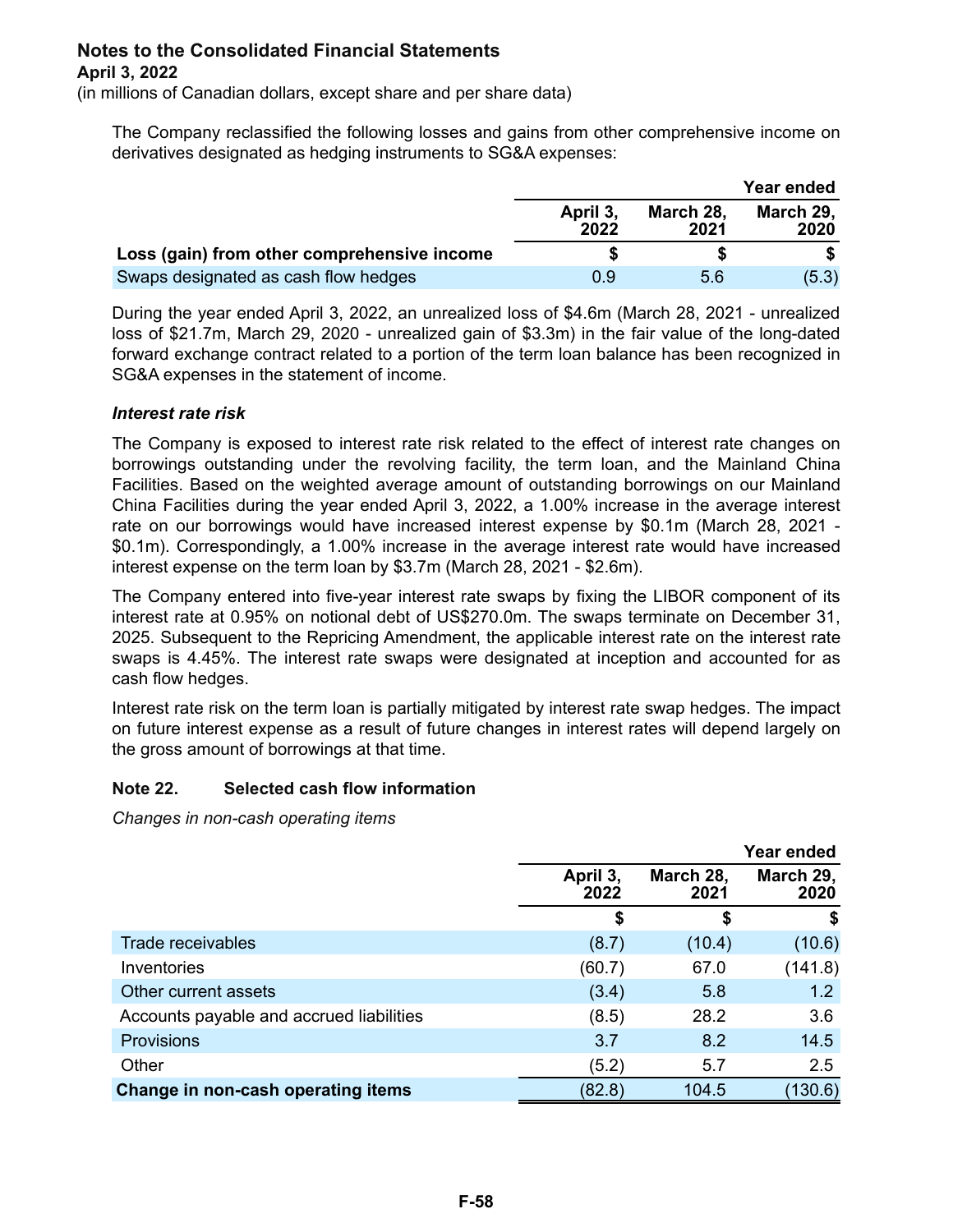(in millions of Canadian dollars, except share and per share data)

### **Note 23. Subsequent Events**

### *Joint Venture*

On April 4, 2022, the Company along with its long-standing distribution partner Sazaby League, Ltd. formed a joint venture, Canada Goose Japan, to capture synergies in their business arrangement. The Company contributed \$2.5m for 50% of the legal entity comprising the joint venture, and controls the joint venture from the date of its inception. Sazaby contributed cash as well as certain assets and liabilities in exchange for its 50% share.

The acquisition will be accounted for as a business combination, with the Company consolidating 100% of the results of the joint venture from the date of the acquisition. Given the timing of the transaction and measurement uncertainty with final purchase agreement consideration adjustments, the purchase price allocation is yet to be finalized and a preliminary purchase price allocation will be disclosed in the Company's first quarter 2023 condensed consolidated interim financial statements.

There were \$0.7m in transaction related costs included in the SG&A expenses in the consolidated statement of income and comprehensive income for the year ended April 3, 2022.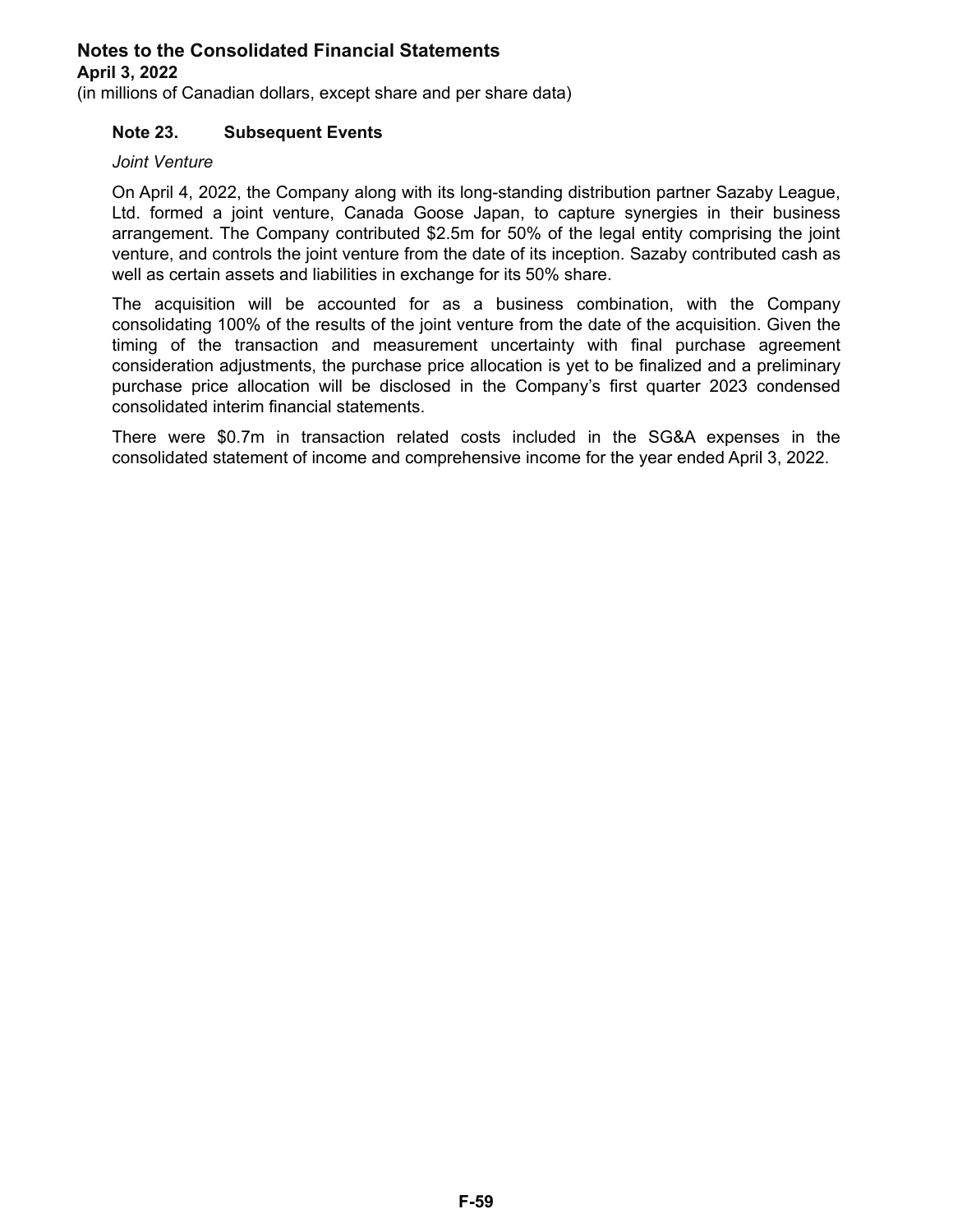### **SCHEDULE I – CONDENSED FINANCIAL INFORMATION OF CANADA GOOSE HOLDINGS INC. (PARENT COMPANY)**

All operating activities of the Company are conducted by its subsidiary. Canada Goose Holdings Inc. is a holding company and does not have any material assets or conduct business operations other than investments in its subsidiaries. The credit agreement of Canada Goose Inc, a wholly owned subsidiary of Canada Goose Holdings Inc., contains provisions whereby Canada Goose Inc. has restrictions on the ability to pay dividends, loan funds and make other upstream distributions to Canada Goose Holdings Inc.

These condensed parent company financial statements have been prepared using the same accounting principles and policies described in the notes to the consolidated financial statements. Refer to the consolidated financial statements and notes presented above for additional information and disclosures with respect to these condensed financial statements.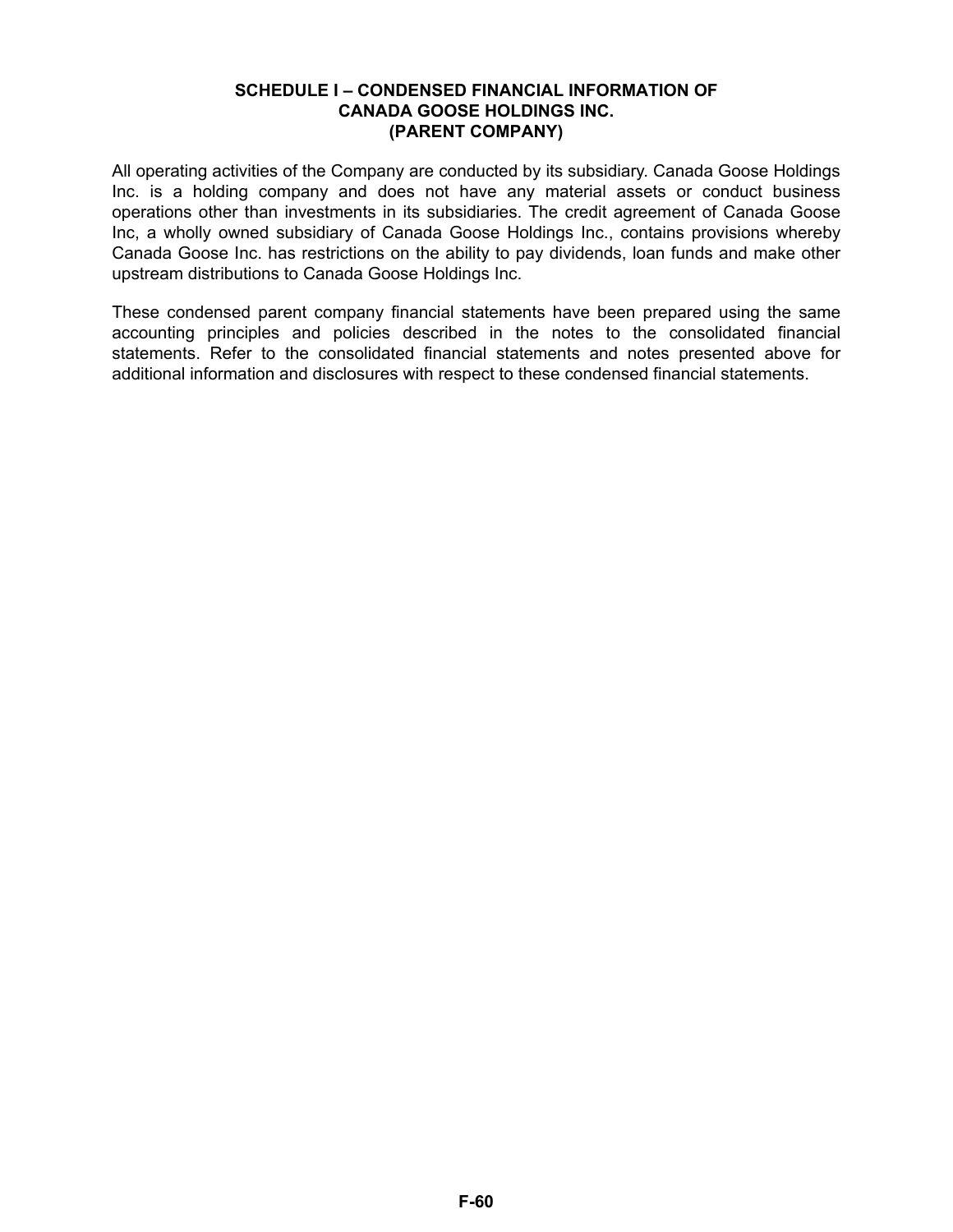### **PARENT COMPANY INFORMATION Canada Goose Holdings Inc. Schedule I – Condensed Statements of Income**

(in millions of Canadian dollars)

|                                              |                  |                      | Year ended           |
|----------------------------------------------|------------------|----------------------|----------------------|
|                                              | April 3,<br>2022 | March 28,<br>2021    | March 29,<br>2020    |
|                                              |                  | Restated<br>(Note 1) | Restated<br>(Note 1) |
|                                              | \$               | S                    | 5                    |
| Equity in comprehensive income of subsidiary | 88.6             | 74.7                 | 152.6                |
| Fee income (expense) from subsidiary         | 10.8             | (1.3)                | 7.2                  |
|                                              | 99.4             | 73.4                 | 159.8                |
| Selling, general and administration expenses | 16.9             | 13.1                 | 9.9                  |
| Net interest expense and other finance costs | 1.9              |                      |                      |
| Income before income taxes                   | 80.6             | 60.3                 | 149.9                |
| Income tax recovery                          | (2.0)            | (4.7)                | (0.6)                |
| <b>Net income</b>                            | 82.6             | 65.0                 | 150.5                |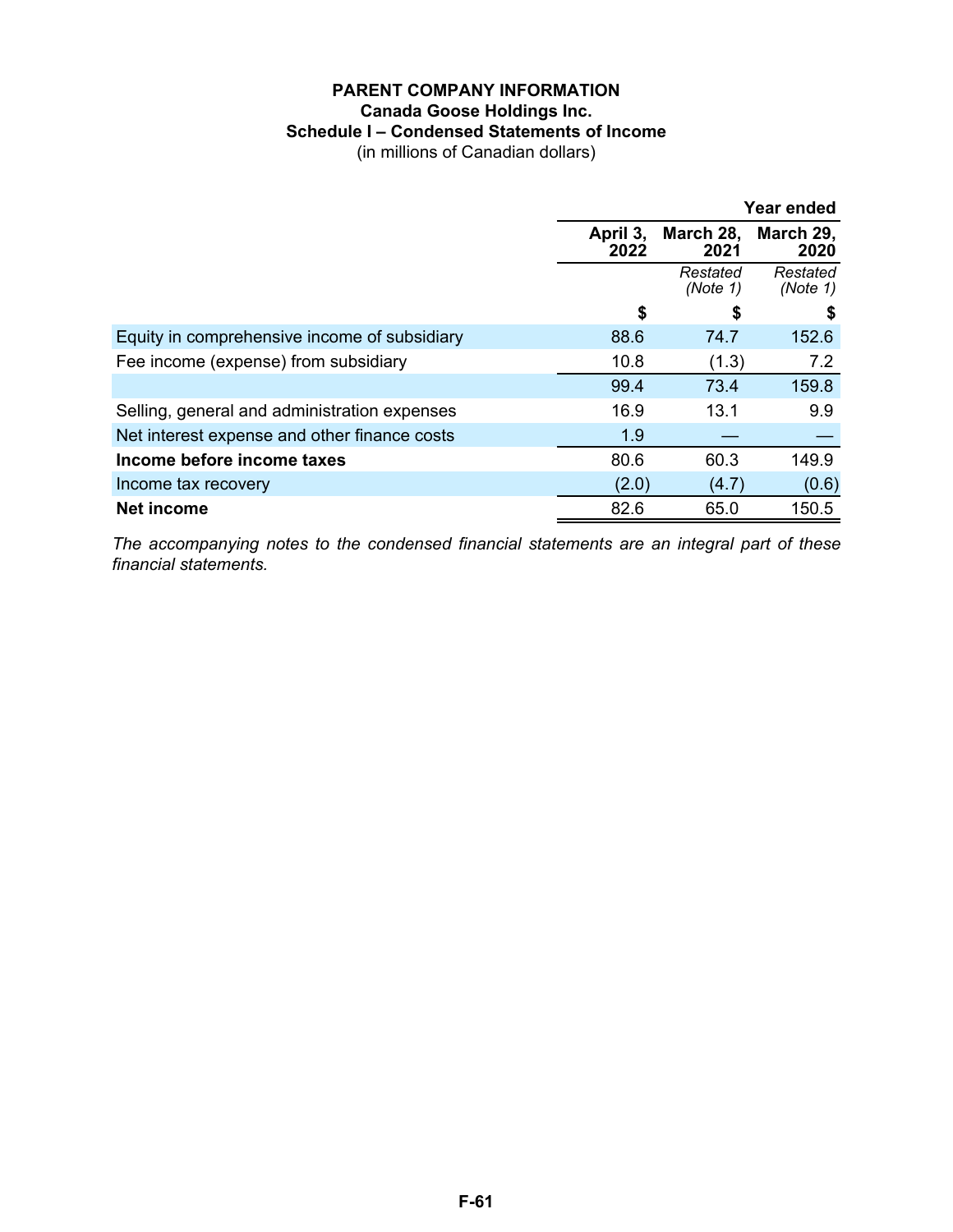### **PARENT COMPANY INFORMATION Canada Goose Holdings Inc. Schedule I – Condensed Statements of Financial Position**

(in millions of Canadian dollars)

|                                          | April 3,<br>2022 | March 28,<br>2021    | March 30,<br>2020    |
|------------------------------------------|------------------|----------------------|----------------------|
|                                          |                  | Restated<br>(Note 1) | Restated<br>(Note 1) |
| <b>Assets</b>                            | \$               | \$                   | \$                   |
| <b>Current assets</b>                    |                  |                      |                      |
| Cash                                     | 0.3              | 4.3                  | 0.6                  |
| Other current assets                     |                  |                      | 0.1                  |
| <b>Total current assets</b>              | 0.3              | 4.3                  | 0.7                  |
| Note receivable from subsidiary          | 60.5             | 43.3                 | 54.0                 |
| Investment in subsidiary                 | 638.2            | 549.6                | 474.9                |
| Deferred income taxes                    | 9.3              | 7.3                  | 2.6                  |
| <b>Total assets</b>                      | 708.3            | 604.5                | 532.2                |
| <b>Liabilities</b>                       |                  |                      |                      |
| <b>Current liabilities</b>               |                  |                      |                      |
| Accounts payable and accrued liabilities | 0.6              | 0.4                  | 0.3                  |
| Due to subsidiary                        | 279.8            | 26.5                 | 34.6                 |
| <b>Total liabilities</b>                 | 280.4            | 26.9                 | 34.9                 |
| <b>Shareholders' equity</b>              |                  |                      |                      |
| Share capital                            | 118.5            | 120.5                | 114.7                |
| Contributed surplus                      | 36.2             | 25.2                 | 15.7                 |
| Retained earnings                        | 273.2            | 431.9                | 366.9                |
| <b>Total shareholders' equity</b>        | 427.9            | 577.6                | 497.3                |
| Total liabilities & shareholders' equity | 708.3            | 604.5                | 532.2                |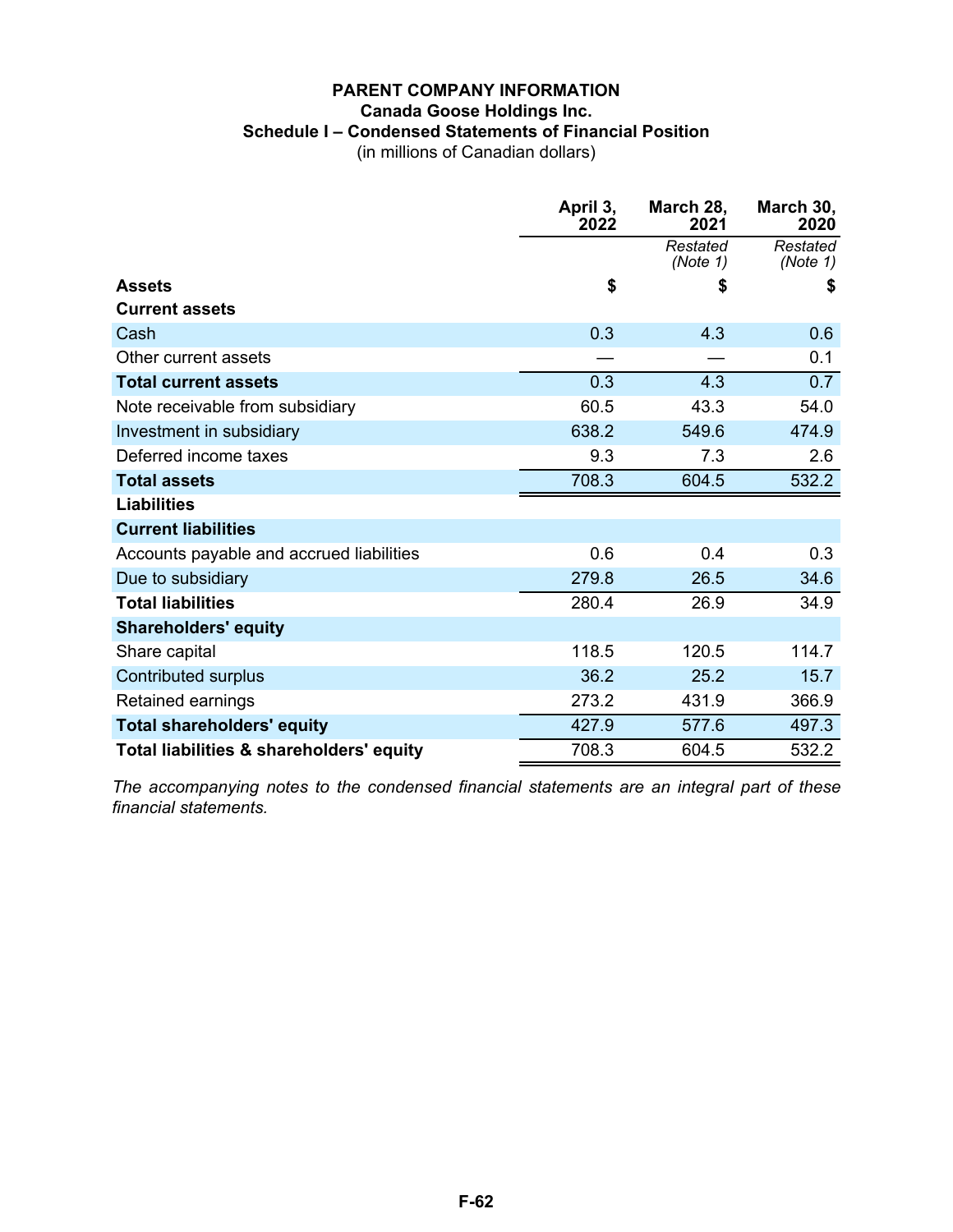### **PARENT COMPANY INFORMATION Canada Goose Holdings Inc. Schedule I – Condensed Statements of Changes in Equity**

(in millions of Canadian dollars)

|                                                                   | <b>Share</b><br>capital | <b>Contributed</b><br>surplus | <b>Retained</b><br>earnings | <b>Total</b> |
|-------------------------------------------------------------------|-------------------------|-------------------------------|-----------------------------|--------------|
|                                                                   |                         |                               | Restated<br>(Note 1)        |              |
|                                                                   | \$                      | \$                            | \$                          | \$           |
| <b>Balance at March 31, 2019</b>                                  | 112.6                   | 9.2                           | 277.3                       | 399.1        |
| Adjustment for IFRIC Agenda<br>Decision                           |                         |                               | (18.9)                      | (18.9)       |
| <b>Balance at April 1, 2019</b>                                   | 112.6                   | 9.2                           | 258.4                       | 380.2        |
| IFRS 16 initial application in<br>subsidiaries                    |                         |                               | (4.9)                       | (4.9)        |
| Normal course issuer bid purchase<br>of subordinate voting shares | (1.6)                   |                               | (37.1)                      | (38.7)       |
| Exercise of stock options                                         | 3.7                     | (1.3)                         |                             | 2.4          |
| Net income                                                        |                         |                               | 150.5                       | 150.5        |
| Share-based payment                                               |                         | 7.8                           |                             | 7.8          |
| <b>Balance at March 29, 2020</b>                                  | 114.7                   | 15.7                          | 366.9                       | 497.3        |
| Exercise of stock options                                         | 5.8                     | (1.8)                         |                             | 4.0          |
| Net income                                                        |                         |                               | 65.0                        | 65.0         |
| Share-based payment                                               |                         | 11.3                          |                             | 11.3         |
| <b>Balance at March 28, 2021</b>                                  | 120.5                   | 25.2                          | 431.9                       | 577.6        |
| Normal course issuer bid purchase<br>of subordinate voting shares | (11.9)                  |                               | (241.3)                     | (253.2)      |
| Exercise of stock options                                         | 9.9                     | (2.8)                         |                             | 7.1          |
| Net income                                                        |                         |                               | 82.6                        | 82.6         |
| Share-based payment                                               |                         | 14.0                          |                             | 14.0         |
| Deferred tax on share-based<br>payment                            |                         | (0.2)                         |                             | (0.2)        |
| <b>Balance at April 3, 2022</b>                                   | 118.5                   | 36.2                          | 273.2                       | 427.9        |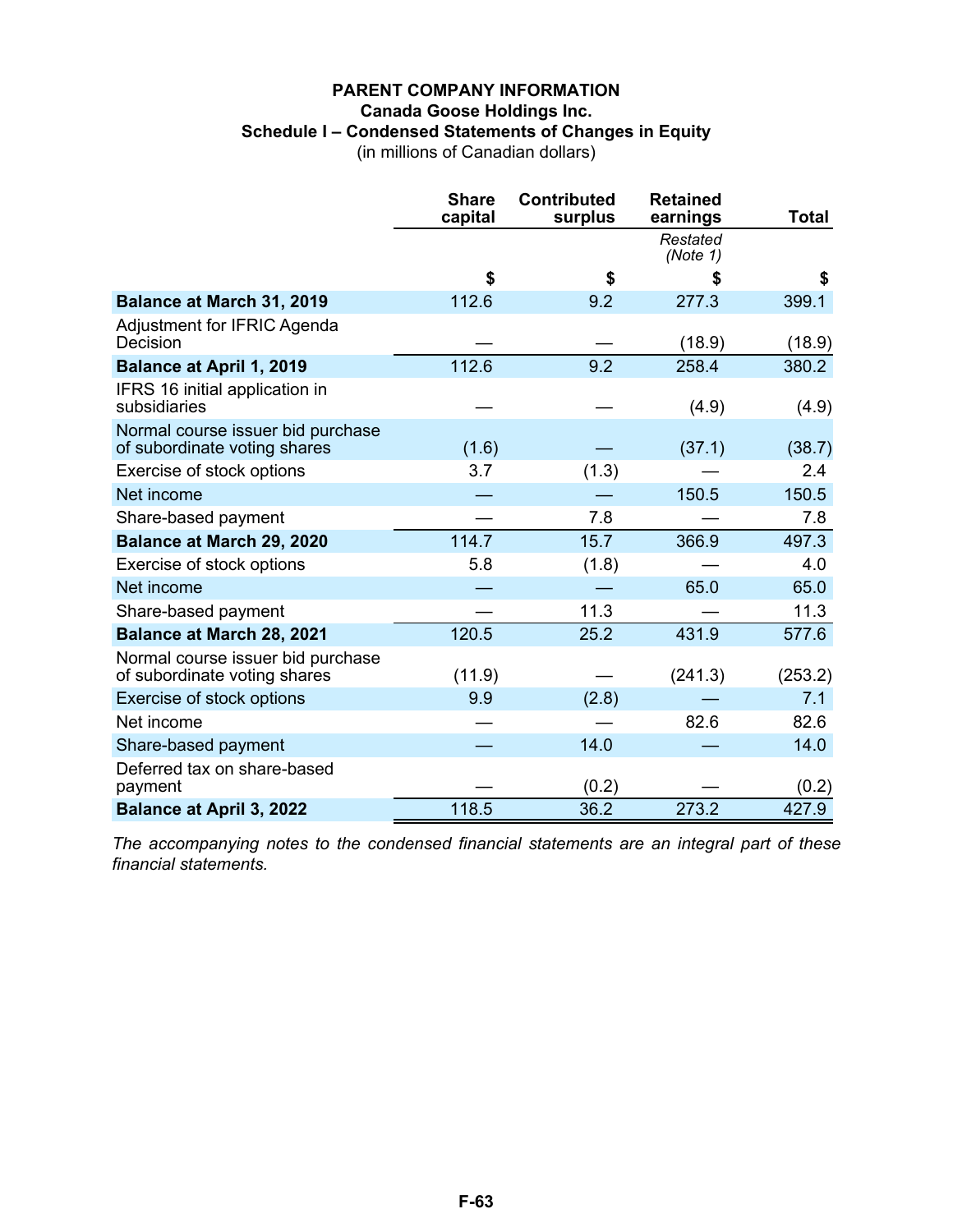### **PARENT COMPANY INFORMATION Canada Goose Holdings Inc. Schedule I – Condensed Statements of Cash Flows**

(in millions of Canadian dollars)

|                                                      | <b>Year ended</b> |                      |                      |  |
|------------------------------------------------------|-------------------|----------------------|----------------------|--|
|                                                      | April 3,<br>2022  | March 28,<br>2021    | March 29,<br>2020    |  |
|                                                      |                   | Restated<br>(Note 1) | Restated<br>(Note 1) |  |
|                                                      | \$                | \$                   | \$                   |  |
| <b>Operating activities</b>                          |                   |                      |                      |  |
| Net income                                           | 82.6              | 65.0                 | 150.5                |  |
| Items not affecting cash:                            |                   |                      |                      |  |
| Equity in undistributed earnings of subsidiary       | (88.6)            | (74.7)               | (152.6)              |  |
| Net interest expense                                 | 1.9               |                      |                      |  |
| Income tax recovery                                  | (2.0)             | (4.7)                | (0.6)                |  |
| Share-based compensation                             | 14.0              | 11.3                 | 7.8                  |  |
|                                                      | 7.9               | (3.1)                | 5.1                  |  |
| Changes in assets and liabilities                    | (20.2)            | 2.8                  | (9.6)                |  |
| Intercompany accounts payable                        | 242.5             |                      |                      |  |
| Net cash from (used in) operating activities         | 230.2             | (0.3)                | (4.5)                |  |
| <b>Investing activities</b>                          |                   |                      |                      |  |
| Dividend received                                    |                   |                      | 38.7                 |  |
| Net cash from investing activities                   |                   |                      | 38.7                 |  |
| <b>Financing activities</b>                          |                   |                      |                      |  |
| Subordinate voting shares purchased for cancellation | (241.3)           |                      | (37.1)               |  |
| Exercise of stock options                            | 7.1               | 4.0                  | 2.4                  |  |
| Net cash (used in) from financing activities         | (234.2)           | 4.0                  | (34.7)               |  |
| (Decrease) increase in cash                          | (4.0)             | 3.7                  | (0.5)                |  |
| Cash, beginning of year                              | 4.3               | 0.6                  | 1.1                  |  |
| Cash, end of year                                    | 0.3               | 4.3                  | 0.6                  |  |